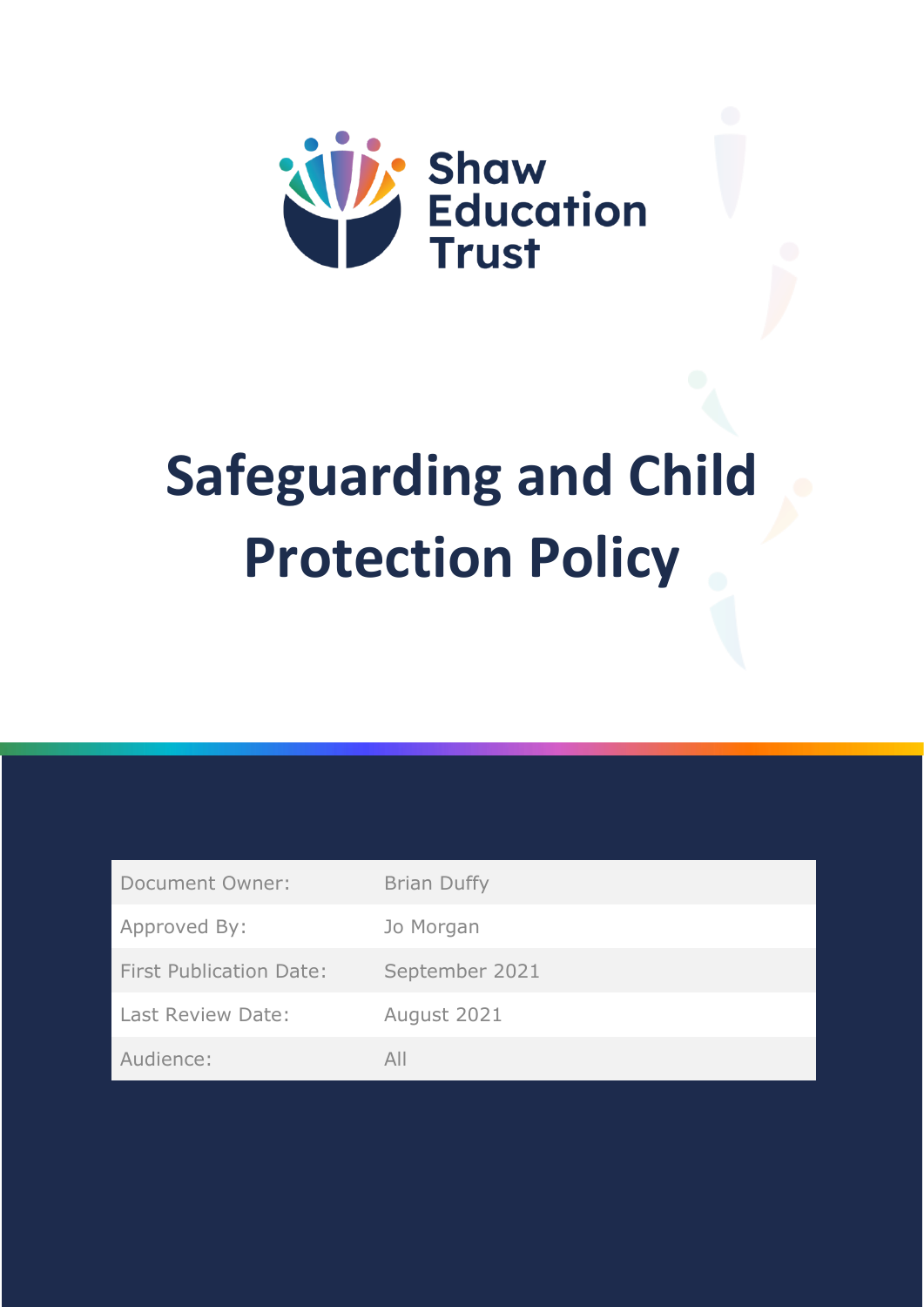## **Contents**

## **SECTION A: INTRODUCTION**

- 1. About this policy
- 2. Legislation and Guidance
- 3. Roles and Responsibilities
- 4. Local Safeguarding Partners
- 5. Quality Assurance of Safeguarding in SET schools
- 6. Confidentiality and Information Sharing
- 7. Vulnerable Children
- 8. Impact of Covid-19 pandemic

#### **SECTION B: SAFEGUARDING ISSUES**

- 9. Abuse Categories
- 10. Adverse Childhood Experiences
- 11. Bullying
- 12. Children and the Court System
- 13. Children Missing Education
- 14. Children with Family Members in Prison
- 15. Child on Child Sexual Violence and Sexual Harassment
- 16. Child Criminal Exploitation (inc. County Lines)
- 17. Child Sexual Exploitation
- 18. Domestic Abuse
- 19. Homelessness
- 20. Honour-based-violence (Breast Ironing, FGM & Forced Marriage)
- 21. Mental Health
- 22. Modern Slavery & Trafficking
- 23. Online Issues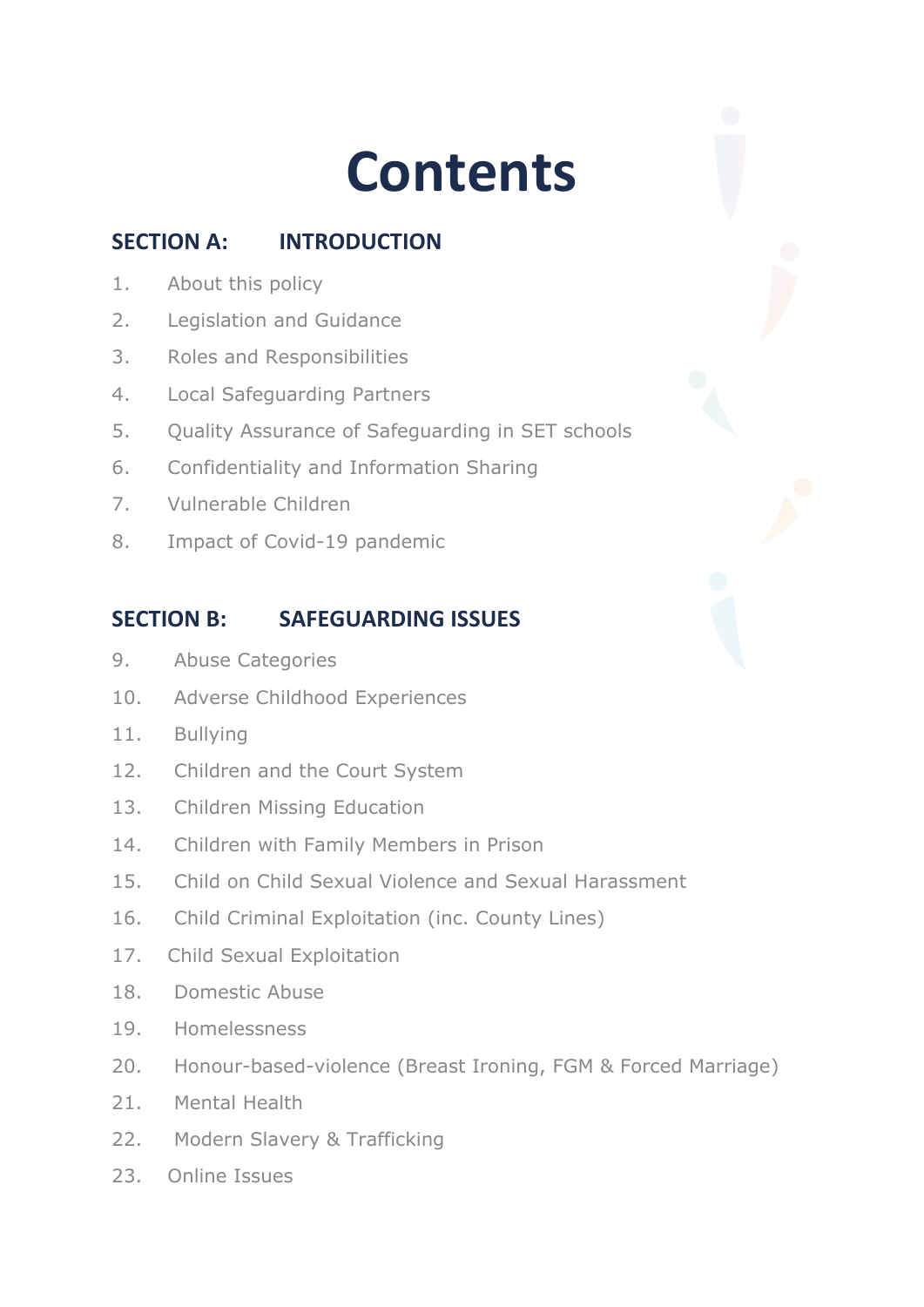- 24. Radicalisation
- 25. Serious violence and knife crime
- 26. Upskirting

#### **SECTION C: CHILD PROTECTION PROCEDURES**

- 27. Child Protection Plans and Conferences
- 28. Child Safeguarding Practice Reviews (SPRs) (formerly known as Serious Case Reviews)
- 29. Dealing with a disclosure
- 30. Handling Allegations against staff
- 31. Handling Allegations of child on child abuse
- 32. Online Safety (e-safety) (including Monitoring & Filtering)
- 33. Prevent Duty & Channel
- 34. Record keeping
- 35. Reporting a Concern/Making a Referral
- 36. Safer Recruitment
- 37. Site Safety
- 38. Staff Training, Induction and Supervision
- 39. Teaching Safeguarding
- 40. Whistleblowing
- 41. Working with others inc. Parents and Multi-Agencies

#### **SECTION D: ANNEXES**

- A. School details and Personnel
- B. Local Safeguarding Partners
- C. Referral Procedures
- D. Supporting Documents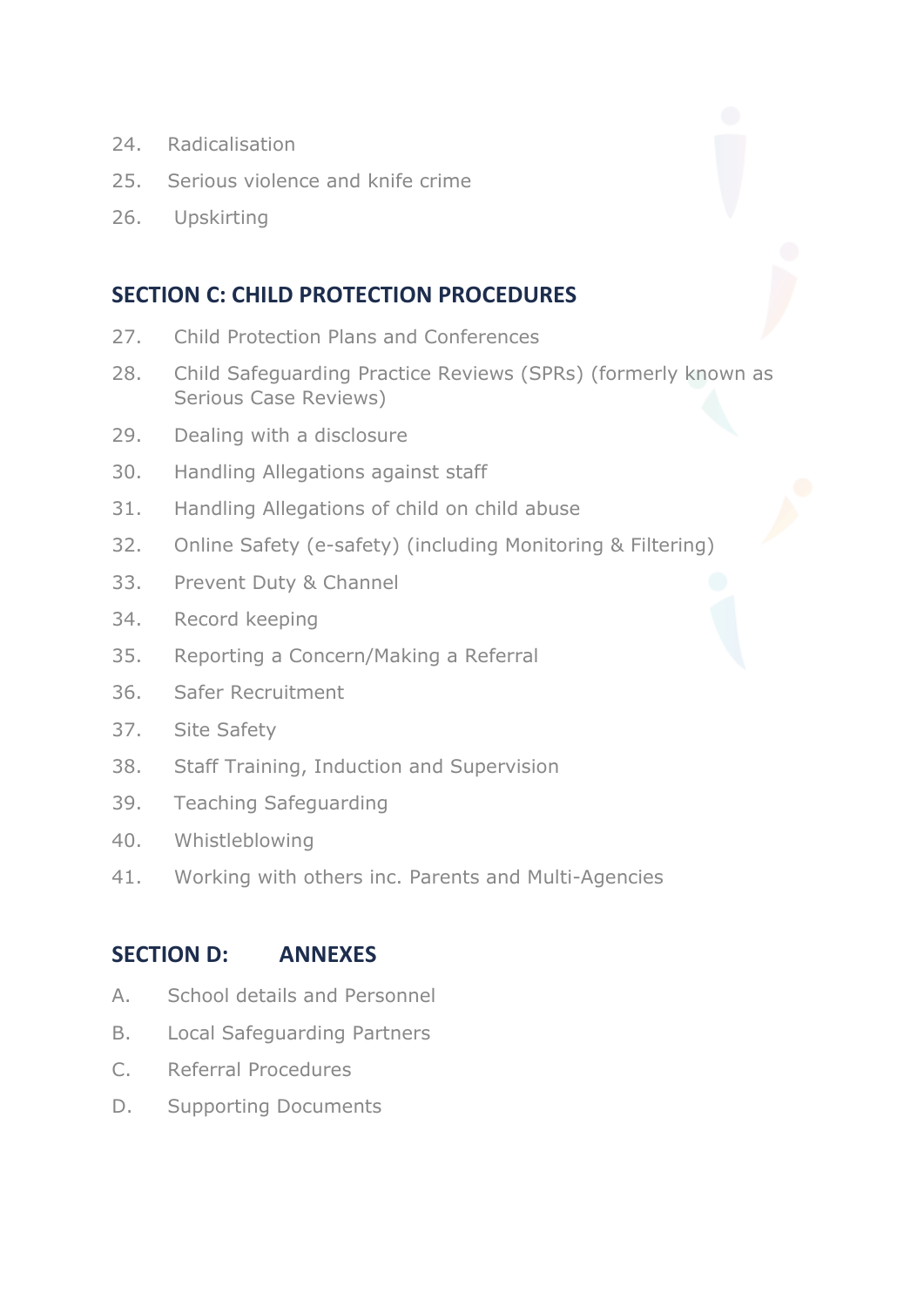## **SECTION A: INTRODUCTION**

Safeguarding and promoting the welfare of children is defined for the purposes of this guidance as:

- protecting children from maltreatment;
- preventing impairment of children's mental and physical health or development;
- ensuring that children grow up in circumstances consistent with the provision of safe and effective care; and
- taking action to enable all children to have the best outcomes

Shaw Education Trust, subsequently in this policy referred to as 'SET' or 'Trust', has a duty to ensure that appropriate policies and supporting procedures, protocols or guidelines are in place to comply with legislation, enabling all children, pupils and learners to be kept safe.

SET recognises that in order to keep pupils safe, leaders must create a culture where pupils and staff are able to speak freely and share any concerns they have. There must be mechanisms in place to ensure pupils of all ages and abilities are able to communicate their views.

The term 'pupils' will be used throughout the policy and will be used to refer to learners of all ages in SET establishments.

The term 'school' will be used throughout the policy and will be used to refer to schools, academies and colleges across SET.

Reference to 'Headteacher' in this Policy includes Head of School, Executive Principal and/or the Principal where applicable.

It is important to stress that this policy document must be used in conjunction with Keeping Children Safe in Education 2021, (from this point referred to as KCSiE 2021). Some of the information in this document will be taken from KCSiE 2021 and in addition, referral to certain parts of the KCSiE 2021 document is essential for further statutory guidance and to fully implement this policy.

In accordance with the guidance, Academy Councils should ensure that this policy along with individual school's additional information is:

- publicly available via the school website or by other means;
- provided to all staff (including temporary staff) at induction along with a staff code of conduct.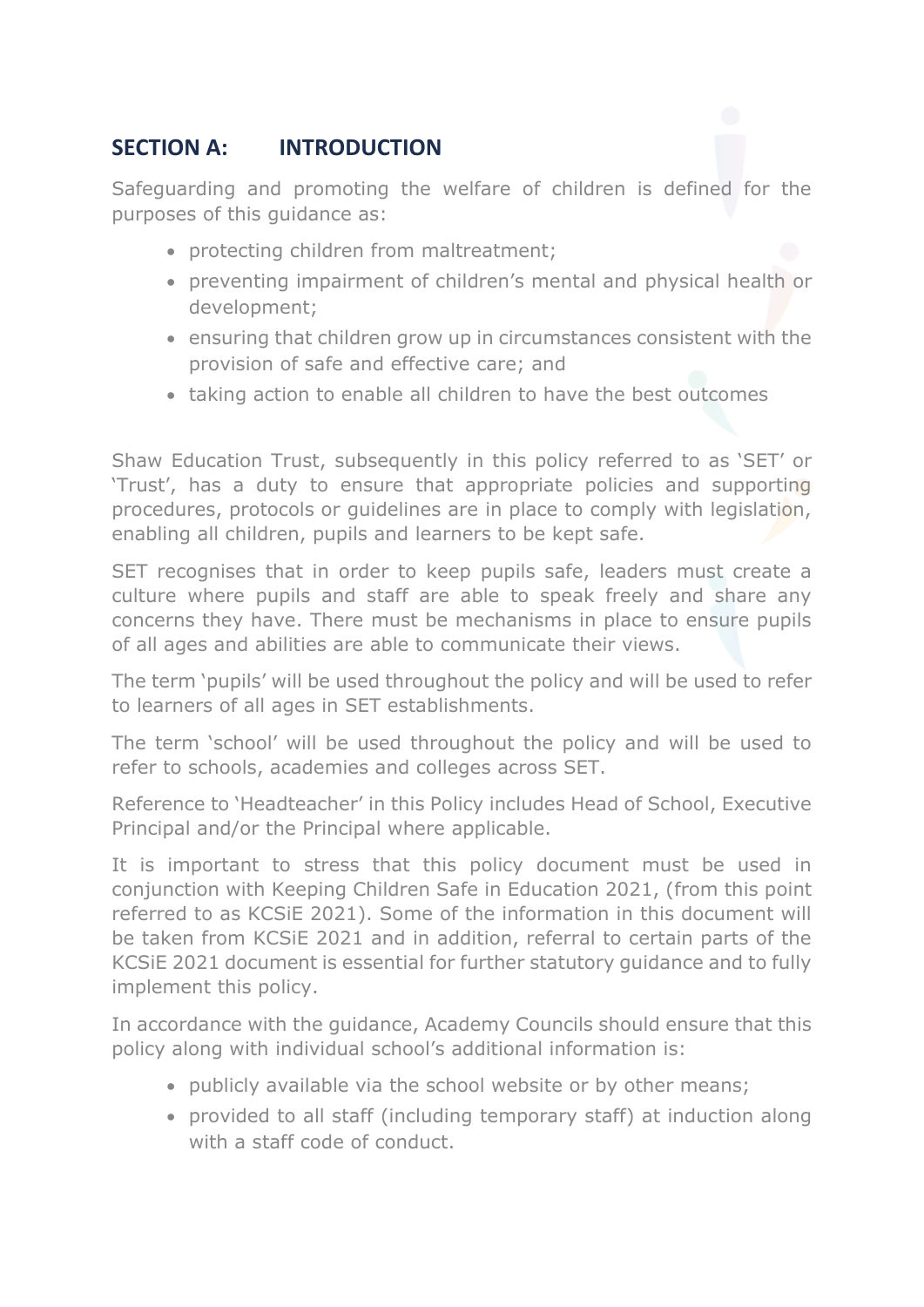In addition, Academy Councils, Headteachers and the Chief Executive Officer should ensure that all staff have read Part One of KCSiE 2021 and sign a declaration form to confirm they fully understand their responsibilities. Records of this confirmation should be retained by the school and at SET Head office for central team staff.

The overall responsibility for the approval of this Policy sits with the Trust Board. However, the day to day operational management and implementation of the Policy is the responsibility of the Headteacher and the Local Academy Council.

Schools must conform to this policy within their school, but it is also recognised that there may well be local arrangements which differ across our trust. The Annex section of this document allows individual schools to detail such information.

This policy will ensure that the SET Board meets its legal responsibilities and provides a clear organisational approach to safeguarding and the protection of pupils for all schools to follow.

Whilst this policy sets out the actions taken by our staff across SET in safeguarding and protecting children in school, it is important to be aware that safeguarding incidents and/or behaviours can be associated with factors outside our school and/or can occur between children outside of these environments. All staff, but especially the designated safeguarding lead (and deputies) should consider whether children are at risk of abuse or exploitation in situations outside their families. This is more commonly known as contextual safeguarding.

All our staff are in a 'position of trust' and as such understand that inappropriate behaviour towards children is unacceptable and that their conduct towards all children must be beyond reproach. In addition, staff should understand that, under the Sexual Offences Act 2003, it is an offence for a person over the age of 18 to have a sexual relationship with a person under the age of 18, where that person is in a position of trust, even if the relationship is consensual. This means that any sexual activity between a SET member staff and a child under 18 may be a criminal offence, even if that child is over the age of consent.

## **1. About this policy**

This policy describes the management systems and arrangements in place to create and maintain a safe learning environment for all our pupils. It identifies categories for concern and how schools will act in such a way to minimise or negate the safeguarding risks that children are vulnerable to.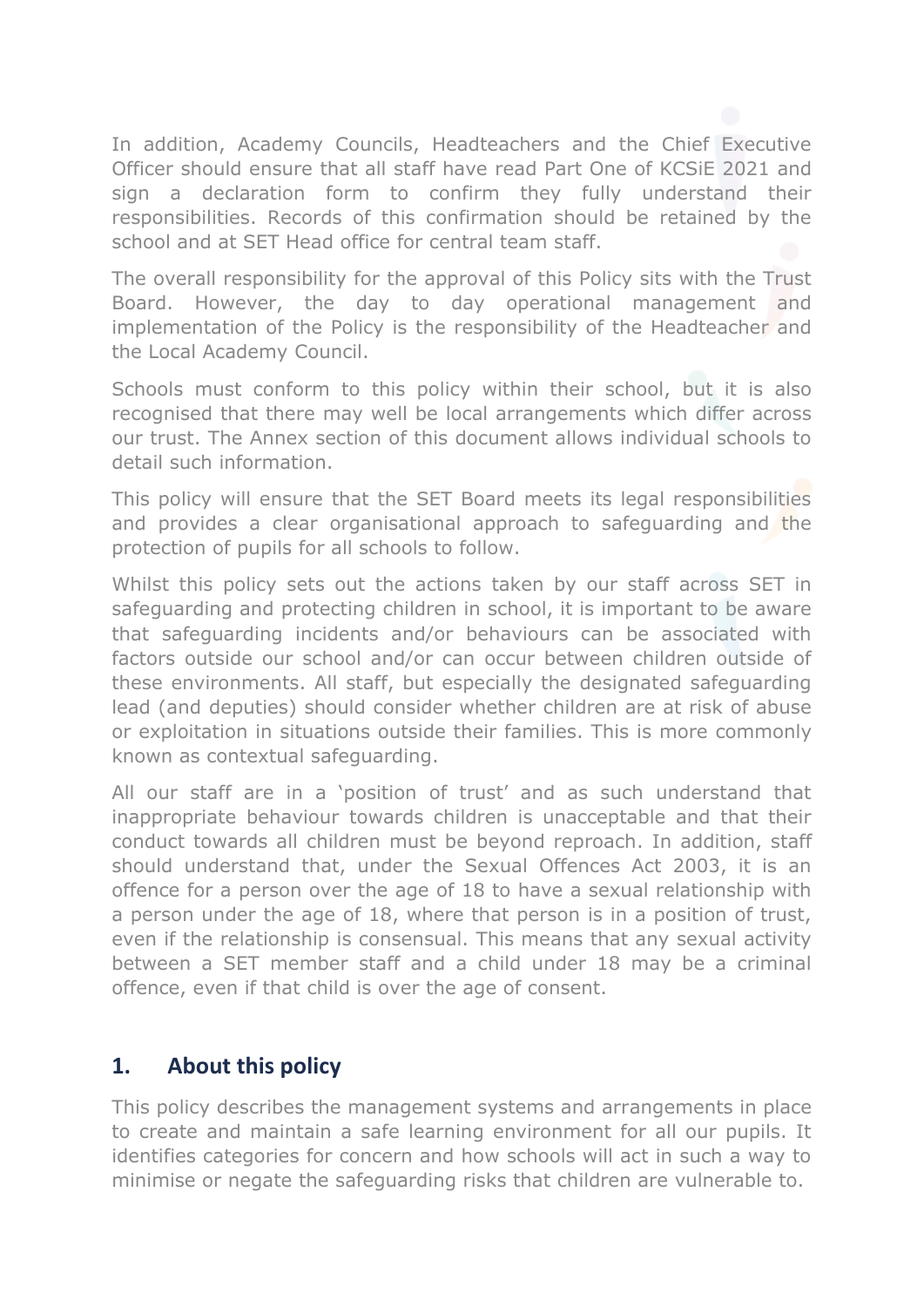It is useful to note at this point the difference between the terms 'safeguarding' and ''child protection'. 'Safeguarding' is the employment of policies and practices by schools to keep children safe, whilst 'child protection' is a term used to describe the activity that is undertaken to protect specific children who are suffering or likely to suffer significant harm. In general terms all children may be vulnerable to a point, and therefore Section C of this policy outlines a range of actions staff take or may need to take to protect children.

Safeguarding and promoting the welfare of pupils goes beyond implementing basic child protection procedures. It is an integral part of all activities and functions of SET. This policy complements and supports other main SET safeguarding policies, and relevant individual school policies, such as;

SET Central Policies **Individual School Policies** Acceptable IT Use Policy **Anti-Bullying Policy** Bereavement Policy **Attendance Policy Attendance Policy** Handling Allegations against Staff Policy Behaviour Policy Looked After Children Policy Policies Online Safety Policies Prevent Policy Safer Recruitment Policies (including Single Central Record checklist) Staff Code of Conduct Policy Whistleblowing Policy

## **2. Legislation and Guidance**

This policy has been developed in accordance with the principles established by the Children Act 1898 & 2004 and the Education Act 2002. It was revised in July 2020 in preparation for implementation on 1st September 2020 following publication of KCSiE 2021, also implemented on 1st September 2020. All schools and colleges must have regard to KCSiE 2021 from 1st September 2020 when carrying out their duties to safeguard and promote the welfare of children. The guidance refers to the 'proprietor' of a school which in our case is SET. In addition, reference to Working Together to Safeguard Children 2018 is beneficial as is the DfE's information on Safeguarding Children.

#### **3. Roles and Responsibilities**

KCSiE 2021 outlines responsibilities of staff to safeguard pupils. In this section, this is broken down into further detail for each group/individual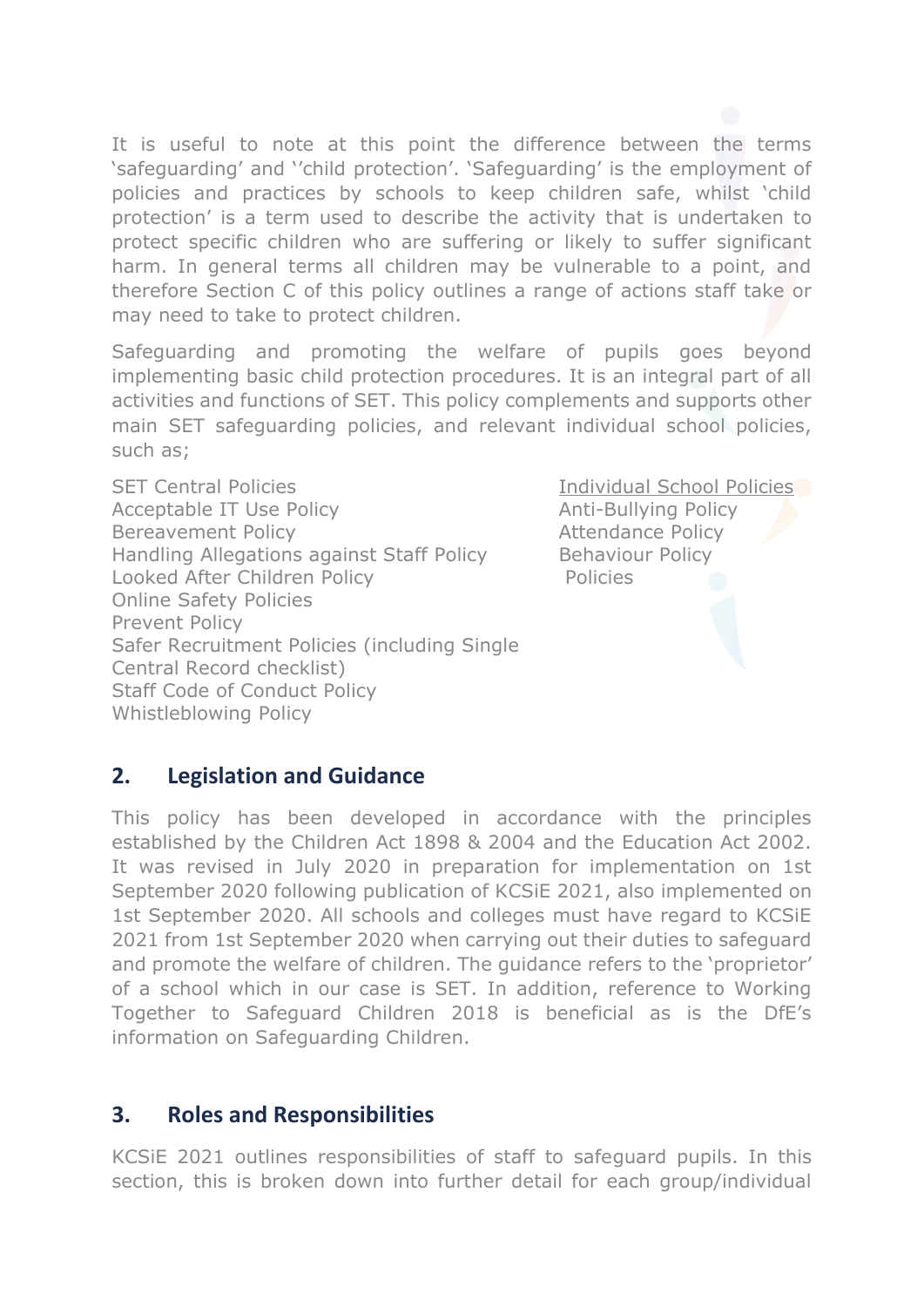within our trust. Trust and Academy colleagues should refer to the Trust's Delegated Accountability Framework for specific details.

#### The Chair of trustees will ensure that:

- A trustee is nominated as the lead trustee with responsibility for safeguarding
- The nominated safeguarding trustee is appropriately trained to fulfil this role
- Safeguarding features on each meeting agenda
- The trust wide safeguarding report is considered at each full board of trustees meeting

#### SET Central Team will ensure that:

- The policies and procedures adopted by the trustees to safeguard and promote the welfare of pupils are fully implemented. (Regional Directors)
- The single central record (SCR) for central team staff and Trust Board is compliant. (Head of HR & Director of Safeguarding & Compliance)
- Safeguarding training is available and completed across the Trust, appropriate to each role. (Director of Safeguarding & Compliance)
- The trust wide safeguarding and pupil protection policy is compliant with statutory duties. (Director of Safeguarding & Compliance)

#### The Academy Council will ensure that:

- A member of the Academy Council is identified as the designated academy councillor for Safeguarding and receives appropriate training. The identified academy councillor will provide the academy council with appropriate information about safeguarding and will liaise with the Designated Safeguarding Lead member of staff
- A senior leader has Designated Safeguarding Lead responsibility
- The information contained within the Annexes section of this document is regularly reviewed (at least annually) and updated and the school complies with local safeguarding partner procedures
- The school operates safe recruitment and selection practices as outlined in SET policies and KCSiE 2021 Part Three. This includes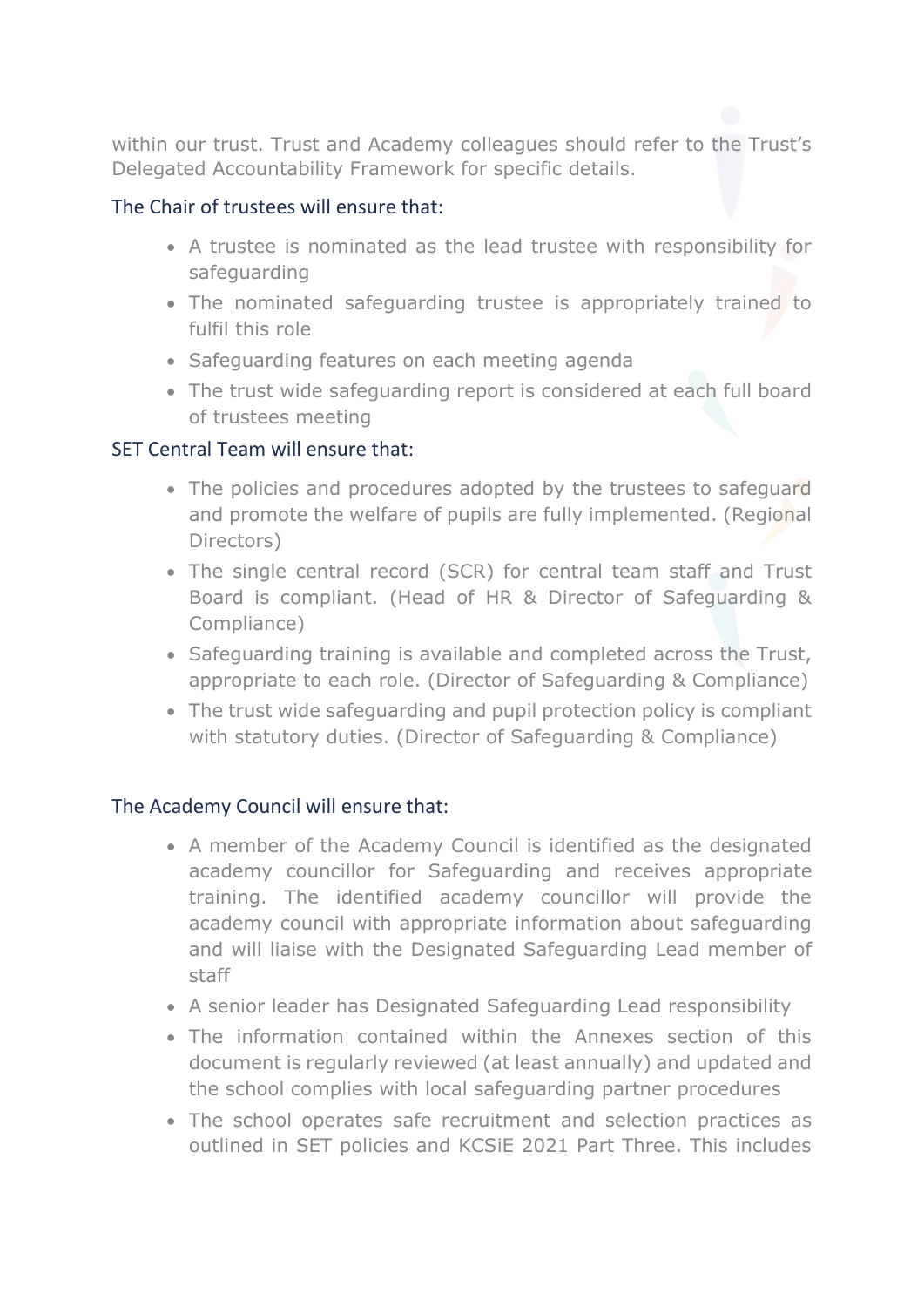Section 128 checks on academy councillors and school leaders as well as enhanced DBS checks

- All staff and volunteers who have regular contact with children and young people receive appropriate training which is up-dated regularly. Supply staff must also receive safeguarding guidance
- That staff adhere to the staff code of conduct policy alongside safeguarding procedures
- The school follow procedures contained within KCSiE 2021 Part Four and school disciplinary systems concerning dealing with allegations of abuse against staff, supply staff and volunteers
- On appointment, the Designated Safeguarding Lead undertakes interagency training and also undertakes an 'update' course every 2 years
- A member of the Academy Council, usually the Chair, is nominated to liaise with the local authority on Child Protection issues, and in the event of an allegation of abuse made against the Headteacher, with the Local Authority Designated Officer (LADO)
- Child Protection & Safeguarding Policy is available on the schools' website or by other means to parents/carers, who are made aware of this policy and their entitlement to have a copy of it
- The Academy Council considers how children may be taught about safeguarding as referred to in Section C part 39 of this document.
- Appropriate filters and monitoring systems are in place to ensure that young people are safeguarded from potentially harmful and inappropriate material online in the academies
- A designated teacher for looked after children is in place to promote the educational achievement of this group of children and ensure that this person has the appropriate training

#### Headteacher will ensure that:

- The policies and procedures adopted by the Academy Council to safeguard and promote the welfare of pupils are fully implemented and followed by all staff, including supply staff and volunteers
- Safe The recruitment and selection of staff, supply staff and volunteers is practised
- A Designated Safeguarding Lead (DSL) and Deputy Designated Safeguarding Lead(s) (DDSL) for child protection is identified and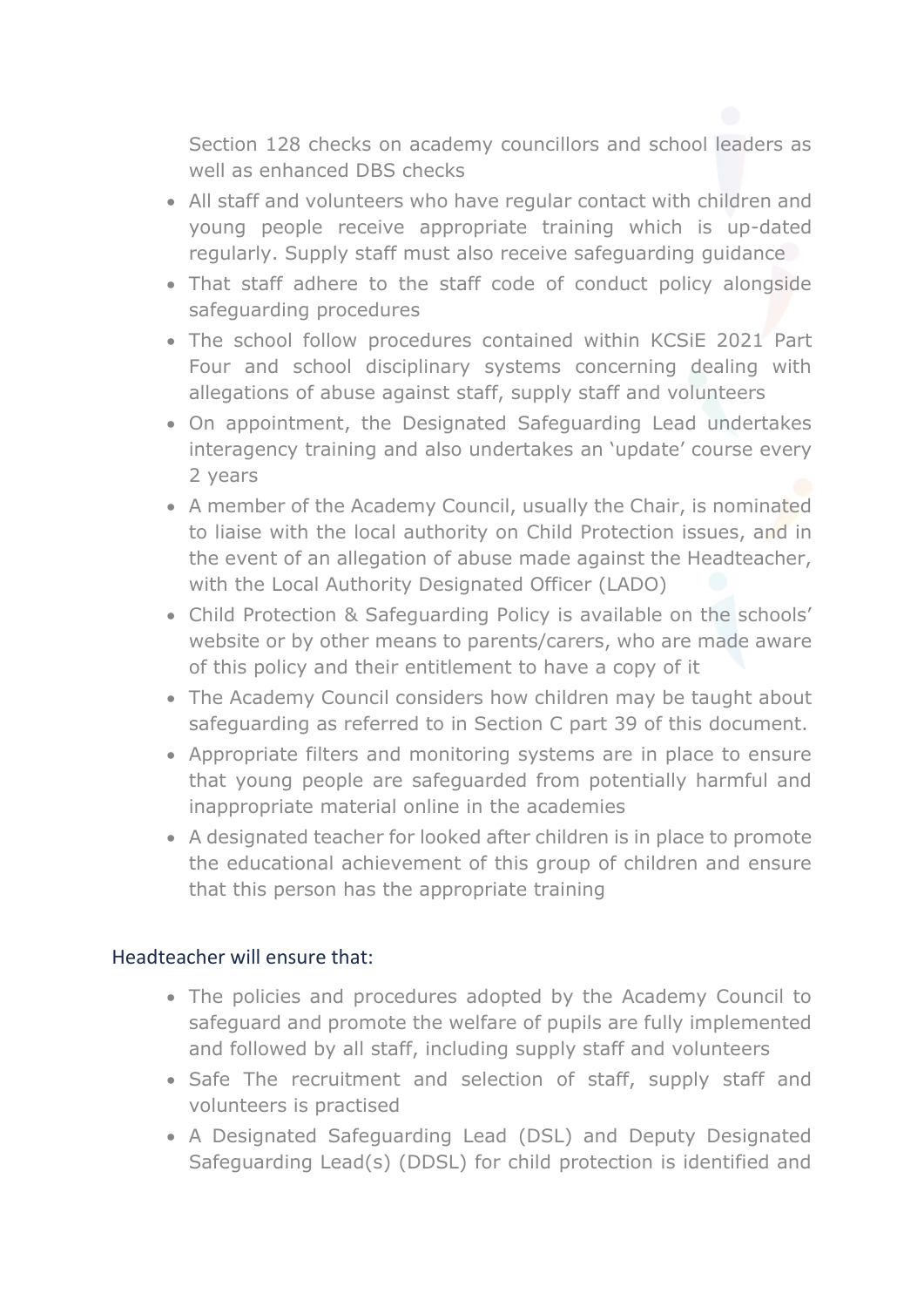receives appropriate time, funding, training, resources, supervision, and support to provide advice and support to other staff on child welfare and child protection matters. The role of the DSL must be explicit in their job description

- All staff and volunteers receive appropriate training which is updated at least annually via briefings, bulletins and emails. This includes giving supply staff relevant information that allows them to ensure they follow reporting and safeguarding arrangements
- All staff and volunteers feel safe about raising concerns about poor or unsafe practice in regard to the safeguarding and welfare of the children and young people and such concerns will be addressed sensitively and effectively
- Parents/carers are aware of and have an understanding of the school's responsibilities to promote the safety and welfare of its pupils by making its obligations clear in the school/setting prospectus
- Processes are in place to identify children who may benefit from early help and ensure that all staff are aware of the processes
- •

The Designated Safeguarding Lead has a specific responsibility for championing the importance of safeguarding and promoting the welfare of children and young people registered in the school. The Designated Safeguarding Lead should be a member of the Senior Leadership Team of the school. A full role description is outlined in KCSiE 2021 Annex C.

School and college staff are an important part of the wider safeguarding system for children and must know that they have a very important role to play as many safeguarding issues become known them before a DSL nay get involved, e.g. disclosures from pupils. Expectations are outlined in KCSiE 2021 Part One, which all staff must read and submit each year a signed declaration they have done so.

The Headteacher, or in their absence the authorised member of staff, has the ultimate responsibility for safeguarding and promoting the welfare of pupils at their school.

## **4. Local Safeguarding Partners**

The Children and Social Work Act 2017 (the Act) replaces Local Safeguarding Children Boards (LSCBs) with new local safeguarding arrangements as outlined in DfE Local Safeguarding transitional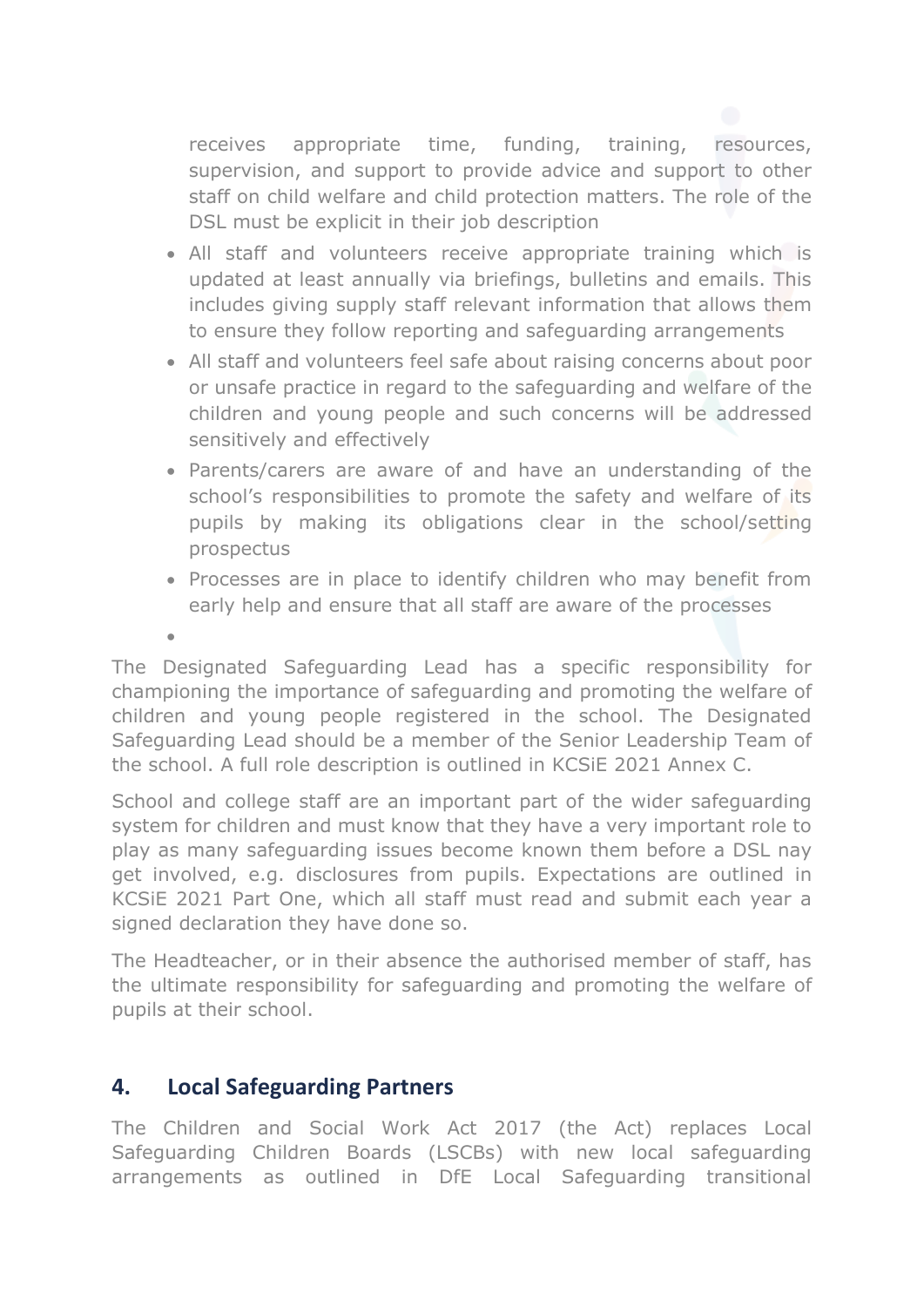arrangements, led by three safeguarding partners (local authorities, chief officers of police, and clinical commissioning groups). New safeguarding partners will agree the arrangements for themselves, and any relevant agencies they consider appropriate, e.g. schools, to work together to safeguard and promote the welfare of children in their area. Each local authority may have slightly different arrangements and full details of the school's local arrangements are outlined in Annex B of this document.

## **5. Quality Assurance of Safeguarding in SET schools**

All schools and aspects of school performance are under scrutiny to a variety of evaluative measures including Ofsted inspections and academic results, and safeguarding procedures are no different. It is important that across SET we ensure the very highest quality in safeguarding practices and procedures. Internal monitoring and evaluation by senior staff, e.g. DSLs, Headteachers and Academy Councils is by far the most important aspect of this quality assurance but in addition, SET also have central team colleagues who support this process. There are three stages to this aspect of the quality assurance process:

- SET Safeguarding Audit completed and submitted in full every year to SET Safeguarding Lead, and also updated throughout the year when practice is improved or changes
- SET Safeguarding Documentation schools have relevant documentary evidence of safeguarding practice and procedures
- SET Monitoring Visits central team members visiting schools will carry out activities to judge the quality of safeguarding processes and accuracy of audit information

## **6. Confidentiality and Information Sharing**

Information sharing is essential for effective safeguarding and promoting the welfare of children and young people. It is a key factor identified in many serious case reviews (SCRs), where poor information sharing has resulted in missed opportunities to take action that keeps children and young people safe. But many professionals are wary about sharing information and are concerned about breaching the Data Protection Act. In July 2018, the government published advice on Information Sharing. This document is quite clear about sharing information and encourages practitioners to balance the risk of sharing with the risk of not sharing.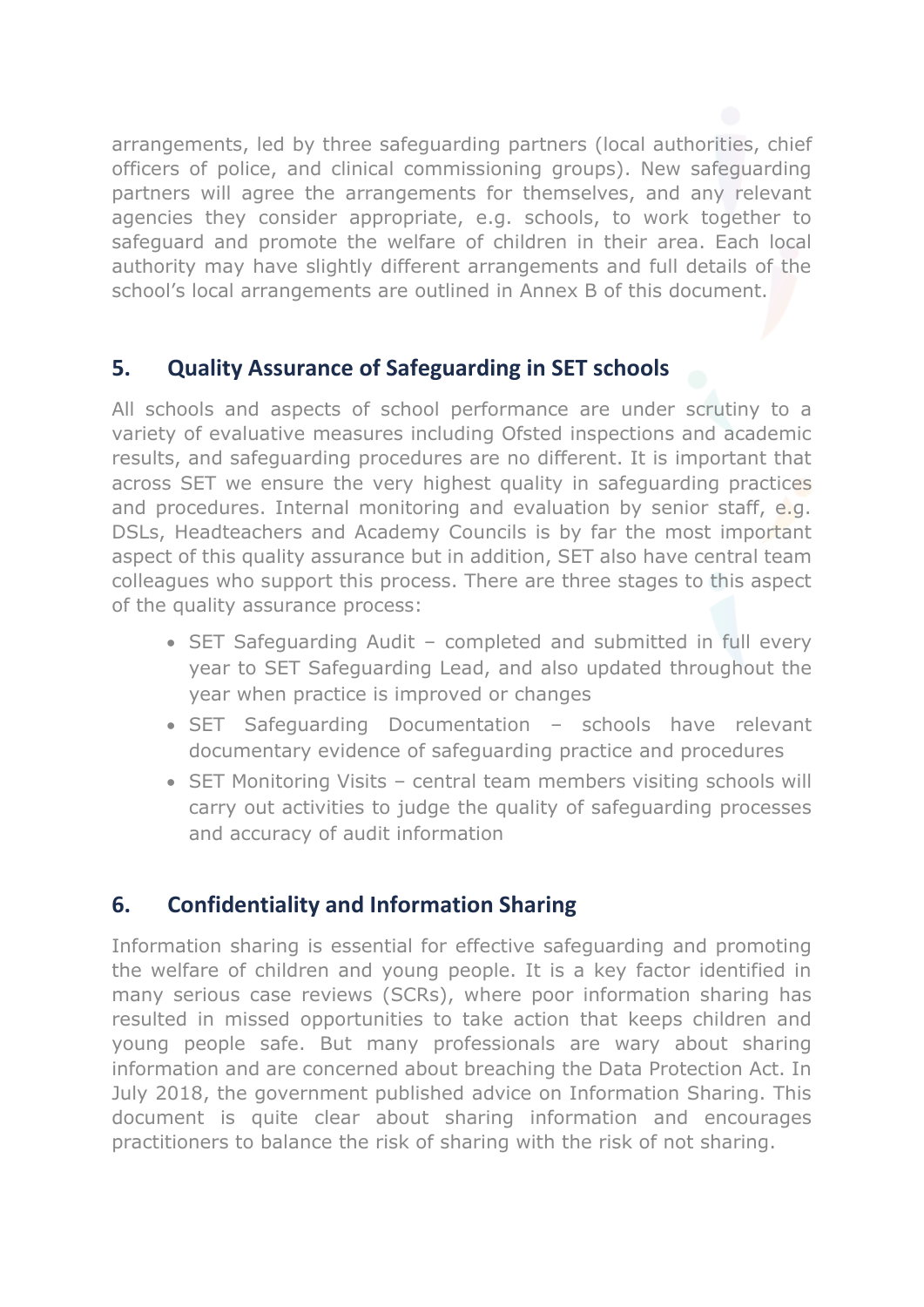SET school staff ensure that confidentially protocols are followed and information is shared appropriately including in line with GDPR guidance. The Headteacher or Designated Safeguarding Lead discloses any information about a pupil to other members of staff on a need to know basis only.

All staff, supply staff, and volunteers must understand that they have a professional responsibility to share information with other agencies in order to safeguard pupils. All must be clear with pupils that they cannot promise to keep secrets. See Section C part 28 of this document.

Everyone working with children must know the signs and symptoms of abuse and understand under what circumstances they are allowed to share information. The safety and welfare of children is of paramount importance and highlighted the importance of practitioners feeling confident about when and how information can be legally shared. The document linked to in this section outlines the seven golden rules to information sharing as follows:

- 1. Remember that the General Data Protection Regulation (GDPR), Data Protection Act 2018 and human rights law are not barriers to justified information sharing but provide a framework to ensure that personal information about living individuals is shared appropriately.
- 2. Be open and honest with the individual (and/or their family where appropriate) from the outset about why, what, how and with whom information will, or could be shared, and seek their agreement, unless it is unsafe or inappropriate to do so.
- 3. Seek advice from other practitioners, or your information governance lead, if you are in any doubt about sharing the information concerned, without disclosing the identity of the individual where possible.
- 4. 4Where possible, share information with consent, and where possible, respect the wishes of those who do not consent to having their information shared. Under the GDPR and Data Protection Act 2018 you may share information without consent if, in your judgement, there is a lawful basis to do so, such as where safety may be at risk. You will need to base your judgement on the facts of the case. When you are sharing or requesting personal information from someone, be clear of the basis upon which you are doing so. Where you do not have consent, be mindful that an individual might not expect information to be shared.
- 5. Consider safety and well-being: base your information sharing decisions on considerations of the safety and well-being of the individual and others who may be affected by their actions.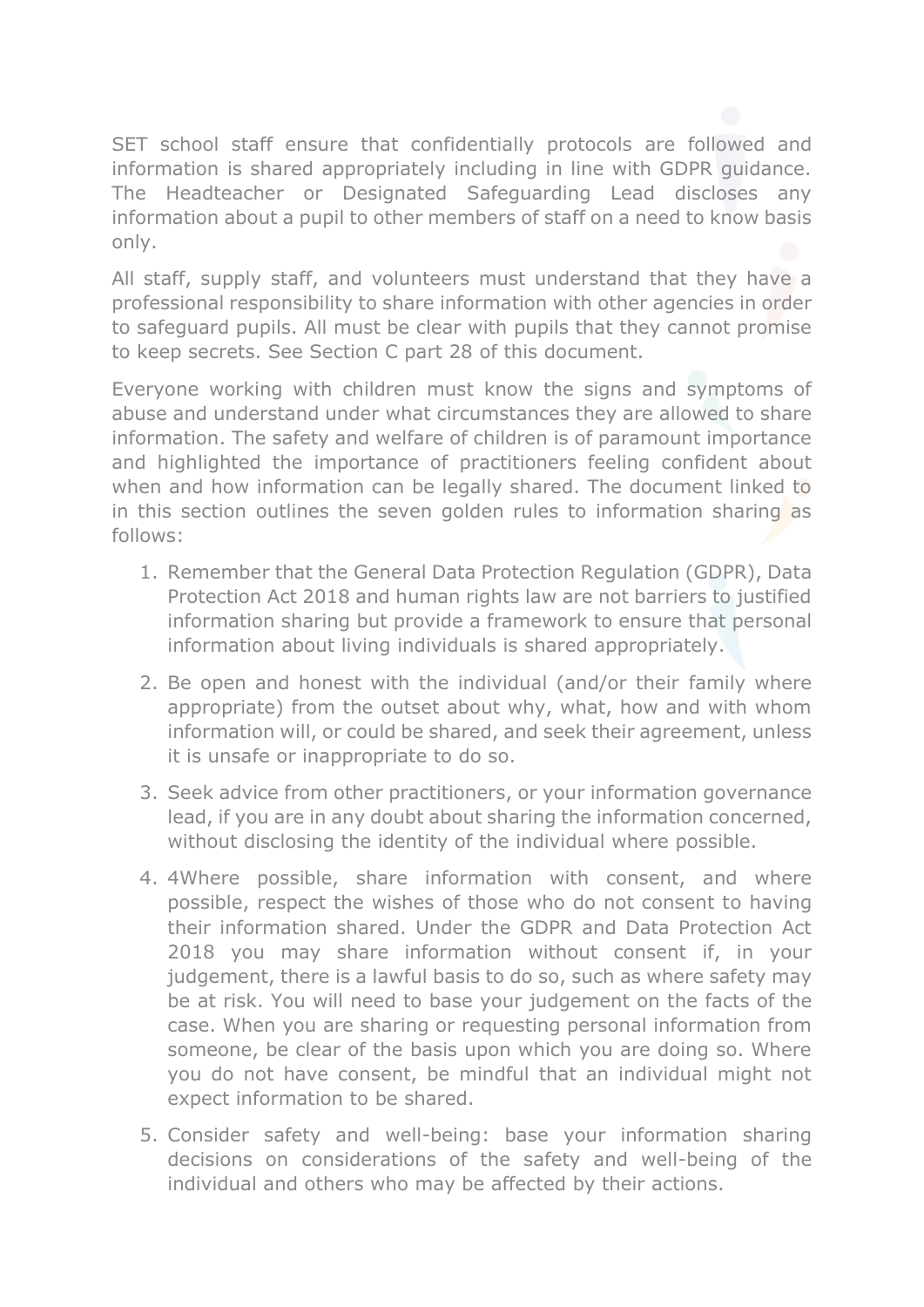- 6. Necessary, proportionate, relevant, adequate, accurate, timely and secure: ensure that the information you share is necessary for the purpose for which you are sharing it, is shared only with those individuals who need to have it, is accurate and up-to-date, is shared in a timely fashion, and is shared securely (see principles).
- 7. Keep a record of your decision and the reasons for it whether it is to share information or not. If you decide to share, then record what you have shared, with whom and for what purpose.

## **7. Vulnerable Children**

SET recognises that there are some children who are more at risk to child protection and safeguarding issues than others and there are further specific policies, procedures and staffing in school to support these groups of children. Any child deemed more at risk than 'most' children, is often defined as 'vulnerable'. 'Vulnerable' children can be those, but not exclusively, listed below:

- those children assessed as being in need under section 17 of the Children Act 1989, including children and young people who have a child in need plan, a child protection plan or who are a lookedafter child
- those children who have an education, health and care (EHC) plan
- those children who have been assessed as otherwise vulnerable by educational providers or local authorities (including children's social care services). This might include children and young people on the edge of receiving support from children's social care services, adopted children, those at risk of becoming NEET ('not in employment, education or training'), those living in temporary accommodation, those who are young carers and others at the provider and local authority's discretion

We recognise that when a child has a social worker, it is an indicator that the child is more at risk than most pupils. This may mean that they more vulnerable to further harm, as well as facing educational barriers to attendance, learning, behaviour and poor mental health.

In addition, the following groups may also be considered as potentially being in the vulnerable cohort:

- children who have medical conditions
- children of Gypsy, Roma & Traveller (GRT) families
- children with English as an additional language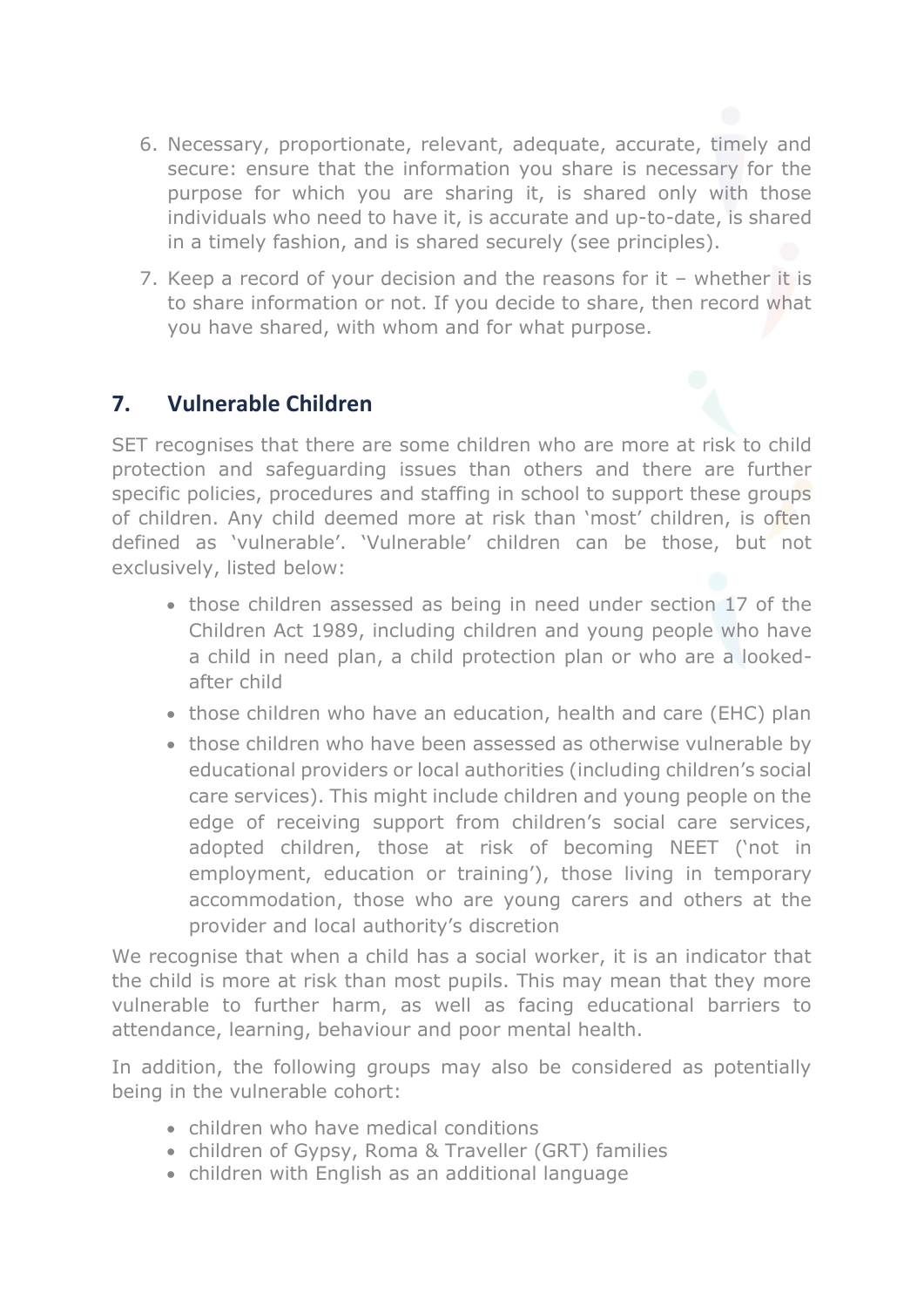- children with mental health issues
- children missing from education
- children in pupil referral units
- children in families that may have challenging home circumstances, e.g. poverty, poor housing, domestic abuse etc

Whilst these are most of the accepted 'groups' of children this term applies to, it is important to recognise that all children can be at risk at some level, and that many children in the groups above will never experience any issues.

## **8. Impact of Covid-19 pandemic**

(This section is relevant at time of printing, but it must be recognised that the pandemic situation is fluid and as such so are our responses and actions to safeguarding procedures.)

The Covid-19 pandemic has obviously brought additional challenges to the area of safeguarding, especially with the extended period where the majority of children have not been in school. Schools have managed as best they could to remotely 'monitor' and support vulnerable children, some in liaison with social care. Telephone calls, home visits, and electronic communications used to keep in contact with vulnerable children. Remote learning was yet another issue in attempting to ensure all children accessed some level of continued education. However, the remoteness may have left a significant gap in the support that a child may have normally received when attending school. Irregular contact with some vulnerable children by professionals made some children even more vulnerable, especially those living in difficult home situations.

All SET schools have supported children at home as best we can, applying the procedures from relevant SET policy/guidance documents such as; 'Guidance for Safeguarding vulnerable children during prolonged school closure', 'Safeguarding Guidance to staff conducting Online Learning' and 'Covid-19 addendum to Safeguarding Policy' (see Annex E).

The return of any child back into school after a long absence will also bring up new challenges as staff look to 'assess' any issues that may have arisen during any lockdown period that had not manifested itself during remote monitoring and support. In addition, children not deemed vulnerable before any period of lockdown may well display behaviours and issues that may cause staff to place them on a vulnerable children list. Effects on the mental health of some children may be quite profound yet initially unknown to staff. Continued vigilance is needed during the coming months, and even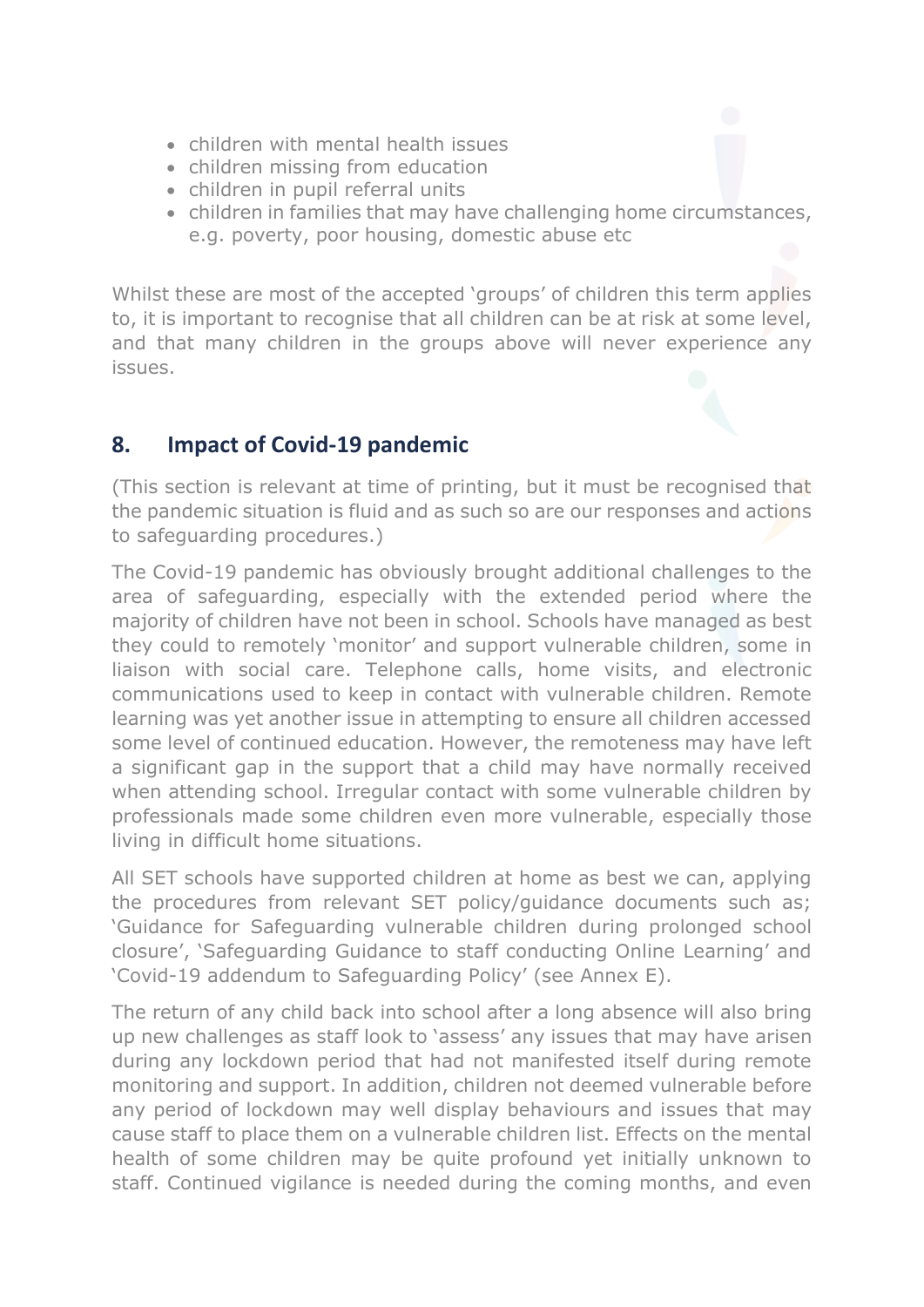years, as the full extent of the impact of this period of time becomes better known.

Many agencies, including the Department of Education, released safeguarding support guidance during the outbreak and whilst the application of all actions in Section C of this document are relevant in all cases, it should be noted that reference to support guidance unique to the outbreak period also may need to occur.

Relevant guidance information can be sourced on DfE website and other support organisations such as the NSPCC.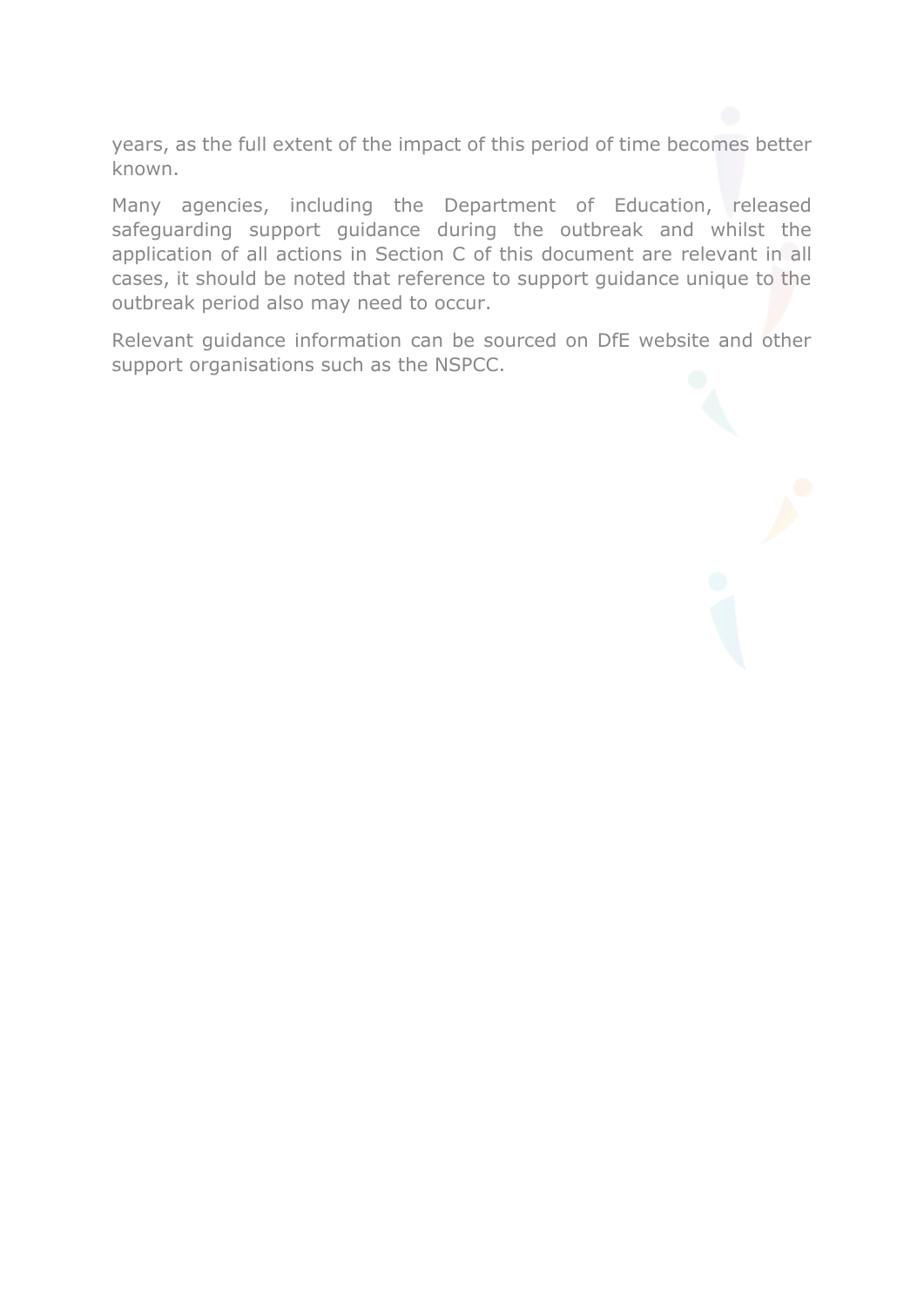## **SECTION B: SAFEGUARDING ISSUES**

This section explains briefly some of the 'safeguarding issues' that schools must be aware of. Most come under the heading of 'abuse' of which there are four main types (see below) and other sections indicate where a child may be more vulnerable due to certain processes, e.g. children and the court system. Some of these aspects will require staff to have more training than others and responses may differ slightly when dealing with a particular issue. It is important that further reading and knowledge than that contained in this section may well be required when dealing with a particular aspect of safeguarding, including reference to KCSiE 2021. Some sections contain a link to further reading around the particular aspect of safeguarding concern. Staff should always seek the support from their DSL and follow school reporting guidelines.

#### **9. Abuse Categories**

There are four recognised types of abuse:

- 1. Physical Abuse (NSPCC): is any way of intentionally causing physical harm to a child or young person. It also includes making up the symptoms of an illness or causing a child to become unwell
- 2. Emotional Abuse (NSPCC): is any type of abuse that involves the continual emotional mistreatment of a child. It's sometimes called psychological abuse. Emotional abuse can involve deliberately trying to scare, humiliate, isolate or ignore a child. 'Active' emotional abuse can include things like 'bullying' and 'passive' emotional abuse could take the forms of ignoring, showing no love to, etc
- 3. Sexual Abuse (NSPCC): when a child or young person is sexually abused, they're forced or tricked into sexual activities. They might not understand that what's happening is abuse or that it's wrong. Sexual abuse can be through 'contact', i.e. an abuser makes physical contact with a child, and 'non-contact', i.e. where a child is abused without being touched by the abuser either in person or online
- 4. Neglect (NSPCC): is the ongoing failure to meet a child's basic needs and the most common form of child abuse. A child might be left hungry or dirty, or without proper clothing, shelter, supervision or health care. Types of neglect are; physical, emotional, educational and medical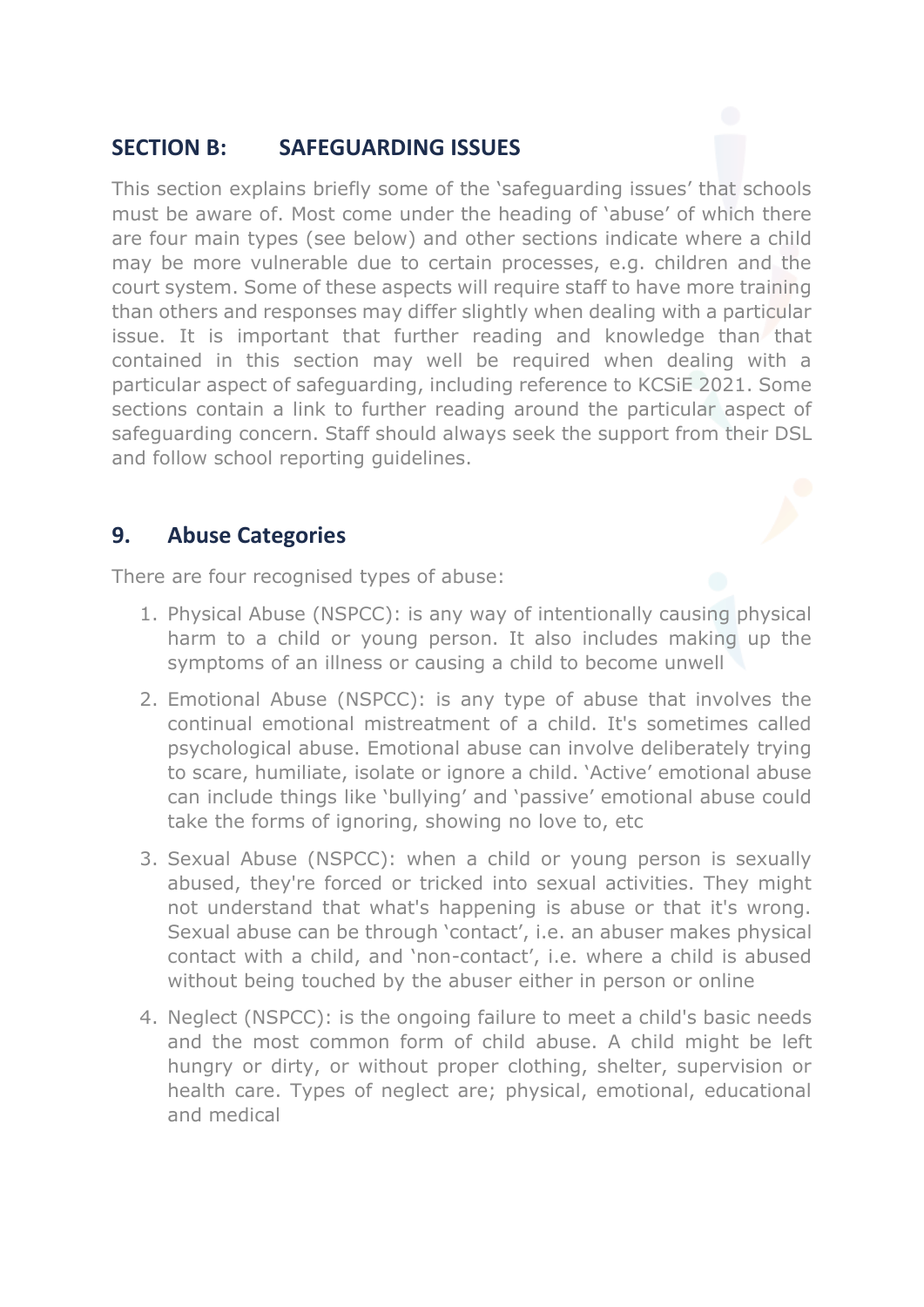It should be noted that these forms of abuse can also occur by children to children, i.e. 'peer-on-peer'.

There can be some general 'non-specific' signs of abuse that can appear in any of the types of abuse which are listed below:

- Attention-seeking behaviour
- Anxiety levels higher than 'should' be
- Depression
- Extreme anger or sadness
- Lack of self-esteem
- Lacks social skills and may have few friends, if any
- Self-harm
- Significant change in behaviour and/or personality
- Suspicious bruises with unsatisfactory explanations
- Withdrawal from activities and/or others

In addition, some specific signs of abuse for each type of abuse may be present:

#### Physical Abuse

- bruises (especially on certain areas and/or in clusters)
- broken or fractured bones
- burns or scalds (with clear shapes and/or on certain parts of body)
- bite marks
- breathing problems from drowning or suffocation
- effects of poisoning such as vomiting, drowsiness or seizures
- scarring

#### Emotional Abuse

- act in a way that's inappropriate for their age
- difficulty making or maintaining relationships
- seems unconfident or lack of self-assurance
- struggle to control emotion

#### Sexual Abuse

- avoiding being alone with or frightened of people or person they know
- bleeding, discharge, pains or soreness in genital or anal area
- knowledge and/or use of sexual language or behaviour that wouldn't be expected of their age
- having nightmares or bed-wetting
- drug or alcohol issues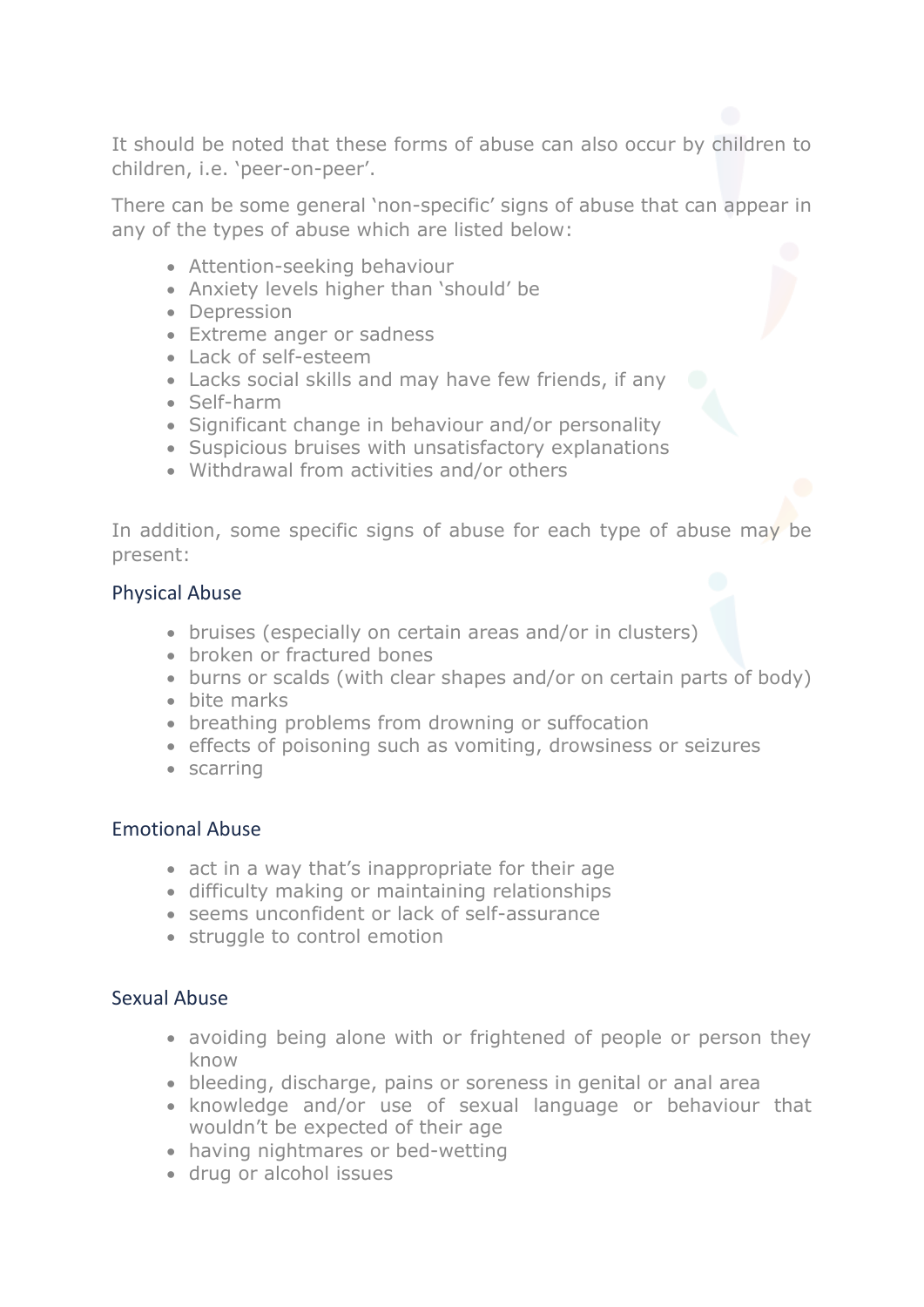- pregnancy
- self-harm
- sexually transmitted infections

#### Neglect

- being smelly or dirty
- being hungry or not given money for food
- having unwashed clothes or the wrong clothing, such as no warm clothes in winter
- health and development issues such as:
	- o poor muscle tone or prominent joints
	- o dental issues
	- o poor language or social skills
	- o regular illness, infections and/or accidental injuries, through lack of supervision
	- o weight or growth issues
- housing and family issues such as:
	- o living in an unsuitable home environment, such as having no heating
	- o being left alone for a long time
	- o taking on the role of carer for other family members

Staff should be aware of the potential risk to children when individuals, previously known or suspected to have abused children, move into the household.

#### Indicators of concern

The following are often regarded as indicators of concern in regards to behaviours, signs which may be displayed by parents/carers/others who may be aware of the abuse a child is suffering and do not disclose it to professionals, possibly due to one or more factors such as; being the perpetrators themselves, in fear of someone else, simply unaware due to mental or learning issues (e.g. neglect), etc. Parents/carers may:

- offer an explanation which is inconsistent with an injury or child's behaviour
- offer several different explanations provided for an injury or behaviour
- be unable to explain a reason for any delay in seeking treatment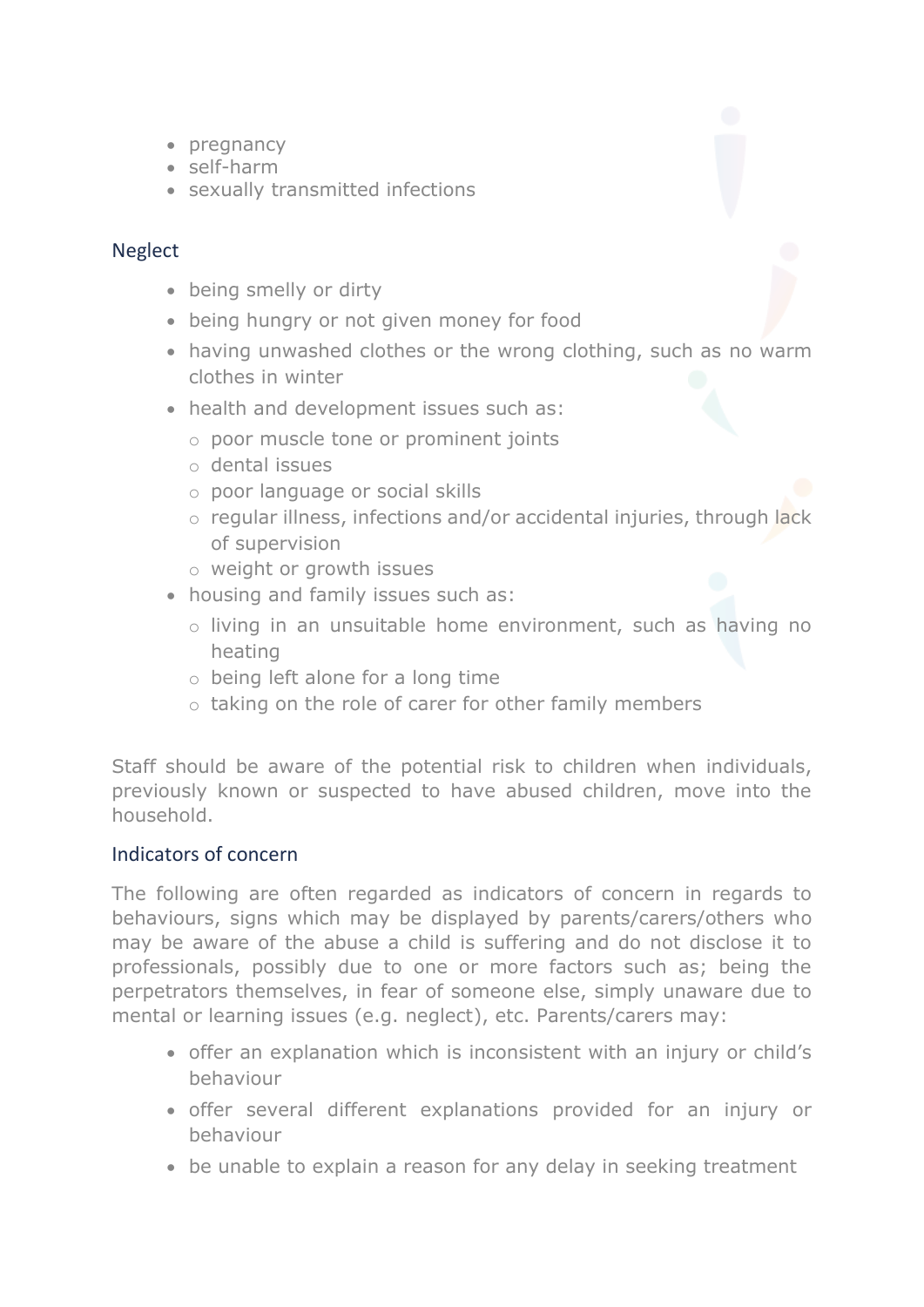- be uninterested or undisturbed by an accident/injury or change in behaviour
- be absent without good reason when their child is presented for treatment
- move their children around schools frequently
- be reluctant to give information or mention previous injuries/episodes
- use different doctors

## **10. Adverse Childhood Experiences**

Adverse Childhood Experiences (ACEs: Public Health England and ACEs: Wave Trust) are stressful or traumatic experiences that can have a huge impact on children and young people throughout their lives. The ten widely recognised ACEs are:

Abuse: (1) physical Neglect: (4) emotional

(2) sexual (5) physical

(3) verbal

Growing up in a household where:

- (6) there are adults with alcohol/drug use problems
- (7) there are adults with mental health problems
- (8) there is domestic violence
- (9) there are adults who have spent time in prison
- (10) parents have separated

As well as these 10 ACEs there are a range of other types of childhood adversity that can have similar negative long-term effects. These include bereavement, bullying, poverty and community adversities such as living in a deprived area, neighbourhood violence etc.

The more adversity a child experiences the more likely it is to impact upon their mental and physical health. Various studies have been conducted on the effects of ACEs and there is lots of literature available. Below are some findings from a UK study which suggests that those with 4 or more ACEs are:

- 2 x more likely to have a poor diet
- 3 x more likely to smoke
- 5 x more likely to have had sex under 16 years and 6x more likely to have been pregnant or got someone accidently pregnant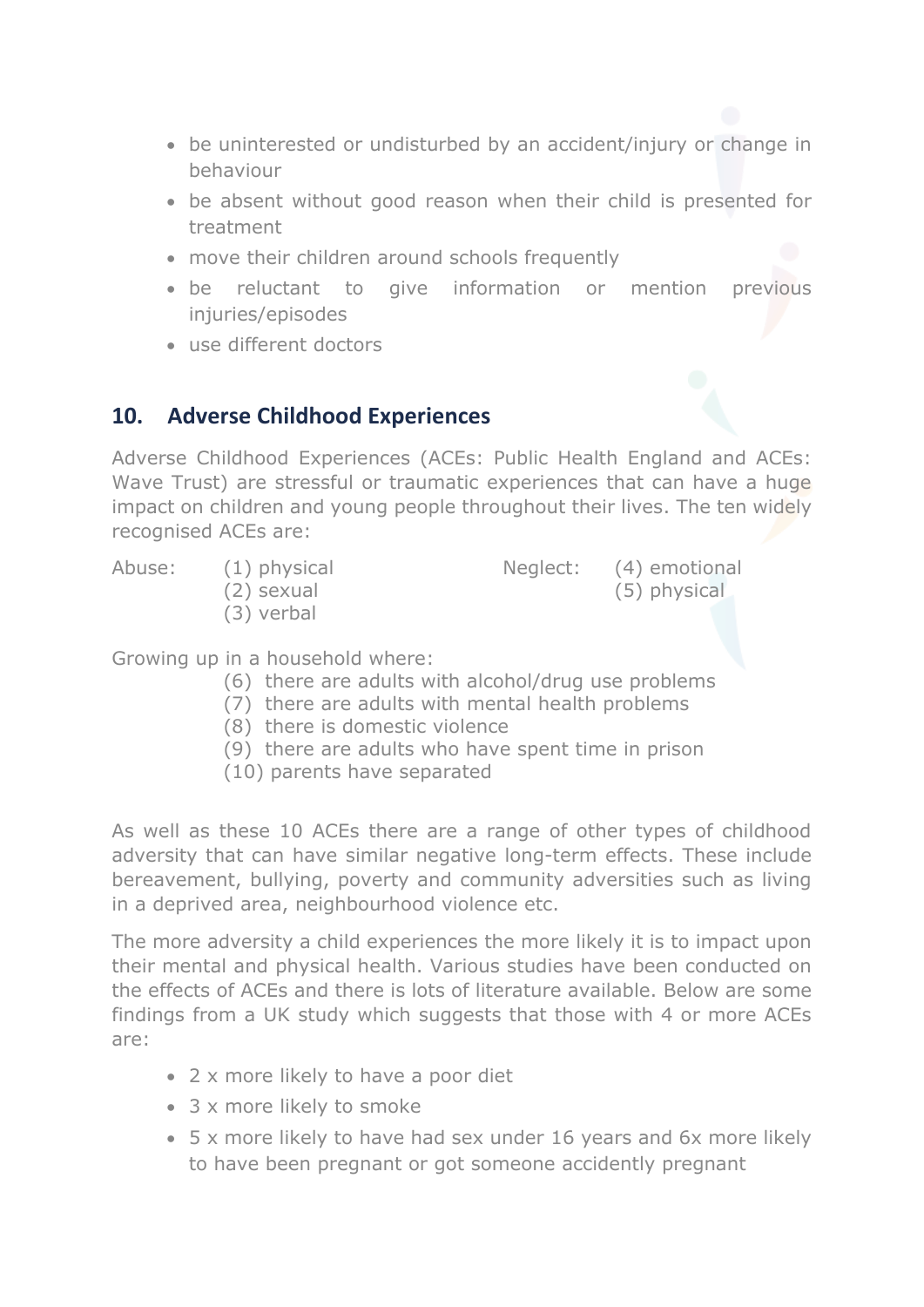- 2 x more likely to binge drink
- 7 x more likely to be involved in recent violence
- 11 x more likely to have been in prison
- 11 x more likely to have used heroin or crack
- and more alarmingly,
- 3 x increased risk of heart disease, respiratory disease and type 2 diabetes and thus a shorter life span

#### **11. Bullying**

Whilst all schools will have an 'Anti-Bullying Policy' outlining forms of bullying and actions to be taken to support both the victim and perpetrator, it is worth pointing out in this document that bullying can bring beyond the initial difficulties for the pupil, a vulnerability to other safeguarding issues. The impact of bullying is not just the physical and emotional of the actual bullying itself but can place the pupil in a position where they become vulnerable to another form of abuse. They may seek out comfort and acceptance elsewhere which may make them susceptible to advances from other individuals who may cause abuse. That may include online or in person grooming, indoctrination into radicalisation, and/or persuasion into criminal activity, e.g. county lines. Staff should be aware of the impact of bullying in some of these aspects.

#### **12. Children and the Court System**

Children are sometimes required to give evidence in criminal courts, either for crimes committed against them or for crimes they have witnessed. When pupils are required to give evidence in court, SET schools should use the available guides signposted in KCSiE 2021 Annex B to support pupils.

#### **13. Children Missing Education**

Knowing where children are during school hours is an extremely important aspect of safeguarding. Missing school can be an indicator of abuse, neglect and radicalisation, and in children may raise concerns around child sexual exploitation. As detailed in KCSiE 2021 Annex B, all staff need to be aware of the signs to look out for and potential safeguarding concerns 'such as travelling to conflict zones, female genital mutilation and forced marriage'.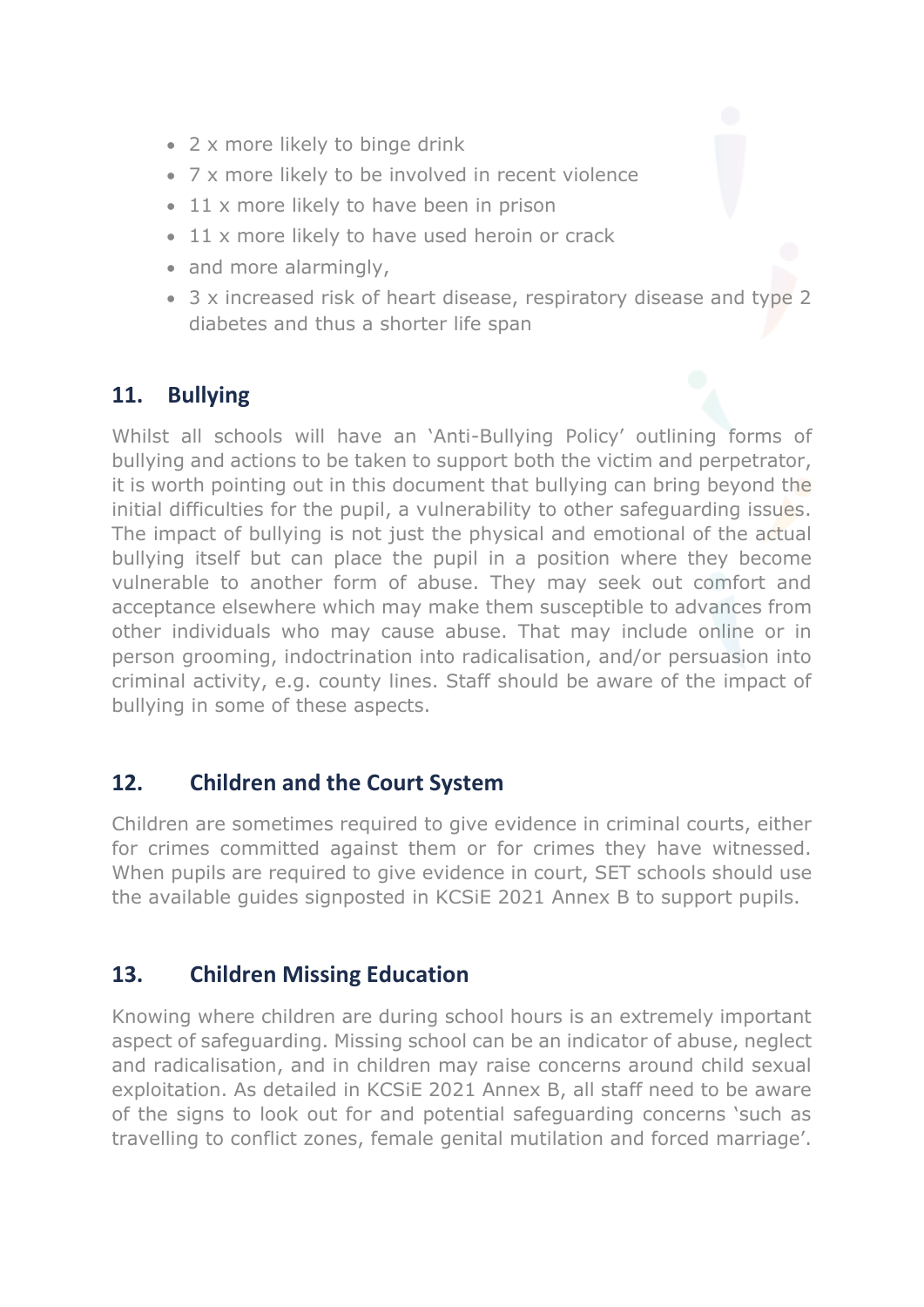Attendance is monitored daily and pupils who are missing from school without permission for 10 days are reported to the Local Authority. In addition, pupils who have irregular attendance at school are also reported to the Local Authority and their attendance is closely monitored.

Pupils who are deleted from the school register for any of the following reasons are also reported to the Local Authority immediately upon deletion of the record in accordance with DfE Children Missing Education:

- have been taken out of school by their parents and are being educated outside the school system e.g. home education
- have ceased to attend school and no longer live within reasonable distance of the school at which they are registered
- have been certified by the school medical officer as unlikely to be in a fit state of health to attend school before ceasing to be of compulsory school age, and neither he/she nor his/her parent has indicated the intention to continue to attend the school after ceasing to be of compulsory school age;
- are in custody for a period of more than four months due to a final court order and the proprietor does not reasonably believe they will be returning to the school at the end of that period
- have been permanently excluded

## **14. Children with Family Members in Prison**

Children with family members in prison are at risk of poor outcomes including poverty, stigma, isolation and poor mental health. This is recognised as one of the ten Adverse Childhood Experiences (see part 10 of this document). Support to assist schools and families can be sought from the National information centre on children of offenders.

## **15. Child on Child Sexual Violence & Sexual Harassment (including Peer-on-peer Abuse)**

Children can abuse other children. Peer on peer abuse is most likely to include, but may not be limited to:

- bullying (including cyberbullying, prejudice-based and discriminatory bullying)
- abuse in intimate personal relationships between peers
- physical abuse such as hitting, kicking, shaking, biting, hair pulling, or otherwise causing physical harm (this may include an online element which facilitates, threatens and/or encourages physical abuse)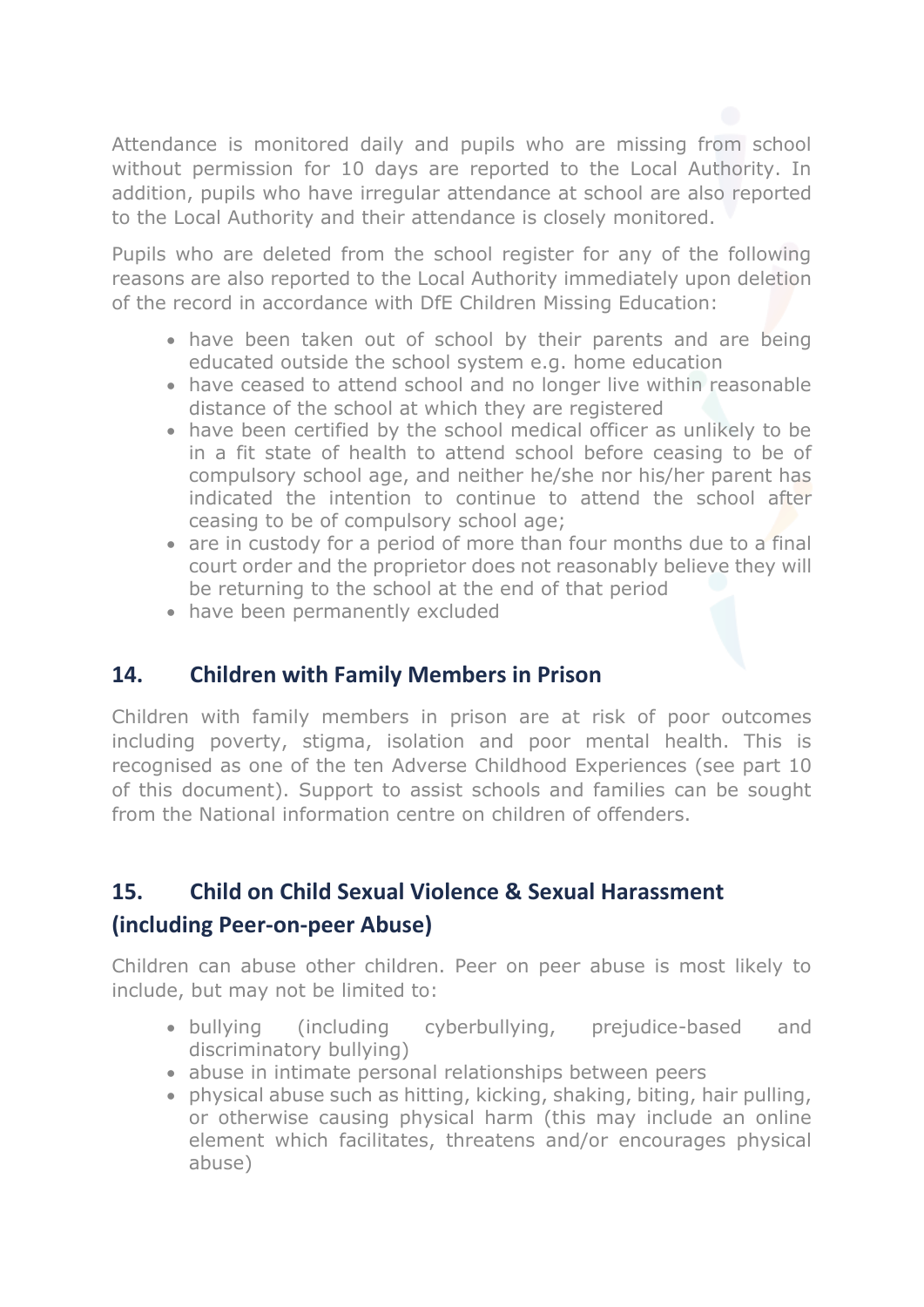- sexual violence (see below)
- sexual harassment (see below)

KCSiE 2021 devotes Part Five of the guidance to this aspect of safeguarding and reference should be made to this section alongside the DfE's more detailed document Sexual violence and sexual harassment between children in schools and colleges (2021). All our staff must be aware of this issue and report any concerns to the DSL in accordance to our reporting procedures.

Developmental sexual behaviour encompasses those actions that are to be expected from children and young people as they move from infancy through to an adult understanding of their physical, emotional and behavioural relationships with each other. Such sexual activity is essentially information gathering and experience testing. Children 'mature' at different rates and therefore there can be a 'grey area' as to what may be appropriate sexualised behaviour at a certain age. However, it is useful to have guidelines such as the Brook Sexual Behaviours Traffic Light Tool to help support any assessment of certain behaviours.

Sexual violence and sexual harassment can occur between two children of any age and sex. It can also occur through a group of children sexually assaulting or sexually harassing a single child or group of children. Children who are victims of sexual violence and sexual harassment will likely find the experience stressful and distressing. This will, in all likelihood, adversely affect their educational attainment.

Sexual violence and sexual harassment exist on a continuum and may overlap, they can occur online and face to face (both physically and verbally) and are never acceptable. It is important that all victims are taken seriously and offered appropriate support. Reports of sexual violence and sexual harassment are extremely complex to manage. It is essential that victims are protected, offered appropriate support and every effort is made to ensure their education is not disrupted. It is also important that other children, adult students and school and college staff are supported and protected as appropriate. Whilst any report of sexual violence or sexual harassment should be taken seriously, staff should be aware it is more likely that girls will be the victims of sexual violence and sexual harassment and more likely it will be perpetrated by boys and that SEND pupils are three times more likely to be abused than their peers.

Schools and colleges should be aware of the importance of making clear that sexual violence and sexual harassment is not acceptable, will never be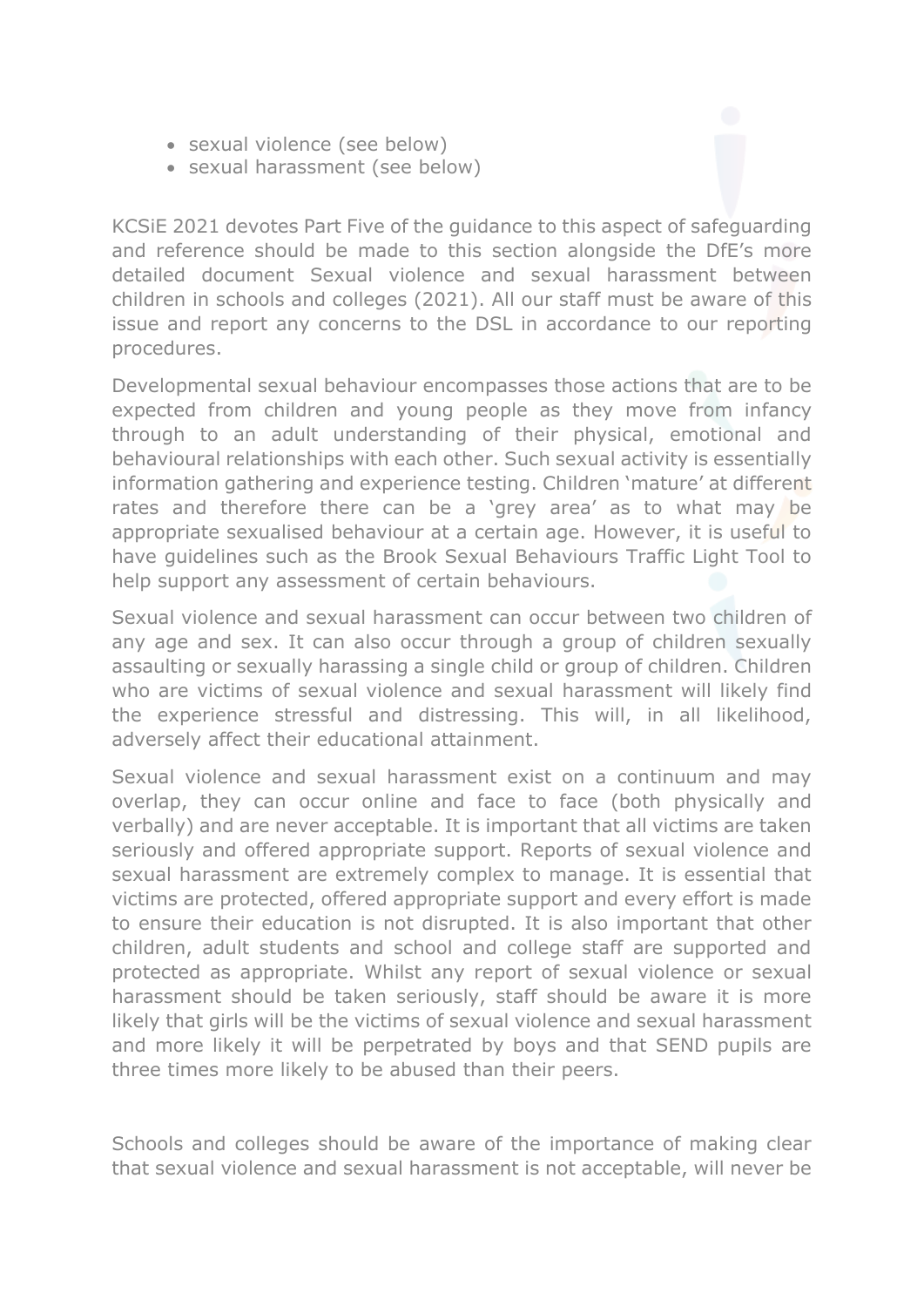tolerated and is not an inevitable part of growing up. Schools must not tolerate or dismiss sexual violence or sexual harassment as "banter", "part of growing up", "just having a laugh" or "boys being boys". Behaviours (potentially criminal in nature) such as; grabbing bottoms, breasts and genitalia and flicking bras and lifting up skirts, must always be challenged. Dismissing or tolerating such behaviours risks normalising them.

Sexual violence can, and does occur between peers, sometimes those in intimate relationships. Sexual violence includes acts such as:

- Rape: A person (A) commits an offence of rape if: he intentionally penetrates the vagina, anus or mouth of another person (B) with his penis, B does not consent to the penetration and A does not reasonably believe that B consents.
- Assault by Penetration: A person (A) commits an offence if: s/he intentionally penetrates the vagina or anus of another person (B) with a part of her/his body or anything else, the penetration is sexual, B does not consent to the penetration and A does not reasonably believe that B consents
- Sexual Assault: A person (A) commits an offence of sexual assault if: s/he intentionally touches another person (B), the touching is sexual, B does not consent to the touching and A does not reasonably believe that B consents. (Schools should be aware that sexual assault covers a very wide range of behaviour so a single act of kissing someone without consent or touching someone's bottom/breasts/genitalia without consent, can still constitute sexual assault.)
- Causing someone to engage in sexual activity without consent: A person (A) commits an offence if: s/he intentionally causes another person (B) to engage in an activity, the activity is sexual, B does not consent to engaging in the activity, and A does not reasonably believe that B consents. (This could include forcing someone to strip, touch themselves sexually, or to engage in sexual activity with a third party.)

Consent is about having the freedom and capacity to choose (Consent: it's as simple as tea). Consent to sexual activity may be given to one sort of sexual activity but not another, e.g.to vaginal but not anal sex or penetration with conditions, such as wearing a condom. Consent can be withdrawn at any time during sexual activity and each time activity occurs. Someone consents to vaginal, anal or oral penetration only if s/he agrees by choice to that penetration and has the freedom and capacity to make that choice:

- a child under the age of 13 can never consent to any sexual activity
- the age of consent is 16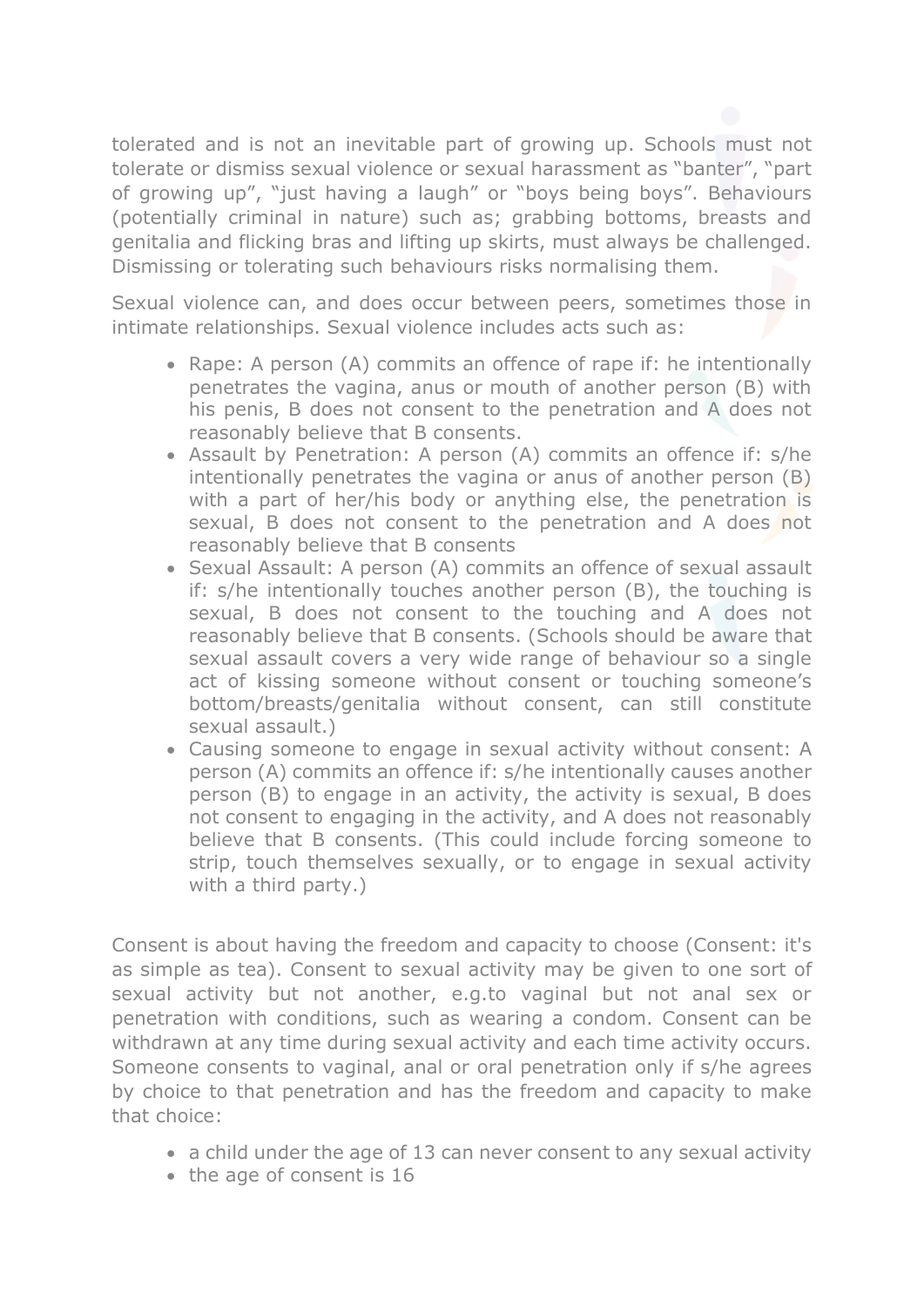• sexual intercourse without consent is rape

Sexual harassment means 'unwanted conduct of a sexual nature' that can occur online and offline. Sexual harassment between children is likely to: violate a child's dignity, and/or make them feel intimidated, degraded or humiliated and/or create a hostile, offensive or sexualised environment. Whilst not intended to be an exhaustive list, sexual harassment can include:

- sexual comments, such as: telling sexual stories, making lewd comments, making sexual remarks about clothes and appearance and calling someone sexualised names
- sexual "jokes" or taunting
- physical behaviour, such as: deliberately brushing against someone, interfering with someone's clothes (schools and colleges should be considering when any of this crosses a line into sexual violence - it is important to talk to and consider the experience of the victim) and displaying pictures, photos or drawings of a sexual nature
- online sexual harassment. This may be standalone, or part of a wider pattern of sexual harassment and/or sexual violence. It may include:
	- o consensual and non-consensual sharing of nude and semi-nude images and videos. As set out in UKCIS Sharing nudes and seminudes: advice for education settings working with children and young people (which provides detailed advice for schools and colleges) taking and sharing nude photographs of U18s is a criminal offence
	- o sharing of unwanted explicit content
	- o upskirting (is a criminal offence)
	- o sexualised online bullying
	- o unwanted sexual comments and messages, including, on social media
	- o sexual exploitation; coercion and threats

It is important that schools and colleges consider sexual harassment in broad terms. Sexual harassment (as set out above) creates an atmosphere that, if not challenged, can normalise inappropriate behaviours and provide an environment that may lead to sexual violence.

The procedures for investigating and dealing with peer-on-peer abuse must be made clear to all staff through safeguarding training and the school's reporting procedures in line with KCSiE 2021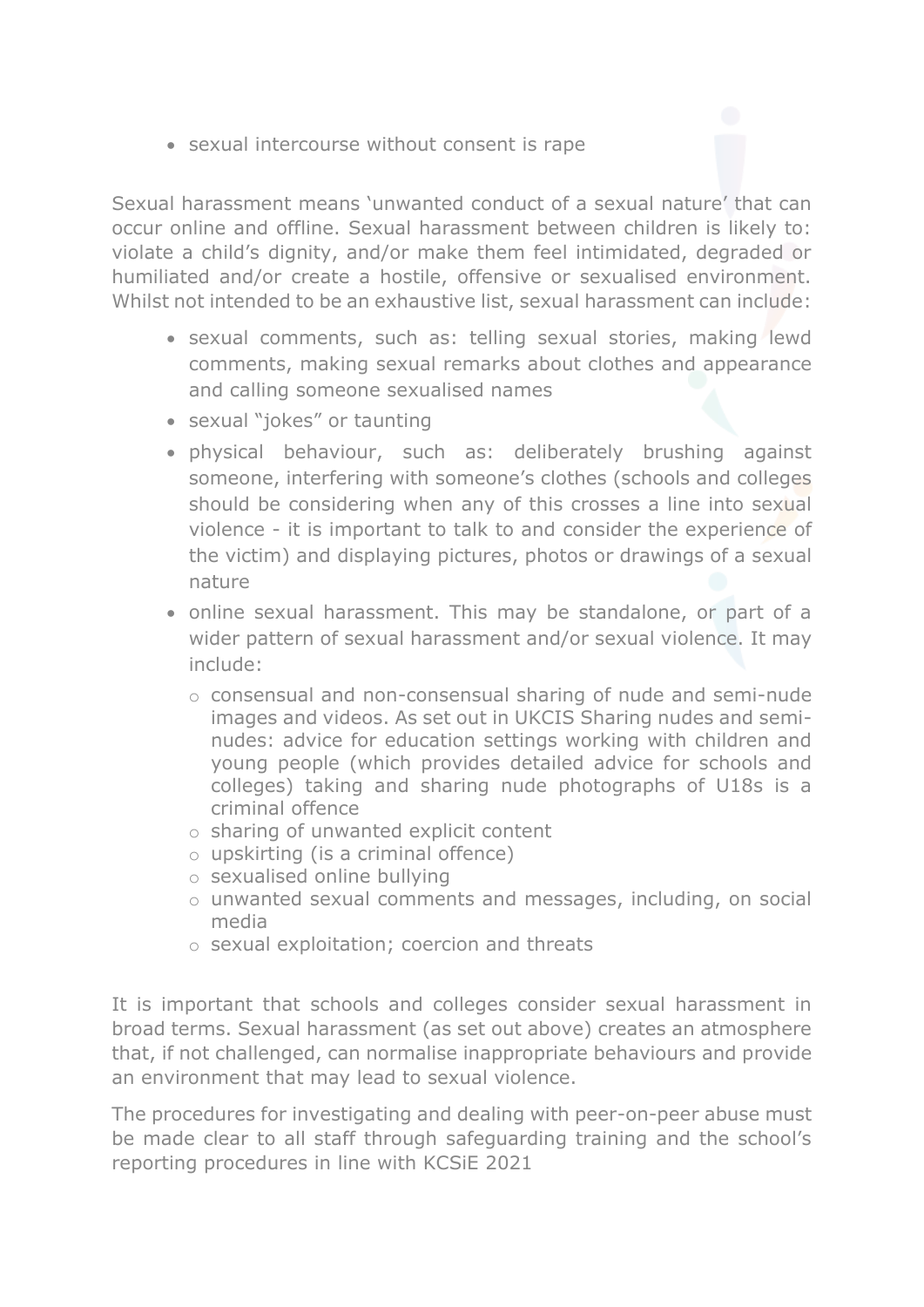#### Child Sexual Exploitation (CSE) and Child Criminal Exploitation (CCE)

Both CSE and CCE are forms of abuse that occur where an individual or group takes advantage of an imbalance in power to coerce, manipulate or deceive a child into taking part in sexual or criminal activity, in exchange for something the victim needs or wants, and/or for the financial advantage or increased status of the perpetrator or facilitator and/or through violence or the threat of violence. CSE and CCE can affect children, both male and female and can include children who have been moved (commonly referred to as trafficking) for the purpose of exploitation. Children can be exploited by adult males or females, as individuals or in groups. They may also be exploited by other children, who themselves may be experiencing exploitation – where this is the case, it is important that the child perpetrator is also recognised as a victim.

## **16. Child Criminal Exploitation (including County Lines)**

The victim may have been criminally exploited even if the activity appears consensual. CCE does not always involve physical contact; it can also occur through the use of technology. It can lead to a child becoming part of a criminal or dangerous gang (NSPCC guidance) and/or include children being forced to work in cannabis factories, being coerced into moving drugs or money across the country (county lines - see below), forced to shoplift or pickpocket, or to threaten other young people.

County Lines is the police term for urban gangs exploiting young people into moving drugs from a hub, normally a large city, into other markets suburban areas and market and coastal towns - using dedicated mobile phone lines or "deal lines". Children as young as 12 years old have been exploited into carrying drugs for gangs. This can involve children being trafficked away from their home area, staying in accommodation and selling and manufacturing drugs. Children are also increasingly being targeted and recruited online using social media.

Some of the following can be indicators of CCE:

- children who appear with unexplained gifts or new possessions
- children who associate with other young people involved in exploitation
- children who suffer from changes in emotional well-being
- children who misuse drugs and alcohol
- children who go missing for periods of time or regularly come home late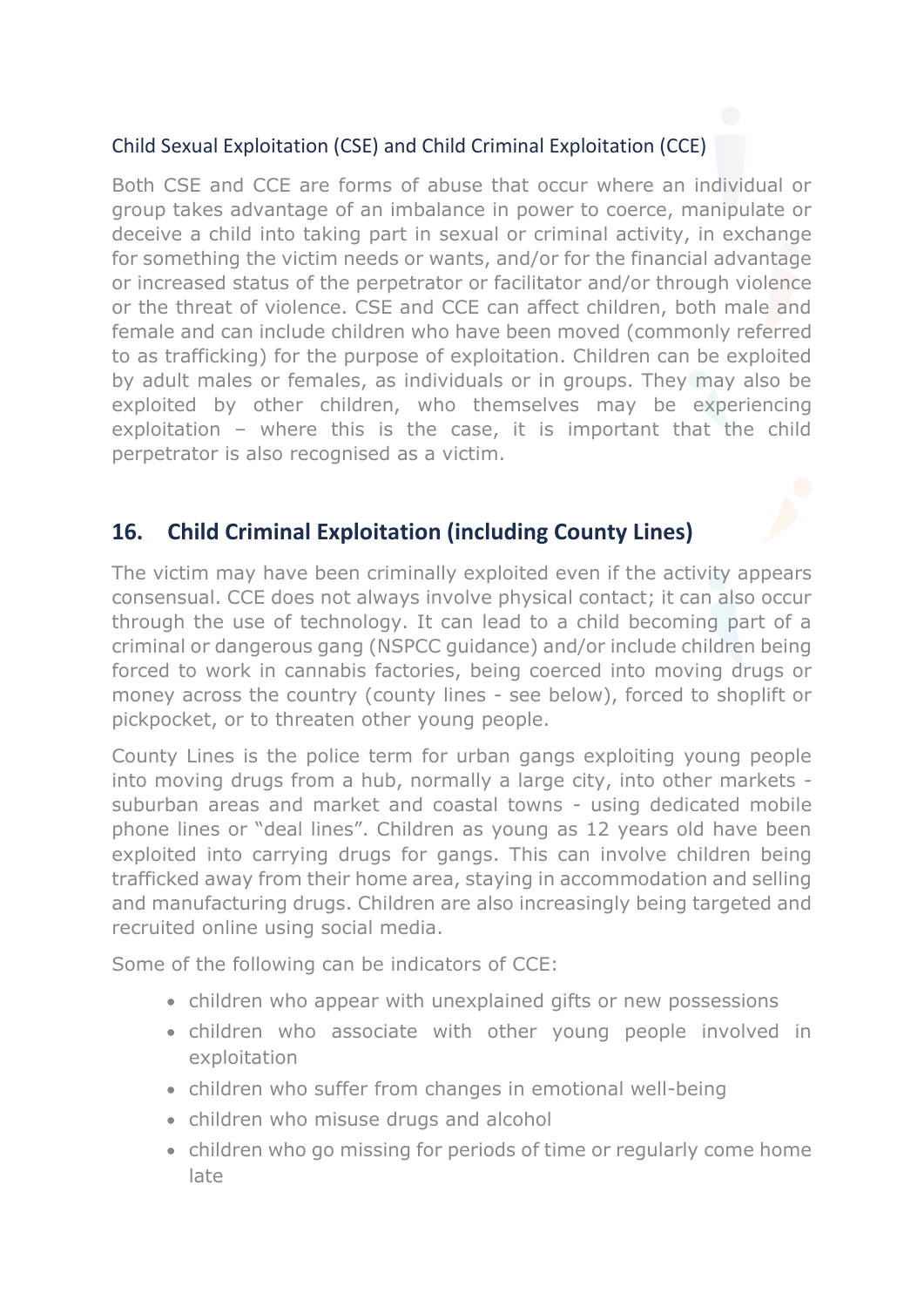• children who regularly miss school or education or do not take part in education

It is important to note that the experience of girls who are criminally exploited can be very different to that of boys. The indicators may not be the same, however professionals should be aware that girls are at risk of criminal exploitation too. It is also important to note that both boys and girls being criminally exploited may be at higher risk of sexual exploitation.

## **17. Child Sexual Exploitation**

Child sexual exploitation (CSE) is defined as a form of child sexual abuse. The victim may have been sexually exploited even if the sexual activity appears consensual. Child sexual exploitation does not always involve physical contact; it can also occur through the use of technology.

CSE has links to other types of crime such as:

- Child trafficking
- Domestic abuse
- Sexual violence in intimate relationships
- Grooming (including online grooming)
- Abusive images of children and their distribution
- Drugs-related offences
- Gang-related activity
- Immigration-related offences
- Domestic servitude

The following list of indicators is not exhaustive or definitive, but it does highlight common signs which can assist professionals in identifying children or young people who may be victims of sexual exploitation:

- Acquisition of money, clothes, mobile phones etc. without plausible explanation
- Gang-association and/or isolation from peers/social networks
- Exclusion or unexplained absences from school, college or work
- Leaving home/care without explanation and persistently going missing or returning late
- Excessive receipt of texts/phone calls
- Returning home under the influence of drugs/alcohol
- Inappropriate sexualised behaviour for age/sexually transmitted infection
- Evidence of/suspicions of physical or sexual assault
- Relationships with controlling or significantly older individuals or groups
- Multiple callers (unknown adults or peers)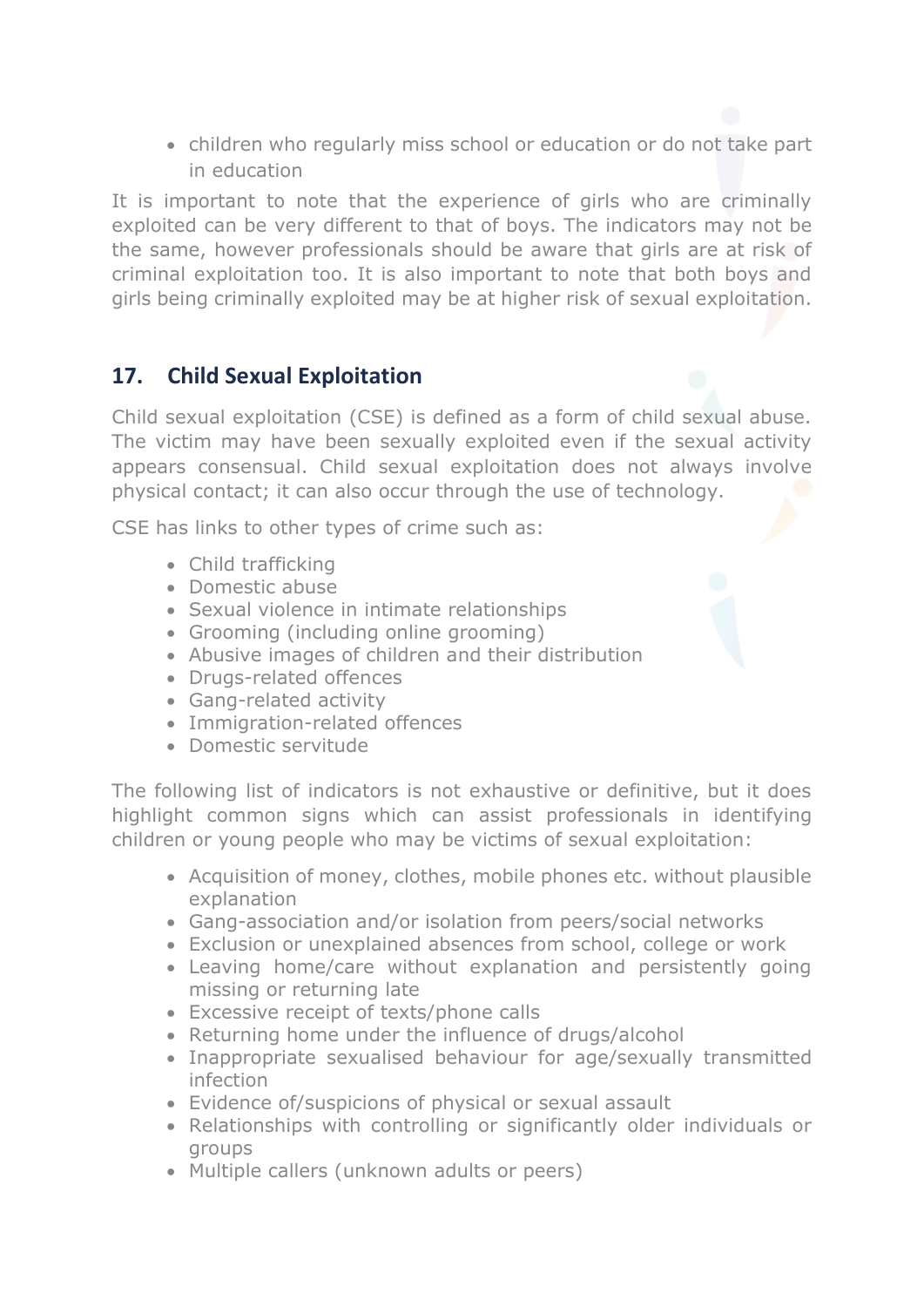- Frequenting areas known for sex work
- Concerning use of internet or other social media
- Increasing secretiveness around behaviours
- Self-harm or significant changes in emotional well-being

#### **18. Domestic Abuse**

SET is aware that children and young people's development, as well as their social and emotional resilience, is affected by many factors including exposure to domestic abuse within the family situation and is a safeguarding issue. Domestic abuse is any incident or pattern of incidents of controlling, coercive, threatening behaviour, violence or abuse between those aged 16 or over who are, or have been, intimate partners or family members regardless of gender or sexuality. Children and young people react to domestic abuse in similar ways to other types of abuse and trauma. Any child or young person thought to be at immediate risk will be reported without delay to the local social care Emergency Duty Team.

Advice and support can be sought at; DfE Domestic abuse: how to get help, National abuse helpline, and from the NSPCC.

#### **19. Homelessness**

Being homeless or at risk of being homeless presents a real risk to a child's welfare. Indicators that a family may be at risk of homelessness include:

- household debt
- rent arrears
- domestic abuse
- anti-social behaviour

Pupils who are at risk of or who's family have become homeless will be supported through normal safeguarding referral procedures in conjunction with children's services. Where deemed appropriate the academy will facilitate support through the Local Housing Authority in order to support a family who find themselves in this situation. Further national guidance will be followed if a student who is 16 or 17 becomes homeless. Again, our schools will support these students through early help intervention.

## **20. Honour-based-violence (Breast Ironing, FGM & Forced Marriage)**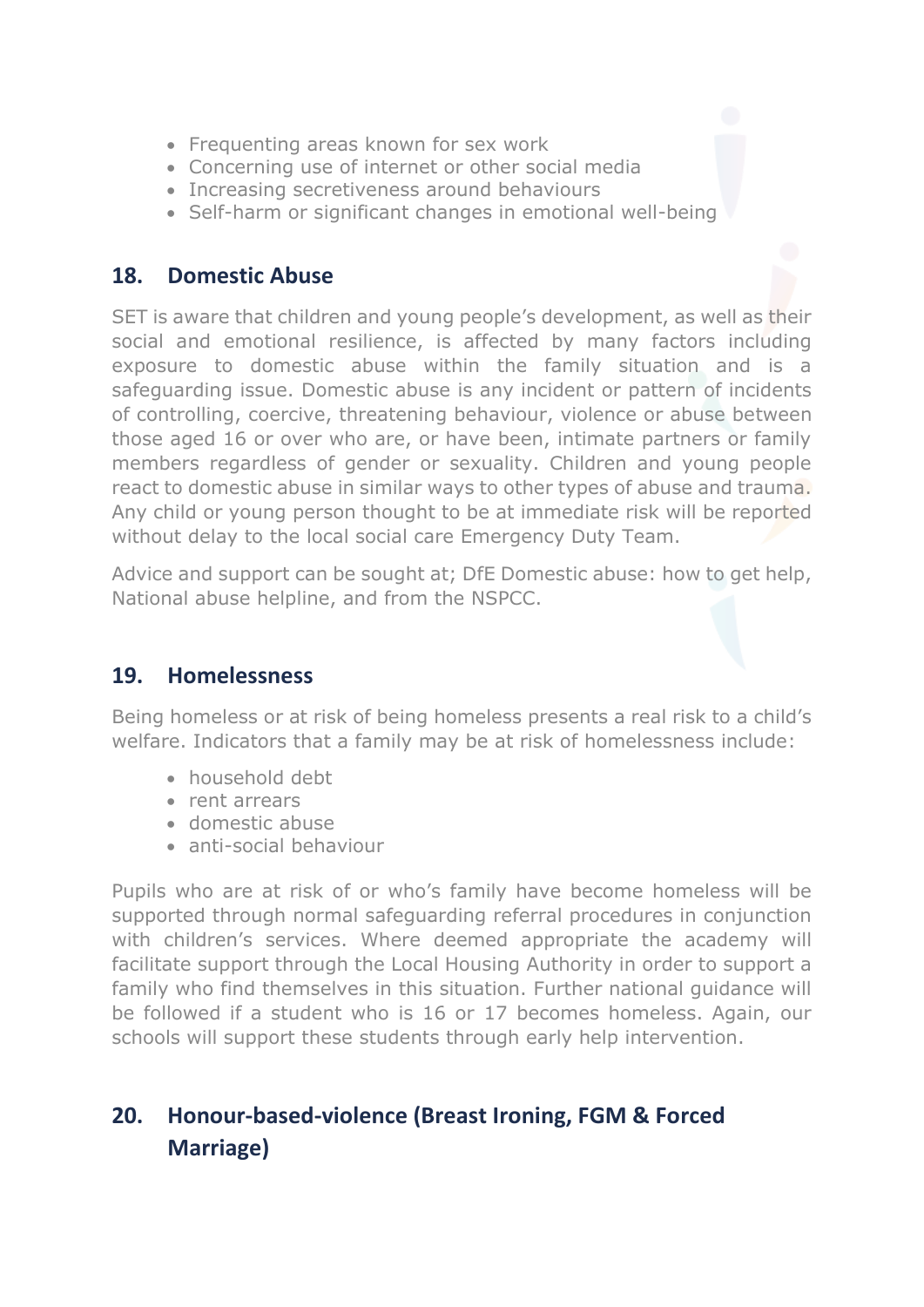So-called 'honour-based' violence encompasses incidents or crimes which have been committed to protect or defend the honour of the family or community. This may include female genital mutilation, forced marriage, and practices such as breast ironing.

All forms of so-called 'honour-based' violence are abuse.

The school is sensitive to differing family patterns and lifestyles and childrearing patterns that vary across different racial, ethnic and cultural groups but must ensure that the safety of the child is paramount at all times. It is important to note that these types of abuse can be more difficult to detect and don't always show the more 'typical signs' of abuse. These may well be carried out by 'loving' relatives who very much believe that culturally they are doing the right thing. There may well be no other signs of any issues within a family.

However, child abuse cannot be condoned for religious or cultural reasons. When a school has concerns about any possible incident of honour-basedviolence, they should not in the first instance contact the family but instead refer to appropriate professionals, whether that be safeguarding partners and/or the police. Contacting the family can further complicate matters and put the child at further risk of a violent reaction, being taken overseas, or much worse forms of retribution violence if the family or relatives feel they have dishonoured them by disclosing to school staff.

When staff speak to any child who may be suffering this form of abuse it is important to be aware of the 'One Chance' rule which dictates that "we may only get one chance to speak to the victim, and to act on any abuse." Failure to 'solve' the issue on this first attempt may result in the family becoming aware and, taking the girl overseas, threatening the girl if she continues to disclose, or any serious act of 'honour-based violence'. It is essential that action is taken without delay.

Breast ironing is the process of burning, massaging, pounding, or otherwise flattening young girls' breasts over a period of time with the aim of making them disappear or even stop developing. It can involve heating large objects (stones, spoons, hammers etc.) and 'ironing' the breasts. This is usually carried out by older female relatives including mothers with the purpose of making young girls look less like girls and preventing 'male attention'.

As above signs may not be similar to other symptoms of abuse but may be, e.g. withdrawal behaviours. In a school setting the child may refuse to take part in P.E lessons, be absent from school for a period of time, be reluctant to participate in any 'normal' medical programmes, and possibly exhibit signs of discomfort or pain around the chest area.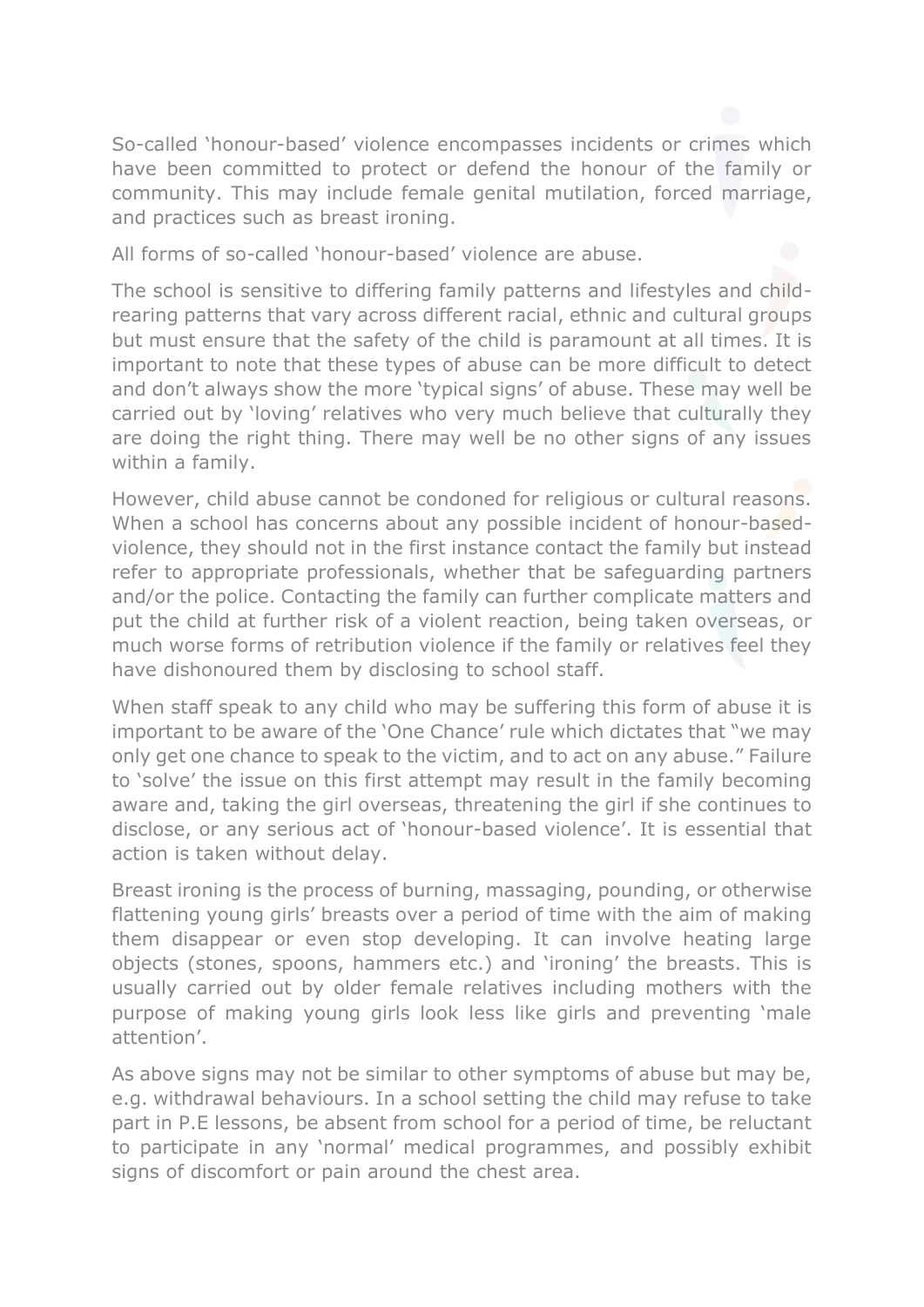Female Genital Mutilation (FGM) is the total or partial removal of external female genitalia for non-medical reasons. It can occur at any age from between babyhood to early adulthood but is more commonly performed between the ages of 7 to 10 years old. It is usually carried out again similar to breast ironing, by female relatives or friends of the family. DfE Guidance (July 2020) is available for further reading.

It is carried out for a number of reasons including: cultural, i.e. this is seen as an 'invitation' into womanhood; psychosexual, i.e. allows a level of control over a woman's sexuality; aesthetic & hygienic, i.e. external female genitalia can be seen as 'ugly and dirty'; socio-economic, i.e. it can be a pre-requisite to marriage or inheritance; religious, i.e. seen as 'right' in the eyes of god (although no religious sanction this act).

There are four types of procedure:

- Type 1 Clitoridectomy partial/total removal of clitoris
- Type 2 Excision partial/total removal of clitoris and labia minora
- Type 3 Infibulation entrance to vagina is narrowed by repositioning the inner/outer labia
- Type 4 all other procedures that may include: pricking, piercing, incising, cauterising and scraping the genital area

FGM is internationally recognised as a violation of human rights of girls and women. It is illegal in most countries including the UK. The Serious CRIME Act 2015 came into force in July 2105 and with it new legal powers to deal with FGM.

Indicators which staff should be vigilant to include;

- Child talking about getting ready for a special ceremony
- Family taking a long trip abroad
- Child's family being from one of the 'at risk' communities for FGM (Kenya, Somalia, Sudan, Sierra Leon, Egypt, Nigeria, Eritrea as well as non-African communities including Yemeni, Afghani, Kurdistan, Indonesia and Pakistan)
- Knowledge that the child's sibling has undergone FGM
- Child talks about going abroad to be 'cut' or to prepare for marriage

Signs that may indicate a child has undergone FGM:

- Prolonged absence from school and other activities
- Behaviour change on return from a holiday abroad, such as being withdrawn and appearing subdued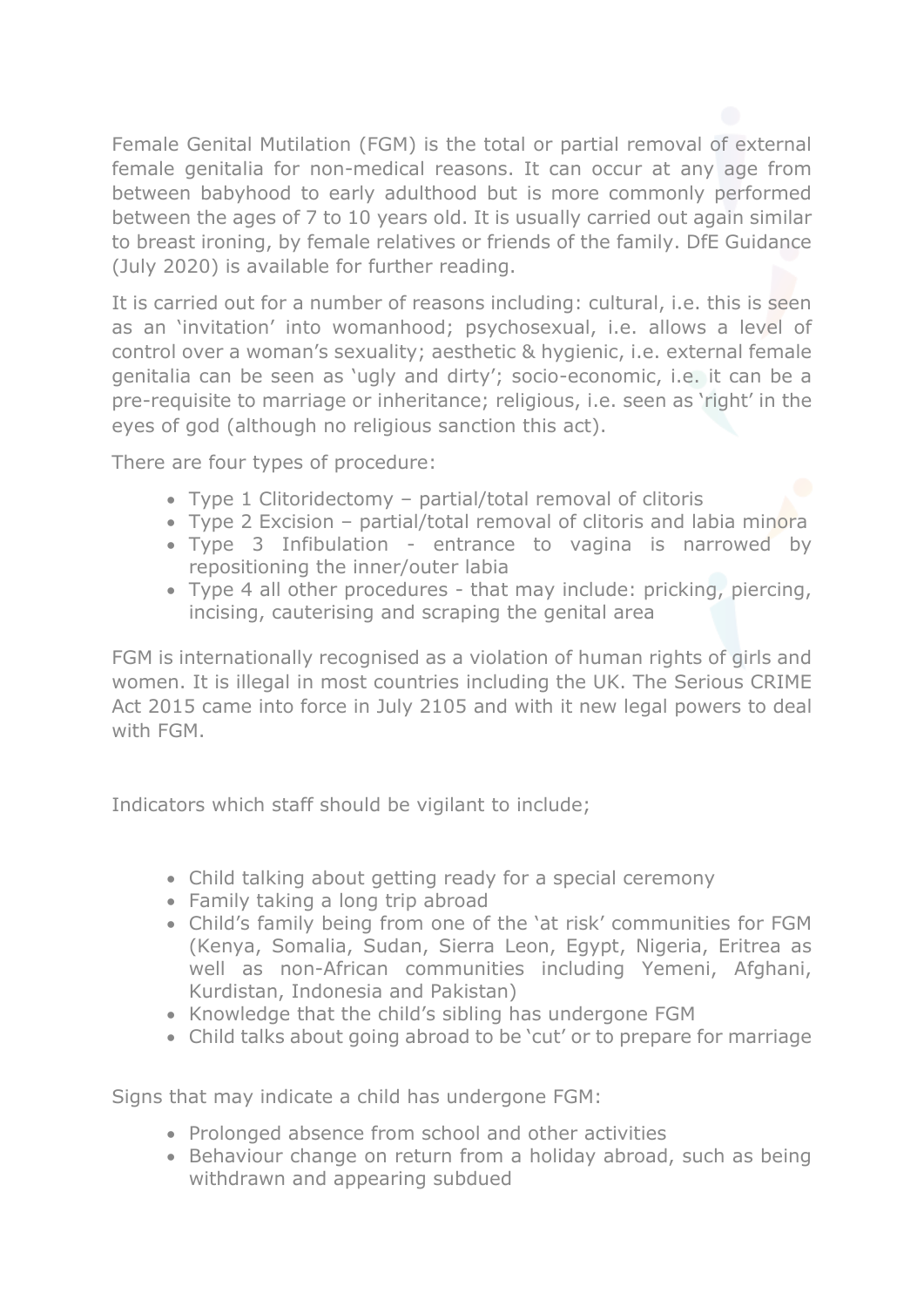- Bladder or menstrual problems
- Finding it difficult to sit still and looking uncomfortable, including complaining about pain between the legs
- Mentioning something somebody did to them that they are not allowed to talk about
- Secretive behaviour, including isolating themselves from the group
- Reluctance to take part in physical activity
- Repeated urinal tract infection
- Disclosure

From 1st October 2015 there is a mandatory reporting duty placed on schools where they discover that FGM has been carried out on a girl under 18. It is important to note that staff will become aware of FGM by disclosure, not through physical examination.

A forced marriage is one entered into without the full and free consent of one or both parties and where violence, threats or any other form of coercion is used to cause a person to enter into a marriage and is an entirely separate issue from arranged marriage. It is a human rights abuse and falls within the Crown Prosecution Service definition of domestic violence.

Factors that can increase the risk of a young girl experiencing a forced marriage can include:

- bereavement in the family, especially of the father
- older siblings refusing to marry thus pressuring the family to marry one of their children
- a disclosure of sexual abuse within the family
- a child disclosing to be LGBT (FGM can be viewed as a 'cure' by the family)
- a child who has SEND

Signs for schools to be aware of which may indicate the possibility of a force marriage include:

- self-harm or suicidal acts or comments
- running away from home
- a history of police intervention with the family
- FGM
- anxious behaviour about an upcoming holiday
- being watched by siblings or older cousins
- a sudden announcement of an engagement

## **21. Mental Health**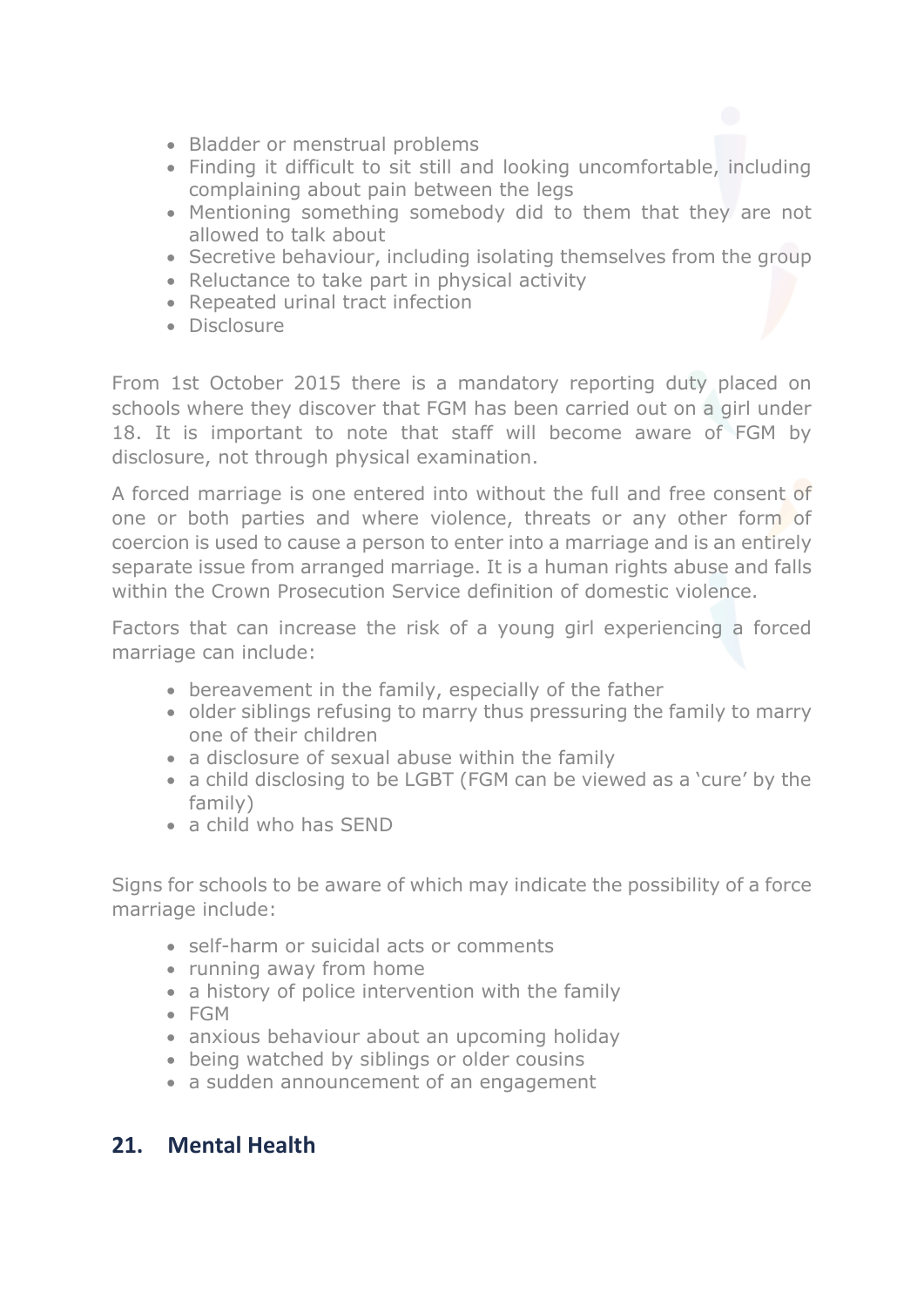More and more school children are struggling to cope with their mental health with rising rates of depression, anxiety and self-harm in children and young people. Mental health and mental illness are part of a 'spectrum', just as physical health and illness are. Many different things can occur in a child's life which causes them to move up and down the spectrum such as; the start or end of relationships, bullying, issues at home including, poverty, domestic abuse and unemployment, bereavement, and many more reasons.

Mental health and resilience are closely linked and the level of resilience a child has can determine certain levels and onset of some mental health issues. This is why schools must ensure that 'resilience building' is part of the curriculum.

All staff should also be aware that mental health problems can, in some cases, be an indicator that a child has suffered or is at risk of suffering abuse, neglect or exploitation.

The most common mental health problems experienced by children include:

- depression more common in adults but growing number in child population
- anxiety more commonly 'separation anxiety' and 'generalised anxiety disorder'
- self-harm a coping mechanism for many which masks other issues
- eating disorders can lead to other health issues
- post-traumatic stress disorder can be caused by a life trauma such as bereavement and also any abuse
- ADHD before accurate assessment at early stages can be put down simply to poor behaviour
- mental health problems caused by developmental disabilities such as autism

•

Only appropriately trained professionals should attempt to make a diagnosis of a mental health problem. Staff, however, are well placed to observe children day-to-day and identify those whose behaviour suggests that they may be experiencing a mental health problem or be at risk of developing one.

Signs can be varied and similar to signs of any number of issues but can generally include:

- inability to cope with daily tasks
- social withdrawal
- dramatic changes in eating/sleeping habits
- feeling anxious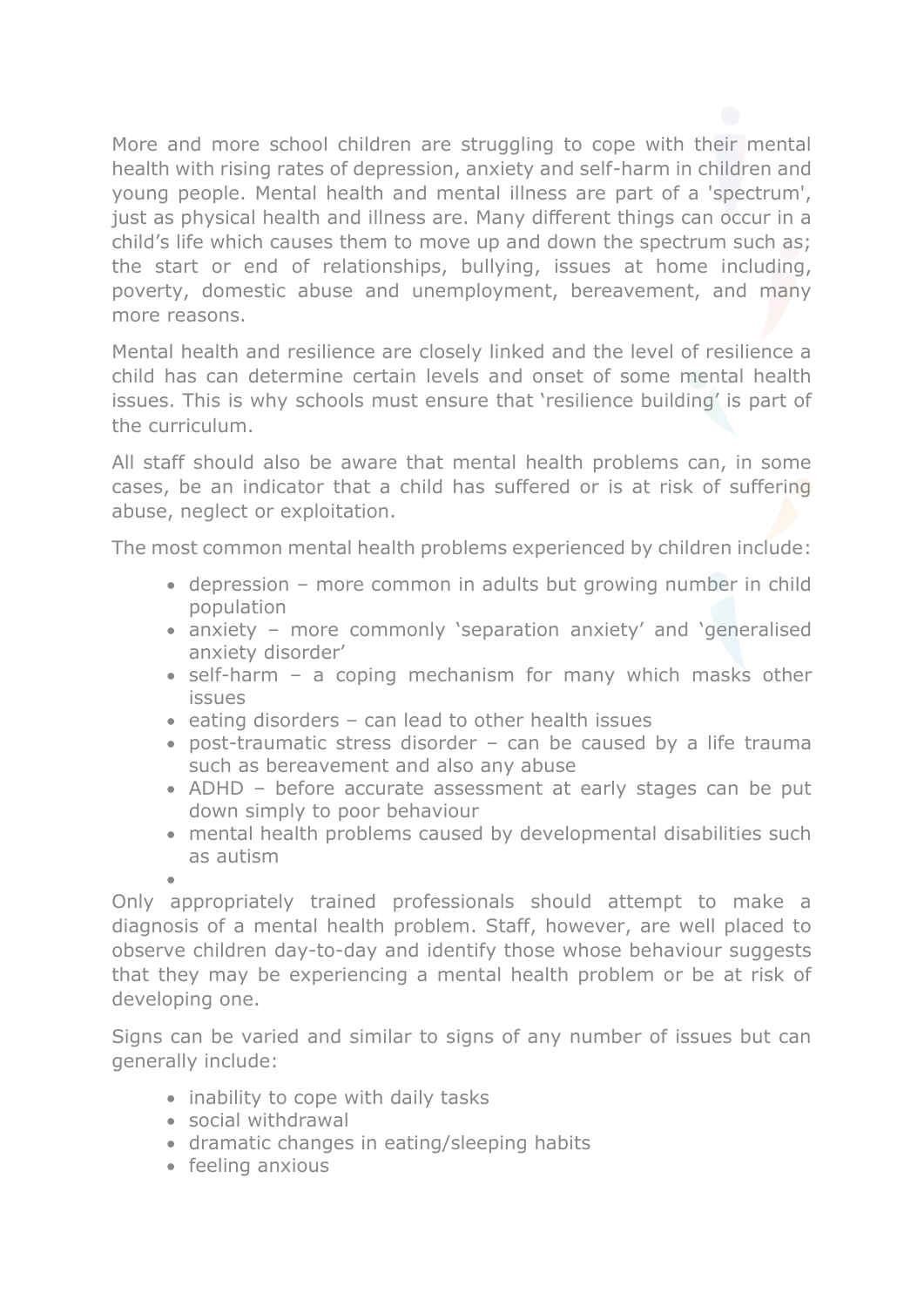- substance misuse
- thoughts or actions around self-harm

Where children have suffered abuse and neglect, or other potentially traumatic adverse childhood experiences, this can have a lasting impact throughout childhood, adolescence and into adulthood. It is key that staff are aware of how these children's experiences, can impact on their mental health, behaviour and education.

DfE Advice and guidance are available for schools and families such as:

- DfE Promoting and supporting mental health and well being in schools and colleges
- Mental health and behaviour in schools
- DfE Supporting mental health in schools and colleges
- Guide for parents and carers (Mental Health Foundation)
- Young Minds
- NSPCC: Children's mental health

#### **22. Modern Slavery & Trafficking**

Modern slavery is a crime and a violation of fundamental human rights. It takes various forms, such as slavery, servitude, forced and compulsory labour and human trafficking, all of which have in common the deprivation of a person's liberty by another in order to exploit them for personal or commercial gain. Further reading is recommended for staff concerned that this may be occurring Safeguarding children who may have been trafficked.

#### **23. Online Issues**

Being online is an integral part of children and young people's lives. Social media, online games, websites and apps can be accessed through mobile phones, computers, laptops and tablets – all of which form a part of the lives of our pupils.

The internet and online technology provide new opportunities for pupil learning and growth, but it can also expose them to many forms of risk. The use of technology has become a significant component of many safeguarding issues, such as; child sexual exploitation, radicalisation, sexual predation and 'cyber'-bullying.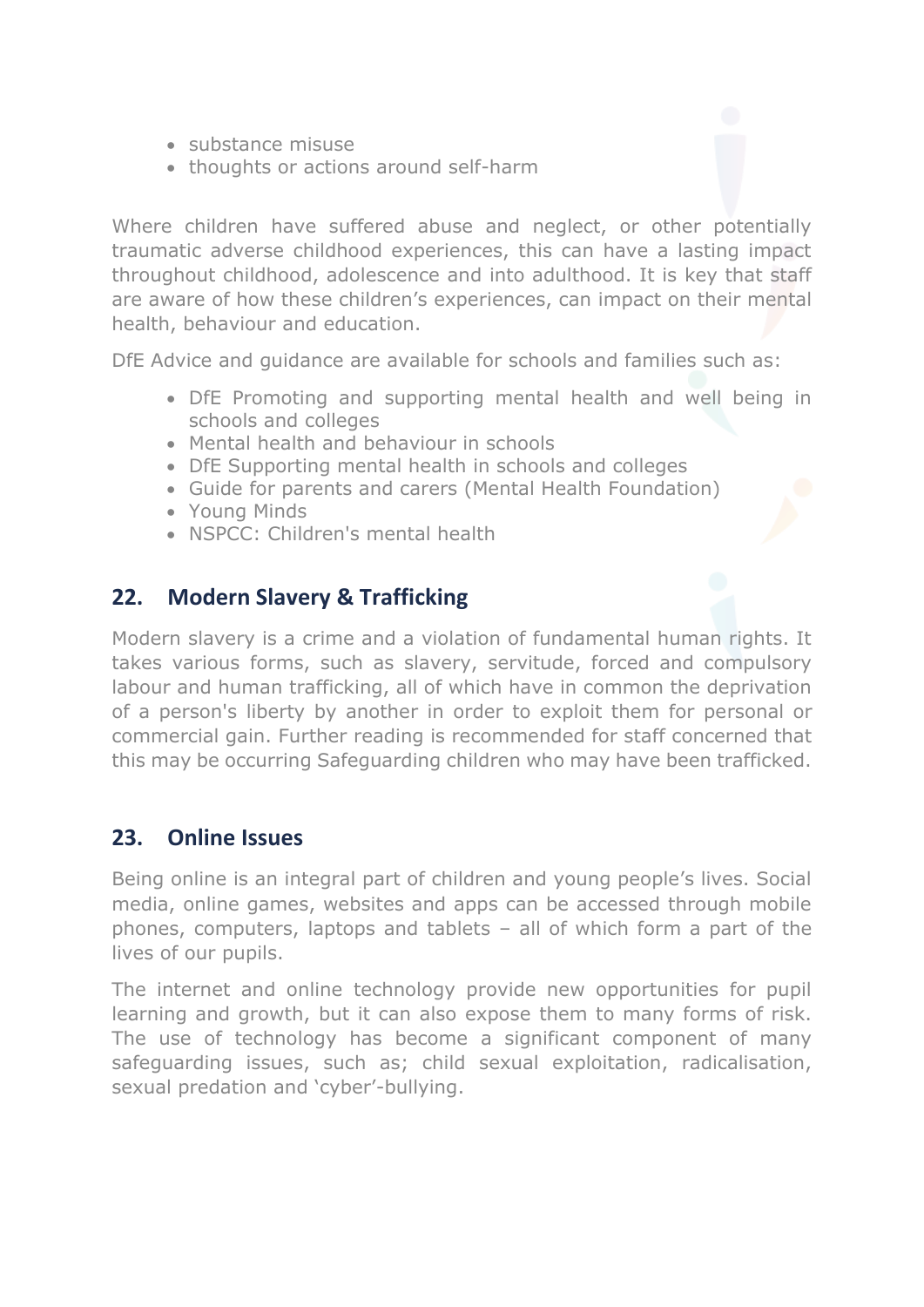The breadth of issues classified within online safety is considerable, but can be categorised into four areas of risk:

- content: being exposed to illegal, inappropriate or harmful content, for example: pornography, fake news, racism, misogyny, selfharm, suicide, anti-Semitism, radicalisation and extremism
- contact: being subjected to harmful online interaction with other users; for example: peer to peer pressure, commercial advertising and adults posing as children or young adults with the intention to groom or exploit them for sexual, criminal, financial or other purpose
- conduct: personal online behaviour that increases the likelihood of, or causes, harm; for example, making, sending and receiving explicit images (e.g. consensual and non-consensual sharing of nudes and semi-nudes and/or pornography, sharing other explicit images (i.e. sharing nude and semi-nude images (formerly 'sexting')) and online bullying
- commerce: risks such as online gambling, inappropriate advertising, phishing and or financial scams. If you feel your pupils, students or staff are at risk, please report it to the Anti-Phishing Group

As the risks of online abuse is a key safeguarding aspect, there are lots of advice and guidance available on this subject online such as; NSPCC: Esafety for schools and UK Safer Internet Centre, as well as DfE: Teaching online safety in school. In addition, SET have various documents such as Online Safety Policy and Monitoring and Filtering Policy. These must be read as key documents on advice and guidance around this subject. In addition, referral to KCSiE 2021 Annex D is essential.

As mentioned, there are many 'dangers' online but two of the main ones which effect children are grooming and sharing nude and semi-nude images (formerly 'sexting').

Common signs that a child may be experiencing online abuse/grooming may include:

- spending a lot more or a lot less time than usual online, texting, gaming or using social media
- seeming distant, upset or angry after using the internet or texting
- being secretive about who they're talking to and what they're doing online or on their mobile phone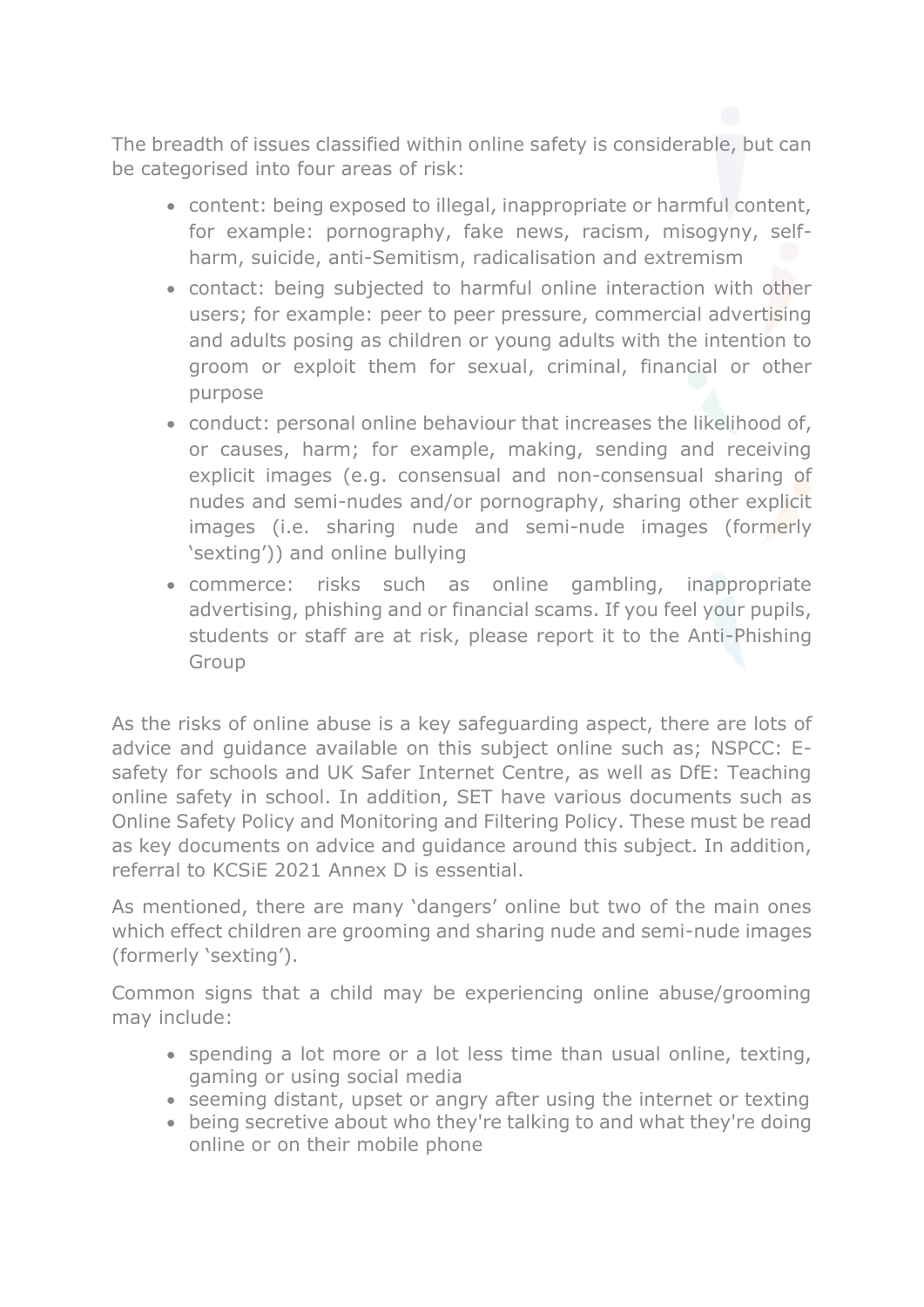• having lots of new phone numbers, texts or email addresses on their mobile phone, laptop or tablet

Sharing nude and semi-nude images (formerly referred to as 'sexting') is sending, receiving, or forwarding sexually explicit messages, photographs, or images, primarily between mobile phones, of oneself to others. It may also include the use of a computer or any digital device. It is one of several 'risk-taking' behaviours associated with the use of digital devices, social media or the internet. It is accepted that young people experiment and challenge boundaries and therefore the risks associated with 'online' activity can never be eliminated.

The range of contributory factors in each case needs to be considered in order to determine an appropriate and proportionate response, which should be recorded. All colleagues are expected to be aware of this.

A child is likely to be very distressed especially if the image has been circulated widely and if they don't know who has shared it, seen it or where it has ended up. They will need pastoral support during the disclosure and after the event. They may even need immediate protection or a referral to police or social services; parents should be informed as soon as possible (police advice permitting).

## **24. Radicalisation**

Radicalisation is the process of causing someone to become a supporter of terrorism or forms of extremism that lead to terrorism.

- Extremism is the vocal or active opposition to our fundamental values, including democracy, the rule of law, individual liberty and the mutual respect and tolerance of different faiths and beliefs. This also includes calling for the death of members of the armed forces
- Radicalisation refers to the process by which a person comes to support terrorism and extremist ideologies associated with terrorist groups
- Terrorism is an action that endangers or causes serious violence to a person/people; causes serious damage to property; or seriously interferes or disrupts an electronic system. The use or threat must be designed to influence the government or to intimidate the public and is made for the purpose of advancing a political, religious or ideological cause

Possible signs that a child may be being radicalised include*:*

- being secretive re online behaviour
- displaying feelings of isolation and an 'us and them' mentality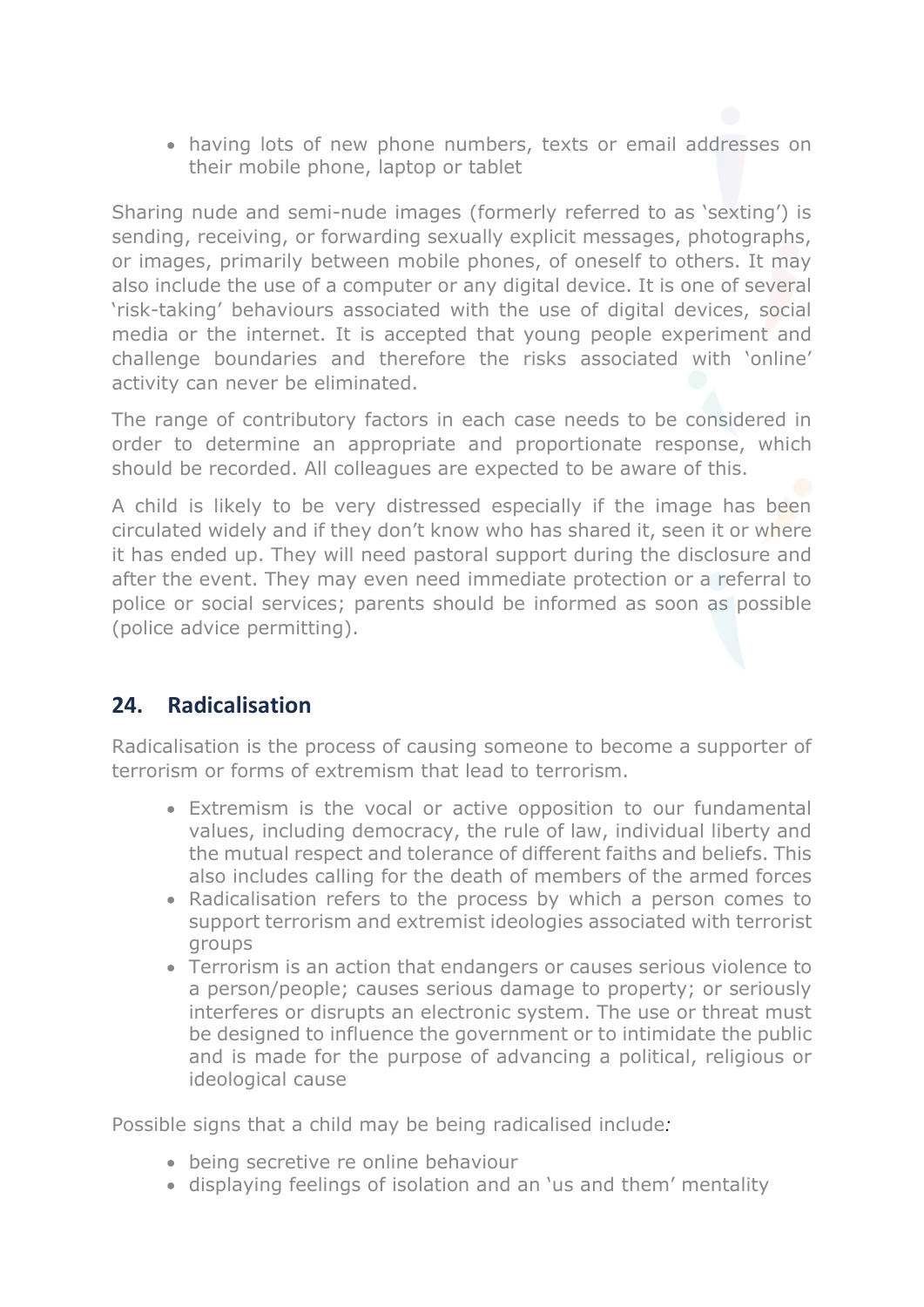- being more argumentative and condemns others
- questioning their faith or identity
- downloading extremist material
- losing interests in activities they were once keen on
- changing appearance
- having more abnormal routines

The national initiative to safeguard people from radicalisation is Prevent. Reference to DfE Revised Prevent duty guidance is essential for DSLs to ensure school systems are in place and how to refer concerns using the Channel Programme. Section 32 of this document outline the actions taken to safeguard against radicalisation.

#### **25. Serious violence and knife crime**

Serious Youth Violence is defined as 'any offence of most serious violence or weapon enabled crime, where the victim is aged 1-19' i.e. murder, manslaughter, rape, wounding with intent and causing grievous bodily harm.

Serious violence can occur for a variety of reasons including some of the categories listed in this policy, e.g. child criminal exploitation, county lines, and some consequences of radicalisation. It can mainly, although not totally, be involved with 'gang culture' where children, mainly boys, become involved in a gang for any number of reasons. It can be as an effect of gaining a sense of belonging, often associated with a lack of care within the home. It may be that they have been 'groomed' to become involved in illegal activities such as drugs, robberies etc. including 'county lines'.

Gangs are defined as mainly comprising men and boys aged 13-25 years old, who take part in many forms of criminal activity (e.g. knife crime or robbery) who can engage in violence against other gangs, and who have identifiable markers, for example a territory, a name, or sometimes clothing.

All staff should be aware of indicators, which may signal that children are at risk from, or are involved with serious violent crime. These may include:

- an increased absence from school
- a change in friendship or relationships with older individuals or groups
- a significant decline in performance
- signs of self-harm
- signs of assault or unexplained injuries
- in possession of unexplained gifts (sign of grooming into a gang)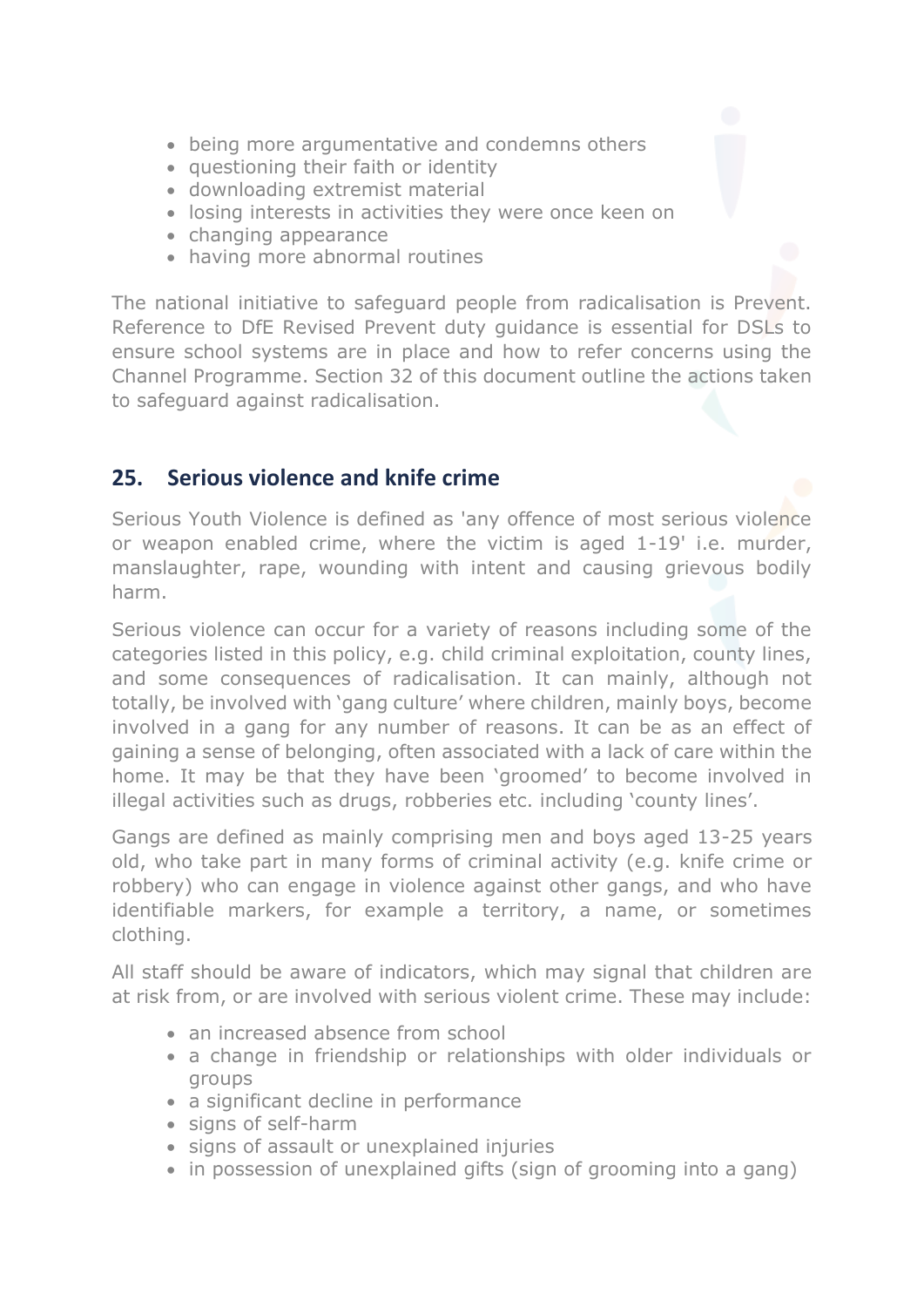Knife crime is a term used commonly in the media to refer, primarily, to street-based knife assaults and knife-carrying. However, there are many different criminal offences relating to knives. For example:

- it is an offence to threaten or cause harm to a person with a bladed weapon
- some bladed weapons are prohibited from being sold or purchased, including to anyone under the age of 18
- offences such as robbery or assault can be aggravated if a knife is involved
- it is also an offence to carry a knife in a public place without good reason

In April 2018 the government published its Serious Violence Strategy in response to increases in knife crime, gun crime and homicide across England. Action in the strategy is focused on 4 main themes:

- tackling county lines and misuse of drugs
- early intervention and prevention
- supporting communities and local partnerships
- law enforcement and the criminal justice response

The strategy has a call to action to partners, including education, from across different sectors to come together in a multi-agency public health approach to tackling and preventing serious violence at a local level.

## **26. Upskirting**

The Voyeurism (Offences) Act, which is commonly known as the Upskirting Act, came into force on 12 April 2019. 'Upskirting' is where someone takes a picture under a person's clothing (not necessarily a skirt) without their permission and or knowledge, with the intention of viewing their genitals or buttocks (with or without underwear) to obtain sexual gratification, or cause the victim humiliation, distress or alarm. It is a criminal offence. Anyone of any gender, can be a victim.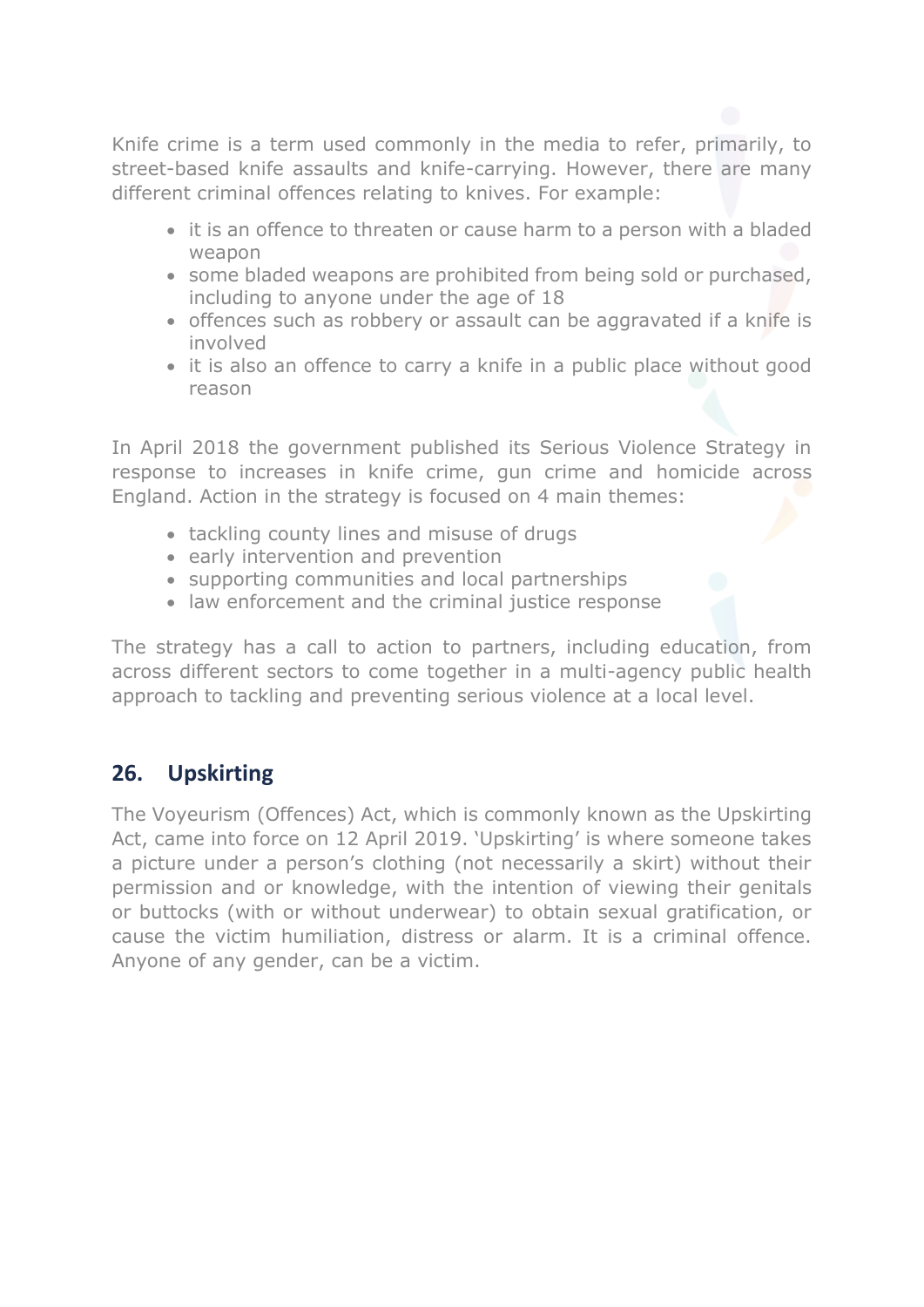## **SECTION C: CHILD PROTECTION PROCEDURES**

Section C outlines some of the actions that schools, and safeguarding partners can and do take to safeguarding children who may need support following one or more issues outlined in Section B of this document. In addition, some of the actions covered in this section are to safeguard all children not just those who may be identified as 'vulnerable', e.g. site safety, teaching safeguarding and online safety.

## **27. Child Protection Plans & Conferences**

A Child Protection plan may be written up following a child protection conference and are the responsibility of a local authority. The school may well assist in the formation of the plan and of course it's implementation. It sets out how a child can be kept safe, how things can be made better for the family and what support they will need. Children on a CP will need a social worker due to safeguarding or welfare needs. Children may need this help due to abuse, neglect and complex family circumstances. A child's experiences of adversity and trauma can leave them vulnerable to further harm, as well as educationally disadvantaged in facing barriers to attendance, learning, behaviour and mental health.

Members of staff are likely to be asked to attend a child protection conference or other relevant core group meetings about an individual pupil and will need to have as much relevant updated information about the child as possible. A child protection conference will be held if it is considered that the child/children are suffering or at risk of significant harm.

All reports for a child protection conference should be prepared in advance of the meeting and will include information about the child's physical, emotional, intellectual development and wellbeing as well as relevant family related issues. This information will be shared with the parents/carers. Local arrangements will be applied by DSLs for supporting Safeguarding Partners around this aspect of safeguarding and further guidance on Child Protection Plans are available in Working Together to Safeguard Children (2018).

Arrangements for the keeping and passing on a Child Protection plan are included in 'Record keeping' in this document.

## **28. Child Safeguarding Practice Reviews (SPRs) (formerly Serious Case Reviews)**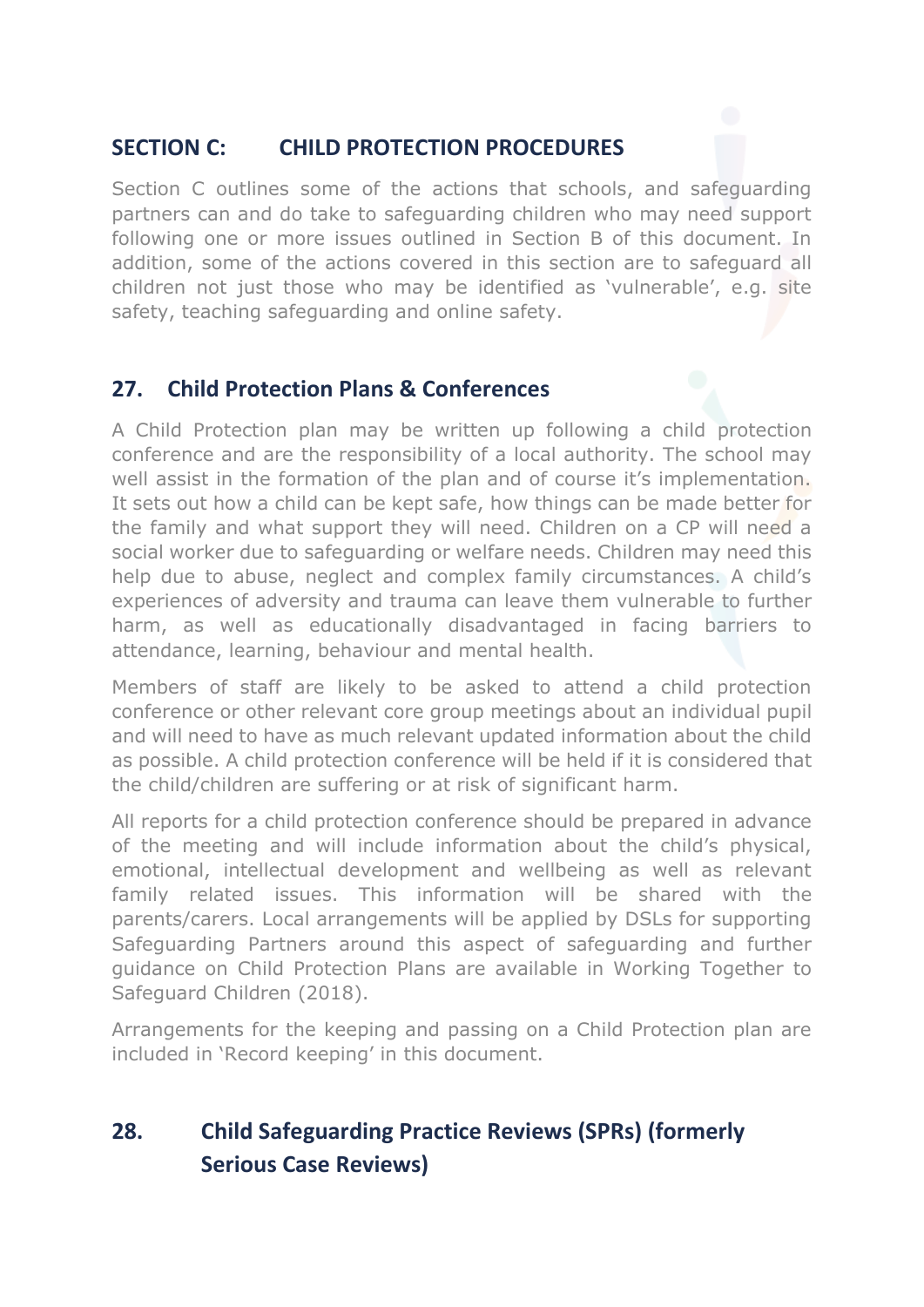Serious Case Reviews (SCRs) were established under the Children Act (2004) to review cases where a child had died, and abuse or neglect was known or suspected. SCRs could additionally be carried out where a child had not died but had come to serious harm as a result of abuse or neglect. They aimed to establish learning for agencies and professionals to improve the way that they work together to safeguard children. A local safeguarding child board (LSCB) could commission a review for any case where it suspected anything could be learned to improve local practice.

Working Together to Safeguard Children (Department for Education, 2018) changed the structure of these reviews, now known as Child Safeguarding Practice Reviews (SPRs). Responsibility for learning lessons lies with a new national panel – the Child Safeguarding Practice Review Panel (the Panel) – and with local safeguarding partners.

The Panel and local partners help to identify serious child safeguarding cases that may raise issues of national importance. They commission a review that involves all practitioners who may be relevant or have information that will help to provide learning for future practice.

#### **29. Dealing with a disclosure**

It can be very difficult for a child (or their friends) to open up about what's happened to them. They might be worried about the consequences or that nobody will believe them. They might've told someone before, and nothing was done to help them. Sometimes they might not know what's happening to them is abuse and struggle to share what they're feeling. Some children don't reveal they're being abused for a long time and some never tell anyone.

Staff must realise that when a child discloses that they are in a very privileged and important position. For one reason or another the child has chosen them to make the disclosure to. The child may not feel comfortable with anyone else, so it is important that the encounter goes well for the child, and the member of staff.

Schools will ensure all staff are trained to deal with a disclosure and there are some guiding principles which should be followed by all staff:

• Listen carefully to what the child is saying – staff should be patient and focus on what is being said. Staff should try not to express their own views and feelings, as if staff appear shocked or as if the child is not believed, it could make the child stop talking and take back what they've said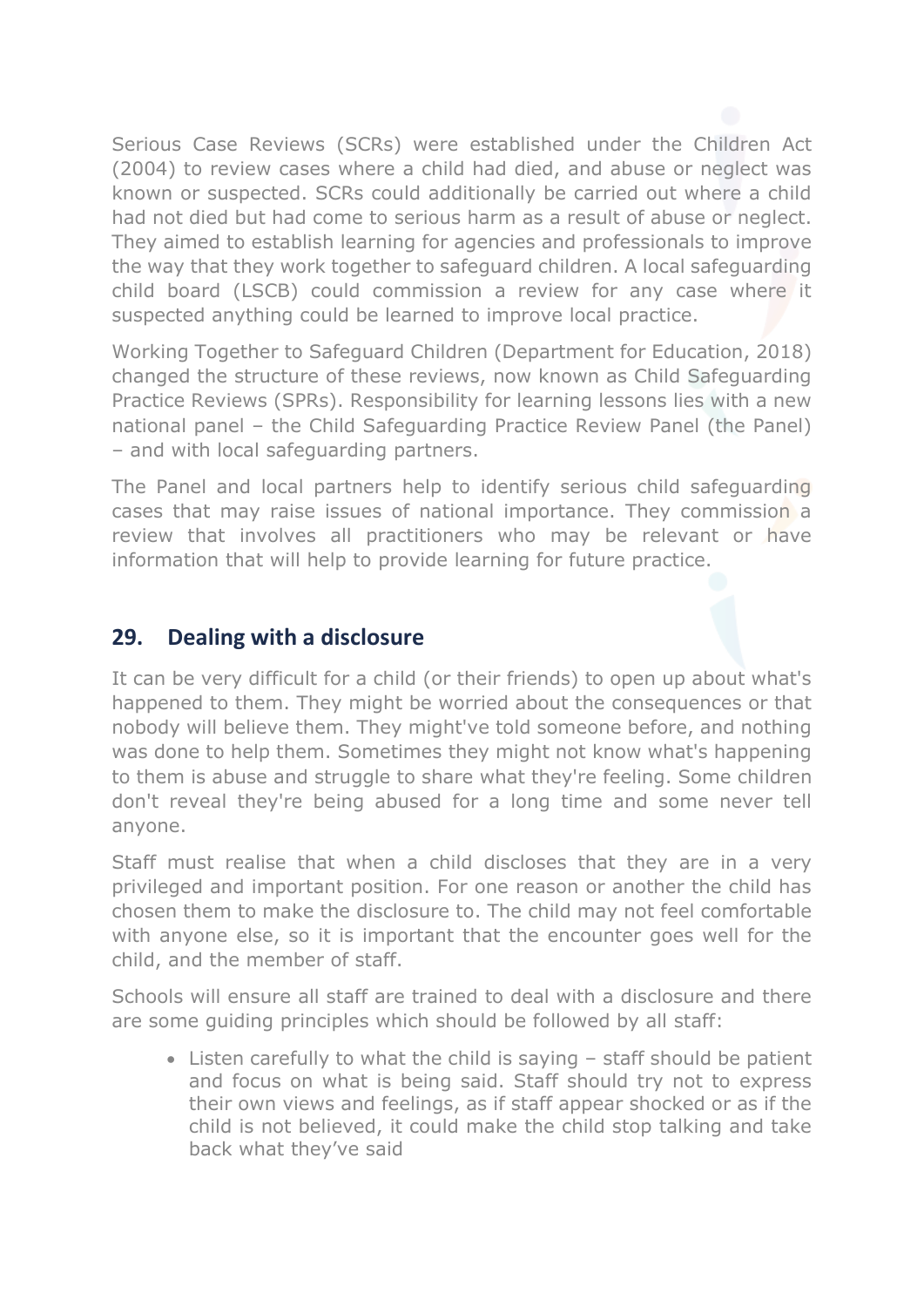- Let them know they've done the right thing speaking up reassurance can make a big impact. If the child has kept the abuse a secret it can have a big impact knowing they've shared what's happened
- Tell them it's not their fault Abuse is never a child's fault. It's important they hear and know this
- Say you'll take them seriously The child may have kept the abuse secret because they were scared, they wouldn't be believed. Staff should make sure the child knows there is trust and that they will e listened to and supported
- Don't confront the alleged abuser Confronting the alleged abuser could make the situation worse for the child
- Explain what will happen next staff should never promise confidentiality but that other staff may need to know in order to support the child. This can be difficult for some children so careful handling of this must occur
- Report what the child has disclosed as soon as possible staff should report using in-school systems (DSL/My Concern etc.) as soon after being told about the abuse so that action can be taken quickly. It can be helpful for staff to take notes as soon after having spoken to the child and notes should be written verbatim. Depending on the nature of the disclosure it may be relevant to contact external agencies, e.g. police, social care etc. using local established communication systems. See relevant Annex section

## **30. Handling Allegations against staff**

SET and all schools within the trust will employ procedures to prevent people who pose risks to children from working in our schools by ensuring that all individuals working in any capacity have been subjected to safeguarding checks in line with the statutory guidance in KCSiE 2021 Part Four. However, we recognise the possibility that an adult may cause harm to a child and/or may have behaved in a way that indicates that they may not be suitable to work with children. Schools have in place procedures to react to any situation where this may be a concern, in line with KCSiE 2021 Part Four.

These procedures will be followed where it is alleged that anyone working in the school or a college that provides education for children under 18 years of age, including supply teachers, volunteers and contractors has:

- behaved in a way that has harmed a child, or may have harmed a child and/or
- possibly committed a criminal offence against or related to a child and/or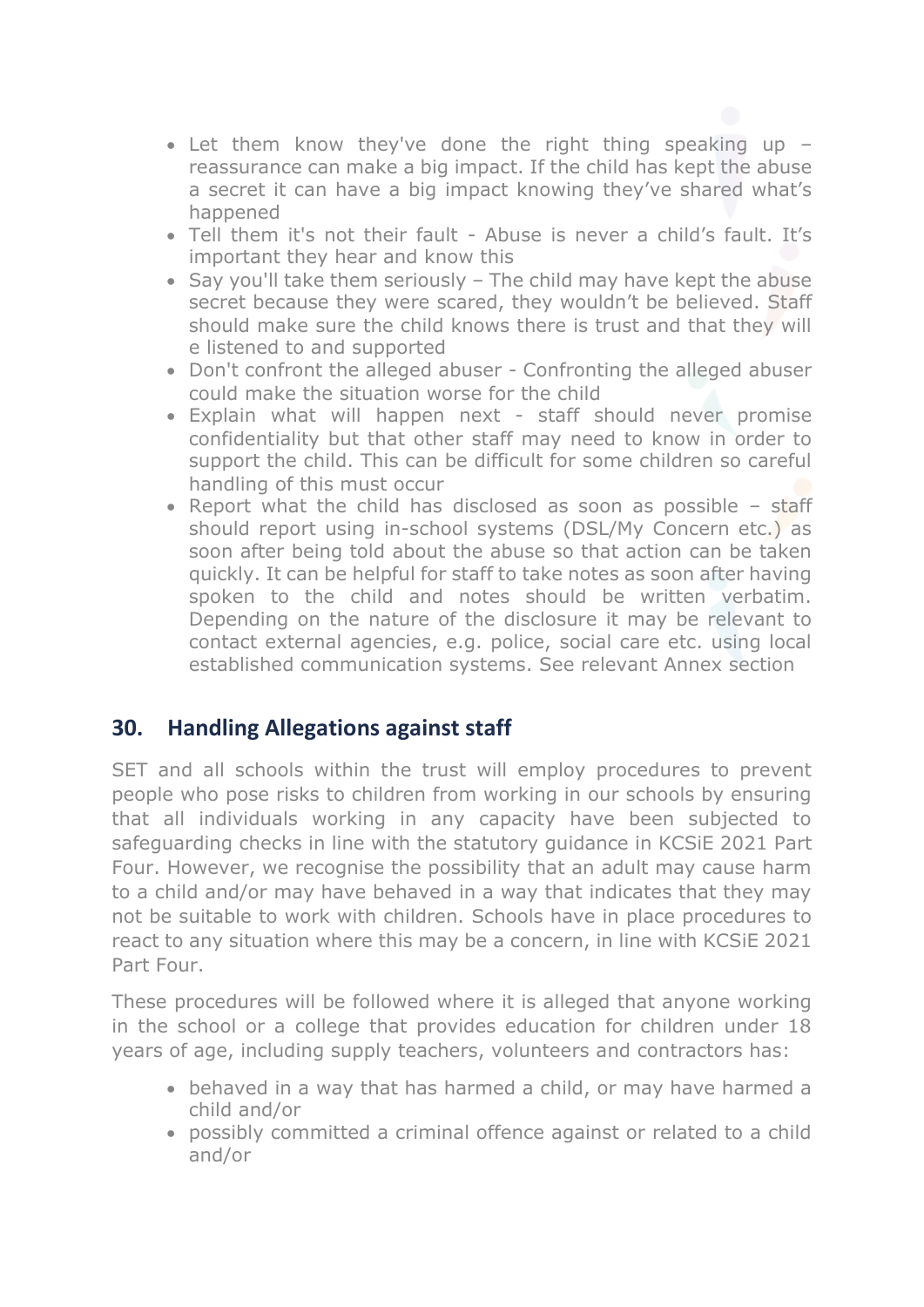- behaved towards a child or children in a way that indicates he or she may pose a risk of harm to children; and/or
- behaved or may have behaved in a way that indicates they may not be suitable to work with children

In addition, schools will have processes in place to deal with, what are termed, 'low-level concerns' (including allegations) which do not meet the harm threshold set out above, e.g. being over friendly with children, using inappropriate sexualised, intimidating or offensive language, etc. Concerns may arise in several ways and from several sources. For example: suspicion; complaint; or disclosure made by a child, parent or other adult within or outside of the organisation; or as a result of vetting checks undertaken.

Staff will report any concerns, either from an allegation made by a child or concern from staff, to the Headteacher immediately, and if the concern is about the Headteacher, then to the Chair of the Academy Council or relevant SET central team member. This will include of course any adult within the school, including volunteers and supply staff. The Headteacher will then decide on further action including whether to contact the Local Authority Designated Officer (LADO), and follow procedures as laid out in KCSiE 2021 Part Four and from the local safeguarding partnership. Concerns staff may have about the proprietors, i.e. Trust, should be taken directly to the LADO.

It is also important for staff to protecting themselves against allegations of abuse. It is important for staff to adhere to relevant HR policies which will help protect them, e.g. Acceptable Use Policy (Use of IT), and Staff Code of Conduct.

Staff should seek to keep your personal contact with children under review and seek to minimise the risk of any situation arising in which misunderstandings can occur. The following sensible precautions can be taken when working alone with children:

- work in a room where there is a glass panel in the door or leave the door open
- make sure that other adults visit the room occasionally
- avoid working in isolation with children unless thought has been given to safeguarding issues.
- never give out personal mobile phone numbers or private e-mail addresses
- do not give pupils lifts home (unless this has been specifically agreed by senior management and parents/carers)
- do not arrange to meet pupils outside of school activities
- never 'befriend' or chat to pupils on social network sites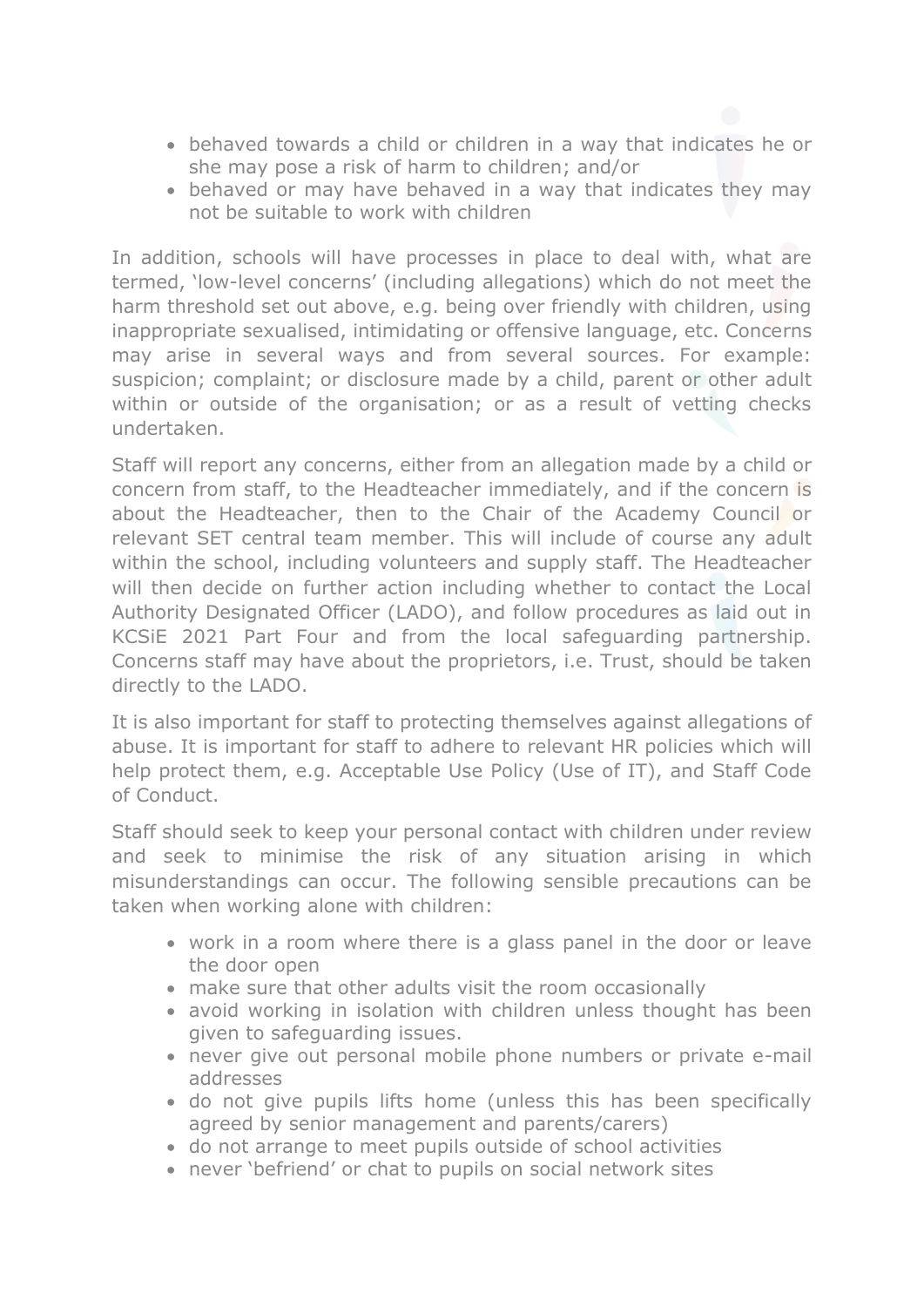• under the Sexual Offences Act 2003 it is a criminal offence for anyone working in an education setting to have a sexual relationship with a pupil or student even when the pupil/student is over the age of consent but under 18 years of age

Any use of physical force or restraint against pupils/students will be carried out and documented in accordance with the relevant physical intervention policy. If it is necessary to use physical action to prevent a child from hurting themselves or other parents will be informed.

#### **31. Handling Allegations of child on child abuse**

Children can abuse other children. This is generally referred to as peer on peer abuse and can take many forms. This can include (but is not limited to): abuse within intimate partner relationships; bullying (including cyberbullying); sexual violence and sexual harassment; physical abuse such as hitting, kicking, shaking, biting, hair pulling, or otherwise causing physical harm; sharing nude and semi-nude images (formerly 'sexting') and initiation/hazing type violence and rituals. More details can be found in paragraph 15 in this document.

Part Five of KCSiE 2021 is dedicated to 'child on child sexual violence and sexual harassment' and outlines procedures schools may adopt to support all children in these cases and all schools must be and are familiar with this guidance, as well as the DfE Sexual violence and sexual harassment between children in schools and colleges (2021) Schools are aware that sexual abuse can occur between children both inside and outside school. Schools within SET will take a zero tolerance approach to sexual violence and sexual harassment.

The procedures for investigating and dealing with peer-on-peer sexual abuse are made clear to all staff through safeguarding training and the school's reporting procedures in line with KCSiE 2021. Regarding procedures dealing with peer on peer abuse other than sexual abuse, schools will use their internal mechanisms to investigate incidents between pupils and decide on relevant course of action.

#### **32. Online Safety**

SET Online Safety Policy outlines some of the actions taken by schools in protecting children from online risks as listed in part 23 of this document. In addition, as part of this process, SET schools have appropriate filters and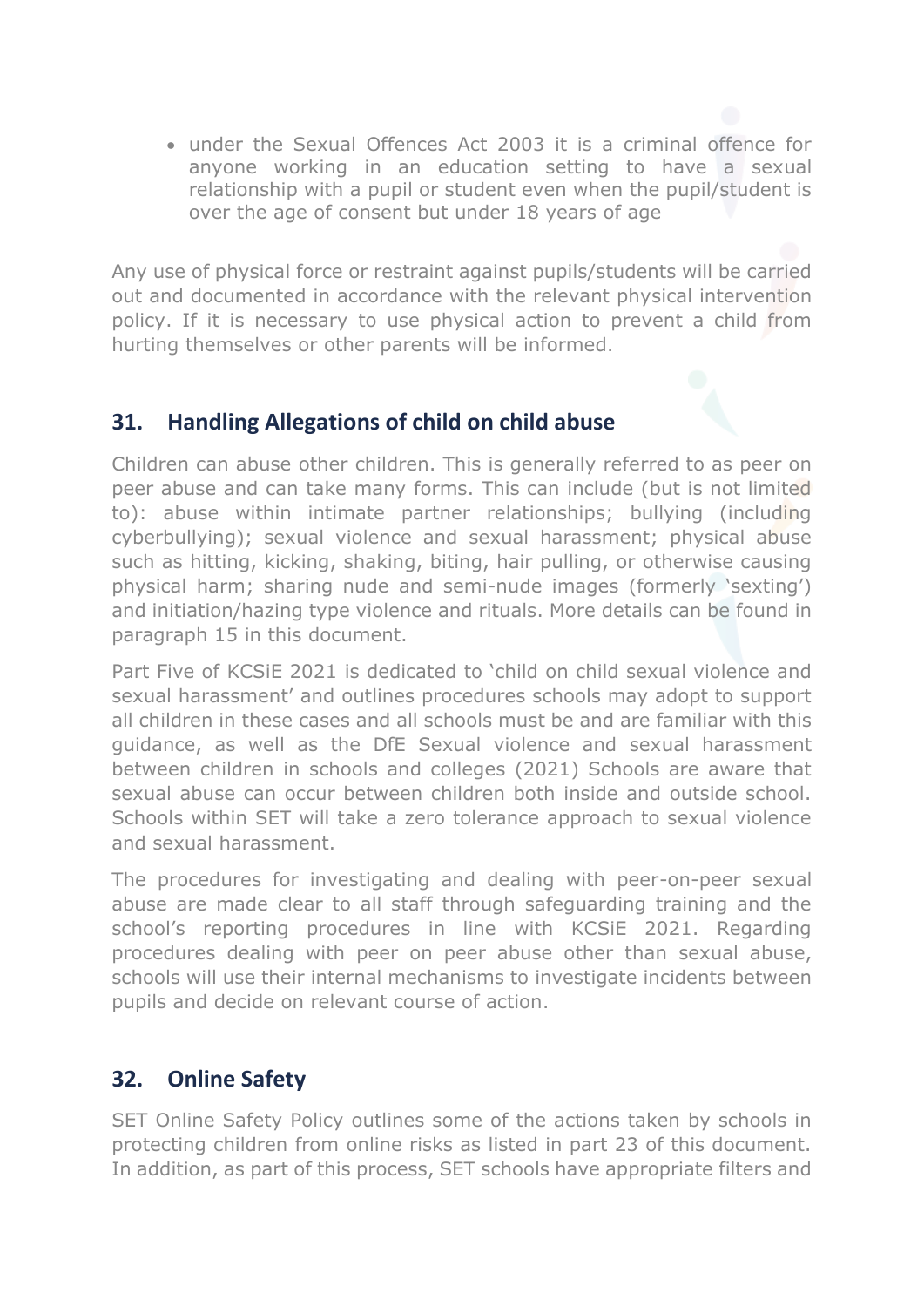monitoring systems in place. This is a combination of software in place that restricts 'unwanted' content being available on the school's internet system, i.e. 'filtering'. This can be done by blocking some websites, and/or identifying the use of keywords to ensure the content available to pupils in school is safe and appropriate. In addition, when issues are identified, key staff are informed via the software in place, and then act from a safeguarding perspective in identifying the pupil and ensuring they are safe, i.e. 'monitoring'. Schools consider the age range of their children, the number of children, how often they access the IT system and the proportionality of costs vs risks.

Schools have measures in place to ensure online safety is a priority such as:

- a planned online safety education curriculum taught to all pupils which includes; sharing nude and semi-nude images (formerly 'sexting') / cyber-bullying / grooming / radicalisation online / appropriate online behaviours
- relevant staff policies, including an 'acceptable Use Policy' ensuring staff are given guidance on using IT including personal use of social media
- awareness of how to report an online issue
- relevant staff training
- signposted online support for pupils and parents, e.g. CEOP

All staff are aware that any items that have capability for use of the Internet or the creation of digital images must be used by pupils under appropriate supervision. If any such item that belongs to a member of staff is brought onto the school site, it is the responsibility of that staff member to ensure that these items contain nothing of an inappropriate nature.

Any attempt by a pupil to contact staff (or vice versa) via such internet sites will immediately be reported to the Headteacher or DSL in order that appropriate advice can be given to the pupil and their parents/carers regarding professional boundaries and the safety of the pupil.

These systems are reviewed regularly.

#### **33. Prevent Duty & Channel**

As mentioned in part 24 of this document, the national initiative to safeguard people from radicalisation is Prevent and referrals of cases occurs through the Channel Programme. Channel is a programme which focuses on providing support at an early stage to people who are identified as being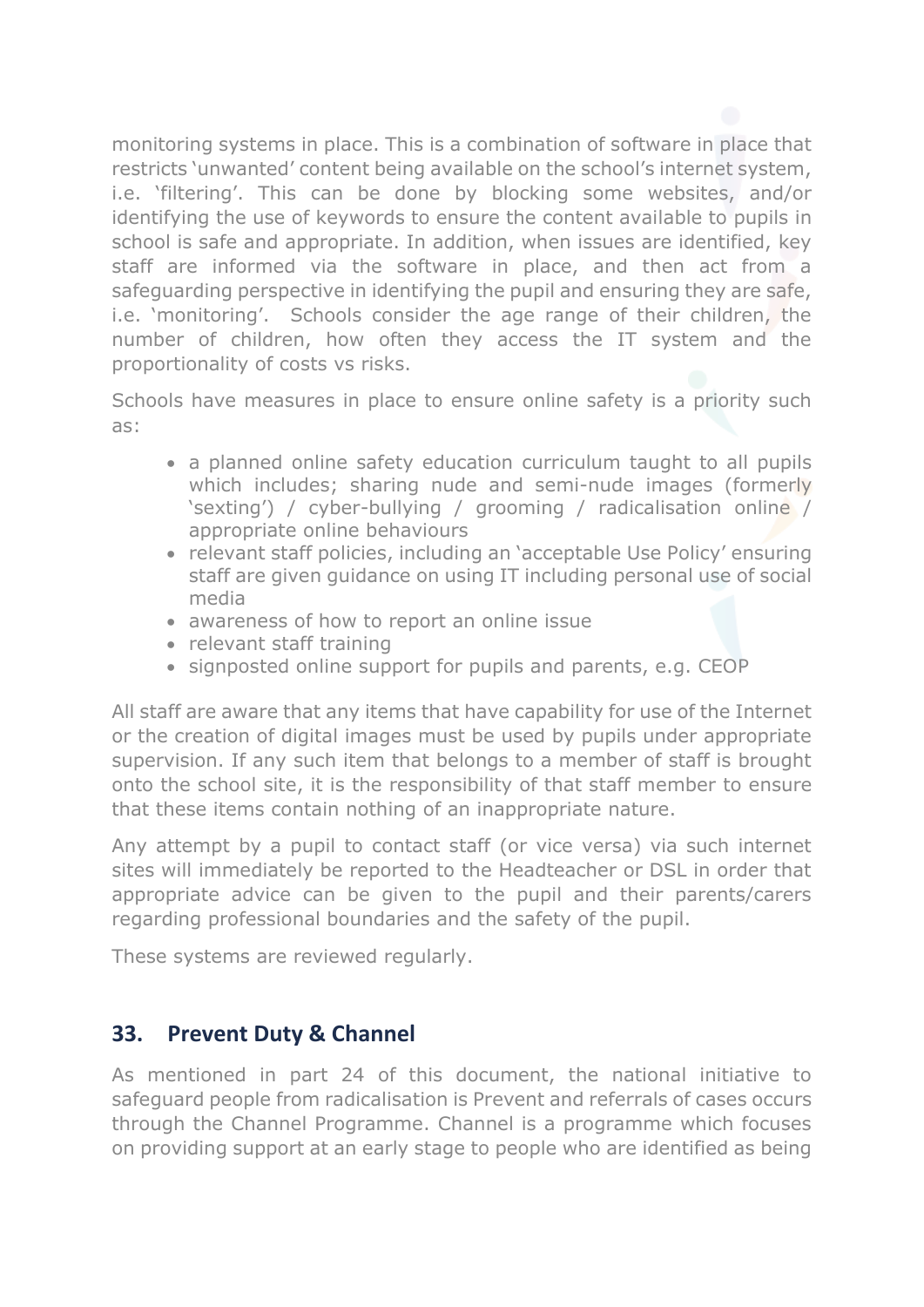vulnerable to being drawn into terrorism. The programme uses a multiagency approach to protect vulnerable people by:

- identifying individuals at risk
- assessing the nature and extent of that risk
- developing the most appropriate support plan for the individuals concerned

Each local authority is responsible for having Channel as one of their services to which anyone can make a referral including family members, and a wide range of services. Each referral is screened for suitability undertaken by the local authority and if deemed appropriate, further action will occur including communication and consent with the individual to initiate a Panel. The Panel will then decide what, if any, support is needed to protect the individual. Each LA will have their own systems and forms for referrals.

All SET schools will have a 'single point of contact'/identified member of staff where concerns can be reported to. This is usually the DSL. Staff must be vigilant of the signs and risk factors associated with radicalisation listed in part 24 and will raise concerns as appropriate. Following a concern being raised the SPOC/DSL will assess the risk and act accordingly.

Additional measures are also in place in schools to prevent radicalisation such as:

- Ensuring that clear protocols are in place so that any visiting speakers are suitable and appropriately supervised within school
- Ensuring that fundamental British values are promoted within the curriculum and extra-curricular activities and reflected in the general conduct of the school
- Training key staff to give them the knowledge and confidence to identify children at risk of being drawn into terrorism and challenge extremist ideas. Staff know where and how to refer children and young people for further help

#### **34. Record keeping**

SET schools will keep and maintain up-to-date information on pupils on the school roll, including where appropriate child protection records which are kept confidentially and securely and are separate from general pupil records until the child's 25th birthday. When a pupil transfers to another institution, child protection information will be copied and sent independently of other information to any new school / college whilst the child is still under 18 years old. Leaders must ensure that a receipt of delivery is provided by the next school or college.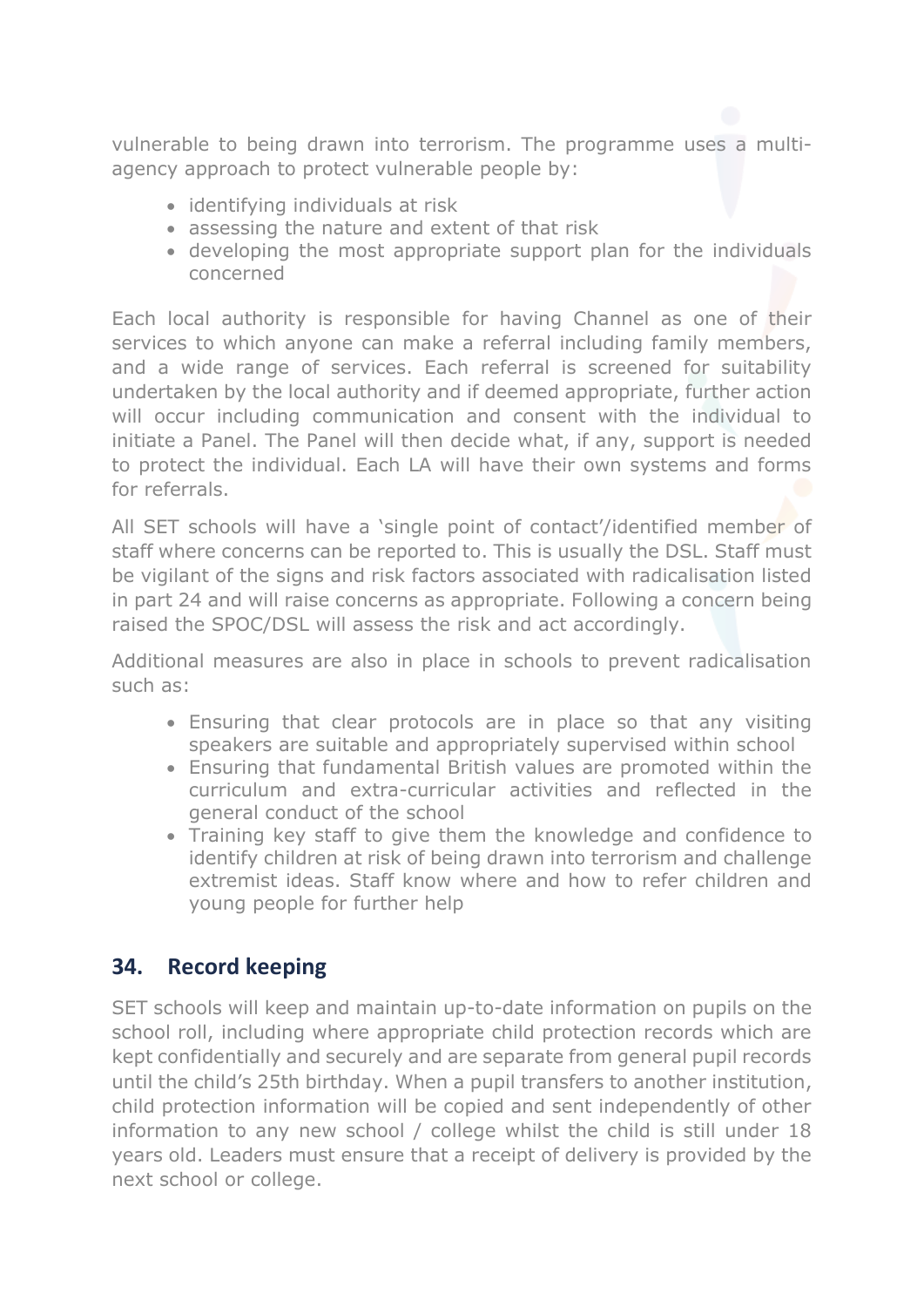SET schools must take into account policies regarding the General Data Protection Regulations (GDPR).

## **35. Reporting a Concern/Making a Referral**

All concerns, discussions and decisions made, and the reasons for those decisions, should be recorded in writing. Information should be kept confidential and stored securely. Records should include:

- a clear and comprehensive summary of the concern
- details of how the concern was followed up and resolved
- a note of any action taken, decisions reached and the outcome

All staff, volunteers and visitors have a responsibility to report any concerns about the welfare and safety of a child and all such concerns must be taken seriously. Depending on the nature of the concern, the DSL (possibly in consultation with senior leaders) will decide on course of action. In addition, schools must know how and to whom external referrals should be made.

Schools will have an 'in-house' referral system where staff report concerns to the DSL and record appropriately. All SET schools have electronic recording systems, such as My Concern/CPOMS, where all staff raising a concern record details. In addition, it may well be appropriate for staff to also physically see the DSL (DDSL or anyone acting in absence of DSL) asap to report the issue, and where a member of staff in unsure about the 'level' of seriousness of an issue, they must always inform the DSL asap. The DSL will then assess entries on the system and act accordingly. Steps should be as follows:

- Staff report concern to DSL in person (or equivalent internal system)
- Record the concern using the school's safeguarding recording system.
- If the concern is about the DSL then the Headteacher or Regional Director should be informed.
- Report to the police (via DSL if appropriate) where they discover either through disclosure or visual evidence, incidents of female genital mutilation (FGM)
- Be prepared to support the DSL in any action to be taken in support of a pupil(s)

Following a report of a concern, the DSL (possibly in consultation with the Headteacher) may refer the issue on to an external agency. Such referrals may include: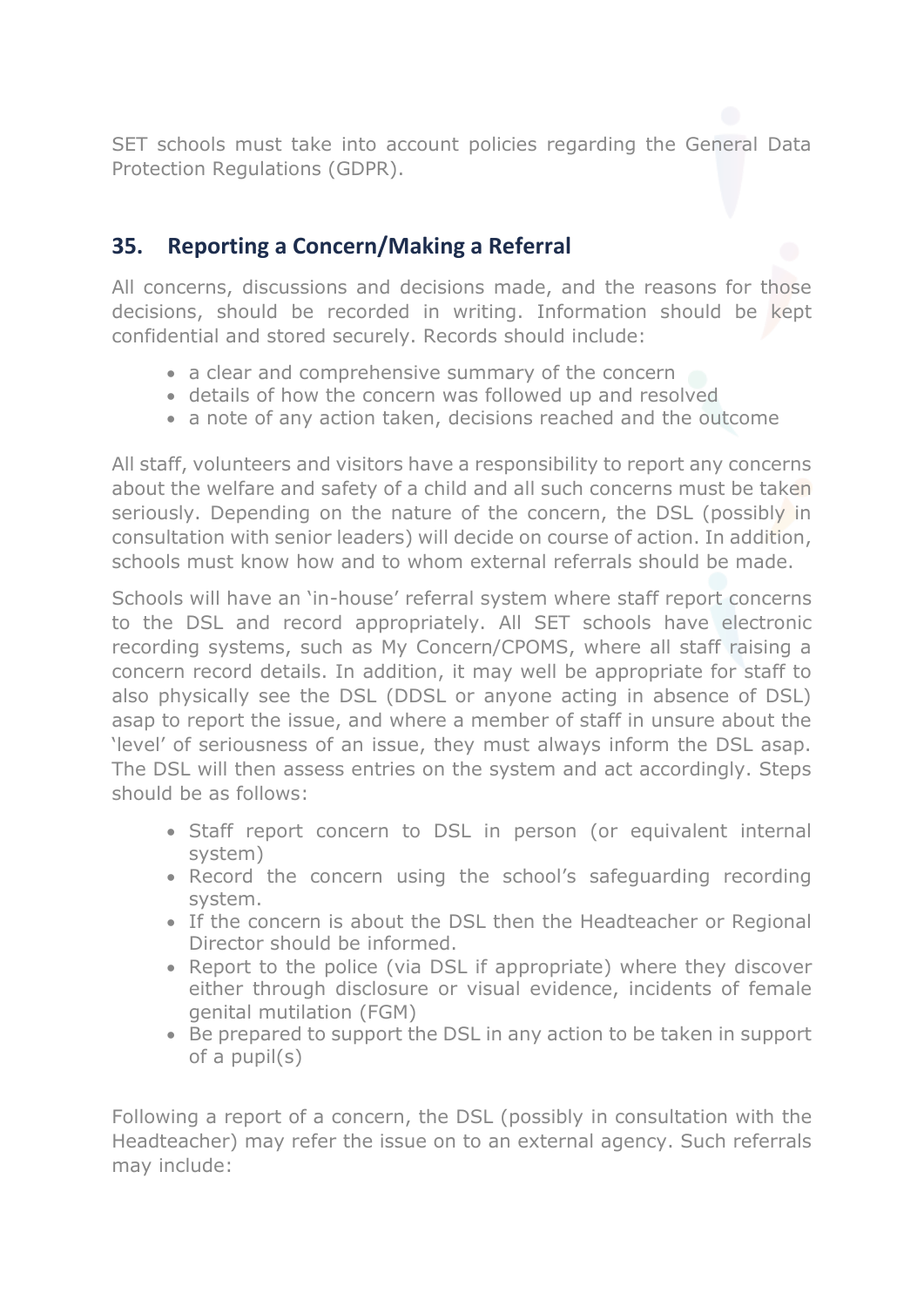- to Channel following concerns around radicalisation of a pupil
- to social care where a child is deemed to be 'in need'
- referral to police for an issue around
- referral to the DBS/TRA following a substantiated allegation against an adult/teacher
- referral to the LADO following an allegation against a member of staff, volunteer, supply staff or other adult

Working Together to Safeguard Children 2018 pages 31 to 54 set out the steps that practitioners should take when working together to assess and provide services for children who may be in need, including those suffering harm. The flow charts cover:

- the referral process into local authority children's social care
- immediate protection for children at risk of significant harm
- the process for determining next steps for a child who has been assessed as being 'in need'

DSLs must be aware as to the local levels of threshold and referral systems within their local authority. These are detailed in Annexes section of this document. In addition, guidance as to when to call the police (NSPCC) is important for DSLs to be aware of.

#### **36. Safer Recruitment**

SET's recruitment and selection policies and procedures adhere to the guidance set out in Part Three of KCSiE 2021. At the heart of excellent practice in safer recruitment is the maintenance of a single central record (SCR). Each school will have its own SCR and the headteacher is responsible for ensuring the SCR is compliant. The academy council will quality assure the SCR regularly throughout the year, as will a member of SET's Central Team.

At least one member of each recruitment panel must have undertaken safer recruitment training. It is the responsibility of the Academy Council to ensure that this requirement is fulfilled.

#### **37. Site Safety**

Effective safeguarding measures also include ensuring the physical site of our schools are safe for our pupils and staff. To that extent extensive Health & Safety policies are in place and adhered to. This includes regular checks of perimeter fences, adequate pupil supervision during the school day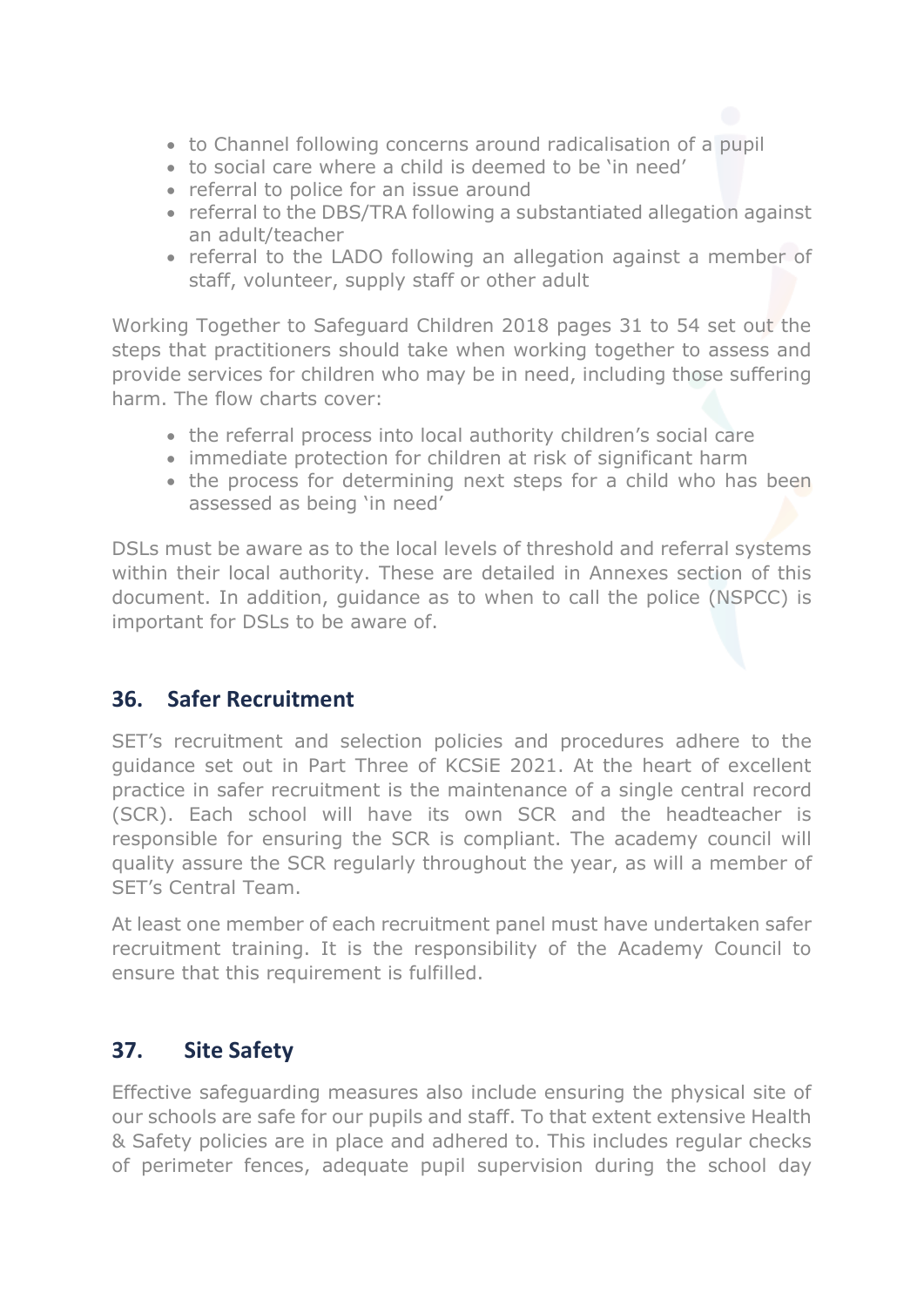including social times, appropriate risk assessments, and clear processes for the management of site safety.

## **38. Staff Training, Induction and Supervision**

To adequately implement safeguarding practices, it is important that all staff have appropriate training in this area. Whole staff training on basic child protection and safeguarding takes place every three years. In addition, all staff are involved in a continuous programme of safeguarding training both online and face to face throughout each year. The DSL also communicates updates to staff continuously throughout the year either by regular training or briefings on particular safeguarding issues.

Volunteers and supply staff likewise receive appropriate safeguarding training and information relevant to their roles within school. All new staff follow a comprehensive induction programme which includes safeguarding training and understanding of all school systems.

In addition, all staff must read Part One of the current Keeping Children Safe in Education document and sign a declaration that they have indeed read it and will follow relevant guidelines. School leaders including Academy Council must read Parts One and Two.

The Headteacher will ensure that there is a written code of conduct in place for staff, including volunteers and supply staff, which staff must adhere to.

The DSL and Deputies will receive refresher training every two years as well as further training at the appropriate level and above on specific matters such as, issues relating to special educational needs and disability, online safety and prevention of radicalisation. DSLs and key staff who deal with safeguarding issues also receive 'supervision' which is dedicated time to support and develop them in their roles as well as support them emotionally. Academy Council Safeguarding Leads are in place and will also receive appropriate training.

## **39. Teaching Safeguarding**

All pupils have access to an appropriate curriculum, differentiated to meet their needs. This enables them to learn to develop the necessary skills to build self-esteem, respect others, defend those in need, resolve conflict without resorting to violence, question and challenge and to make informed choices in later life.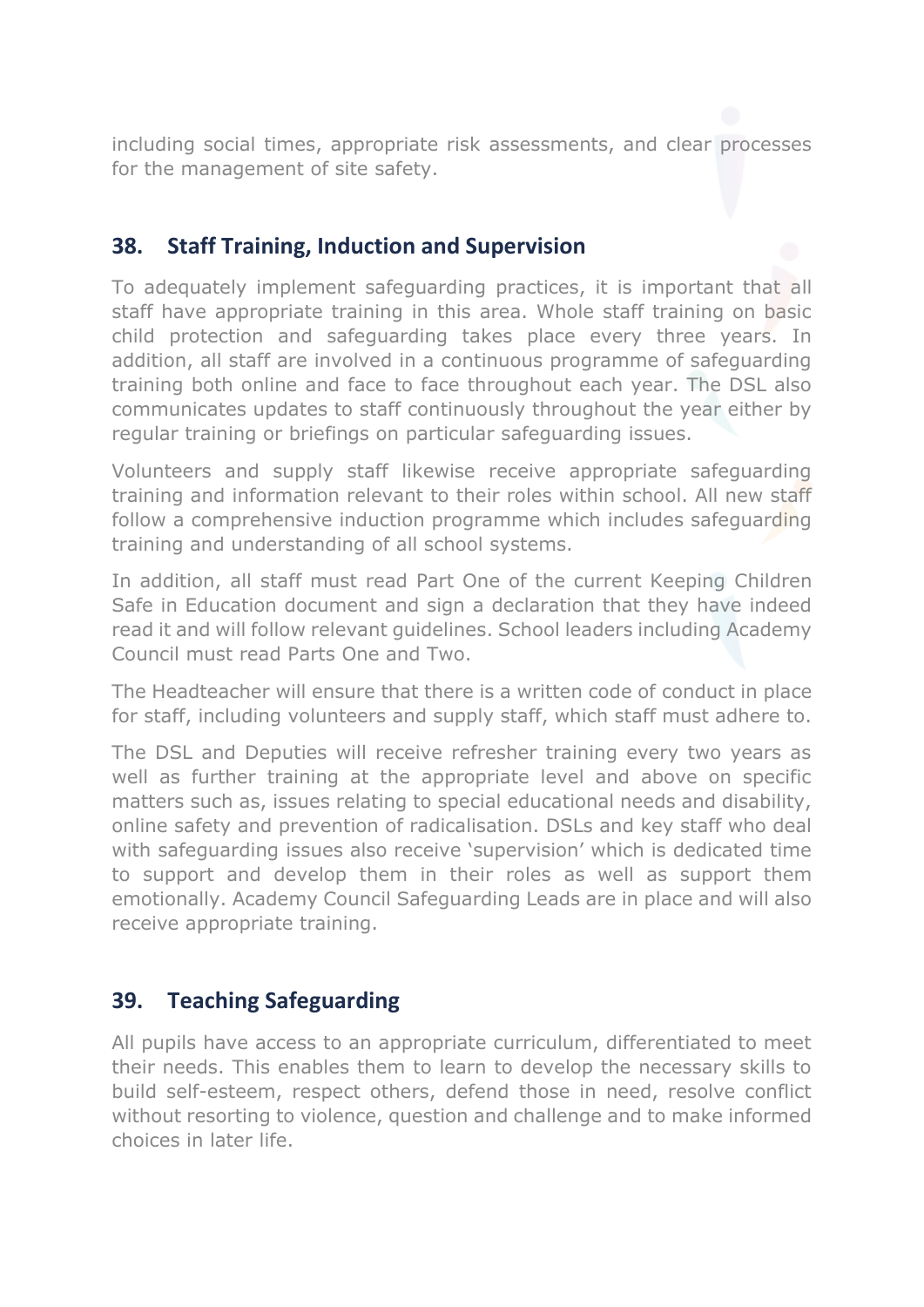Relationship & Health Education (Primary RHE curriculum) and Sex, Relationship & Health Education (Secondary SRHE curriculum) (including PHSE), and Religious Education lessons will provide opportunities for pupils to discuss and debate a range of subjects. These include for primary children aspects such as, caring and respectful relationships, online relationships, mental well-being, and physical health and fitness. Secondary schools will in addition study about intimate and sexual relationships, including sexual health. All pupils will be taught about safeguarding, including online safety and how to keep themselves safe in a range of situations. Safeguarding is also taught across many other aspects of the school formal and informal curriculum, e.g. IT lessons and assemblies.

All pupils will be taught about the systems in school for keeping them safe and as a result, will know there are adults in school whom they can approach in confidence if they are in difficulty or feeling worried, and that their concerns will be taken seriously and treated with respect.

#### **40. Whistleblowing**

SET is committed to the highest standards of openness, probity and accountability; and to safeguarding the public resources for which it is responsible. We always expect all its staff and representatives to operate honestly and with integrity. Misconduct or wrongdoing will not be tolerated. SET actively encourages its staff and other stakeholders to offer constructive advice and criticism and to speak up, or "blow the whistle" if they genuinely think something is wrong. The Whistleblowing Policy and procedure applies to all colleagues. In regard to safeguarding, if an employee suspects wrongdoing at work in regards to any actions to safeguarding practice, they should report to appropriate person, e.g. DSL, Headteacher, Chair of Academy Council or LADO depending on nature of concern.

#### **41. Working with others including Parents and Multi-Agencies**

SET schools will develop and maintain effective links with other relevant agencies and work with these agencies to ensure that the welfare of pupils is promoted and that they are protected from harm. Inter-agency working in each school must reflect the arrangements of the three local safeguarding partners (LA, Health and the Police).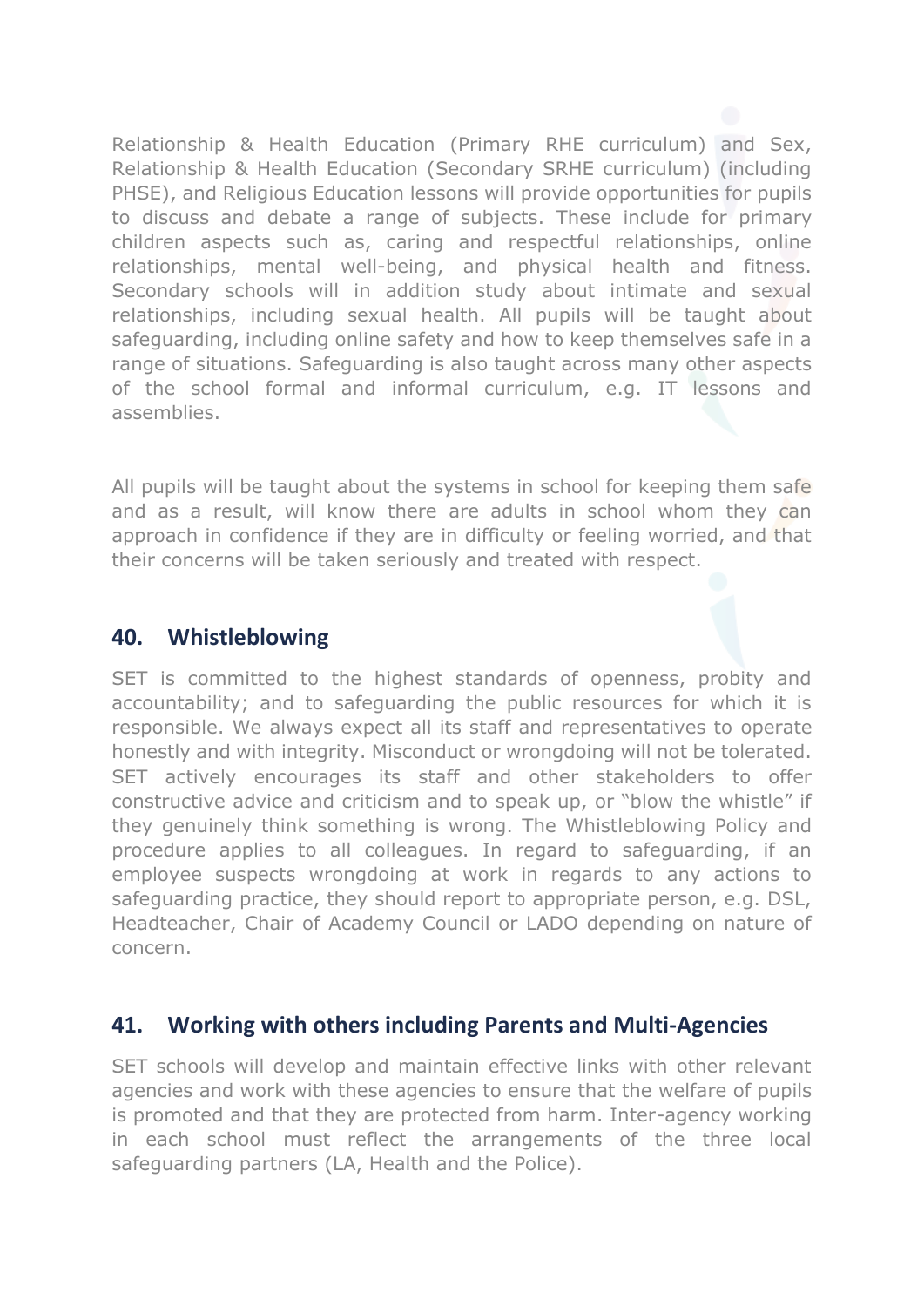The schools will notify the allocated social worker/social care if:

- It has been agreed as part of the any child protection plan or core group plan
- A child is subject to a child protection plan is to be permanently excluded There is an unexplained absence of a pupil who is subject to a child protection plan
- If a child is under private fostering arrangements
- Any other reason cited within KCSiE 2021

SET's approach to working with parents/carers is one of transparency and honesty and our responsibility is to safeguard and promote the welfare of all the children in our care. We aim to do this in partnership with our parents/carers. In most cases parents and carers will be informed when concerns are raised about the safety and welfare of their child and schools will ensure that they have at least two emergency contact details for each child. Parents and carers should be given the opportunity to address any concerns raised.

Parents and carers will be informed if a referral is to be made multi- agency referral teams or any other agency.

Parents/carers will not be informed if it is believed that by doing so would put the child at risk. In such cases the Designated Safeguarding Lead or Headteacher will seek advice from their local safeguarding partners.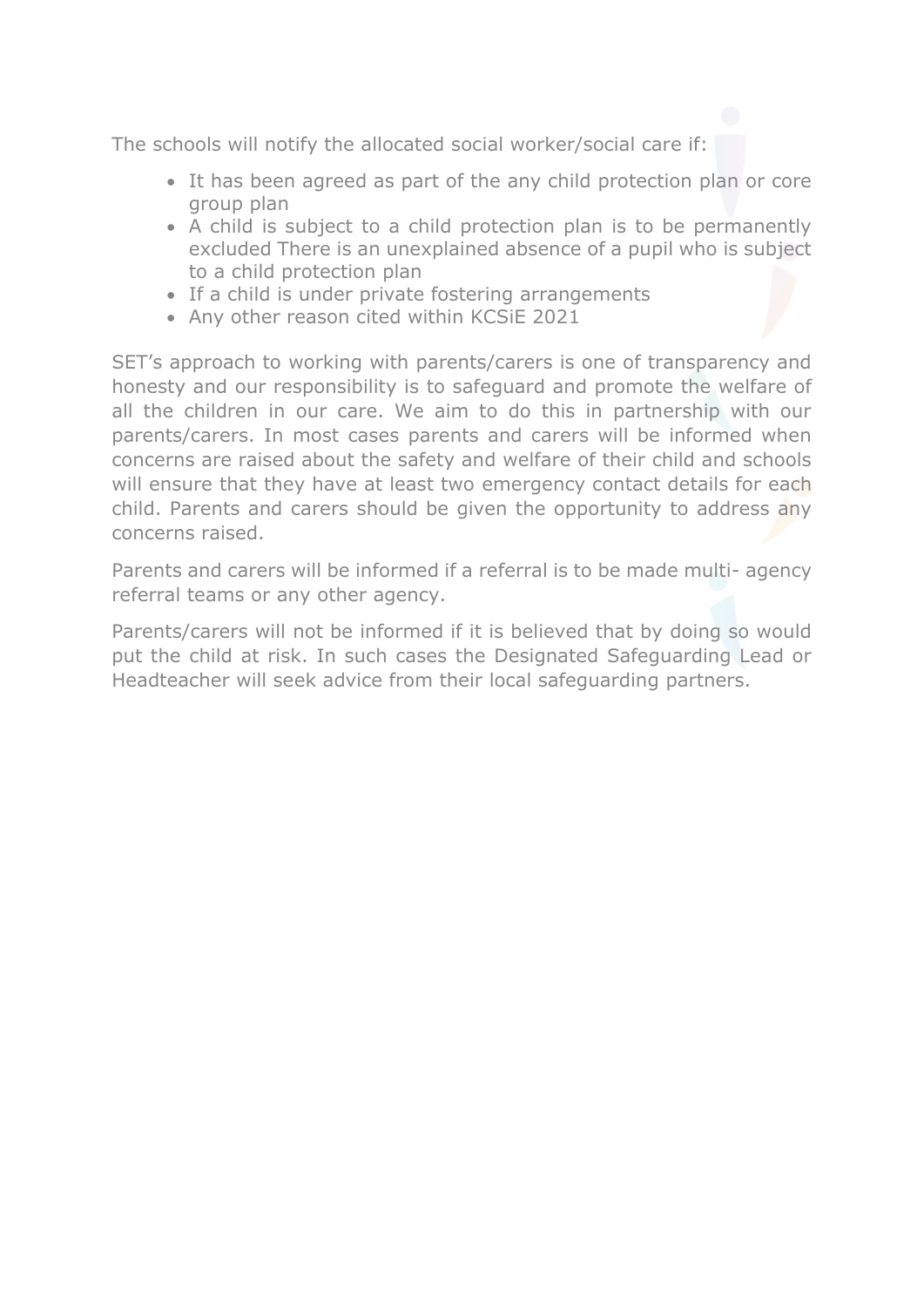#### **SECTION D: ANNEXES**

**ANNEX A:** School details and Personnel

DSLs can insert relevant school contacts that can be available to parents/public. No personal details

| Name | Role                                         | Contact details |
|------|----------------------------------------------|-----------------|
|      | Headteacher                                  |                 |
|      | Designated<br>Safeguarding<br>Lead<br>(DSL)  |                 |
|      | Designated<br>Deputy<br>Safeguarding Lead(s) |                 |
|      | Academy<br>Council<br>Safeguarding Lead      |                 |

#### **ANNEX B:** Local Safeguarding Partners

Included below is the main telephone numbers that are on websites. The DSL's to insert in lower table the local contact agencies etc i.e. social care, police, MASH etc. Only insert details that the parents and public can view.

SET schools are currently across eight local authorities as listed below. Further information about contacts and support our school may use is listed below:

| <b>Local Authority</b> | <b>Safeguarding</b><br><b>Partnership</b>                       | <b>Contact Number</b> |
|------------------------|-----------------------------------------------------------------|-----------------------|
| Birmingham             | Birmingham Safeguarding<br>Children Partnership                 | 0121 464 2612         |
| <b>Bury</b>            | Bury Bury Integrated<br>Safeguarding Partnership                | 0161 253 6153         |
| Derby                  | Derby & Derbyshire<br>Children<br>Safequarding<br>Partnership   | 01332 642 351         |
| Halton                 | Halton Children and Young<br>People Safeguarding<br>Partnership | N/A                   |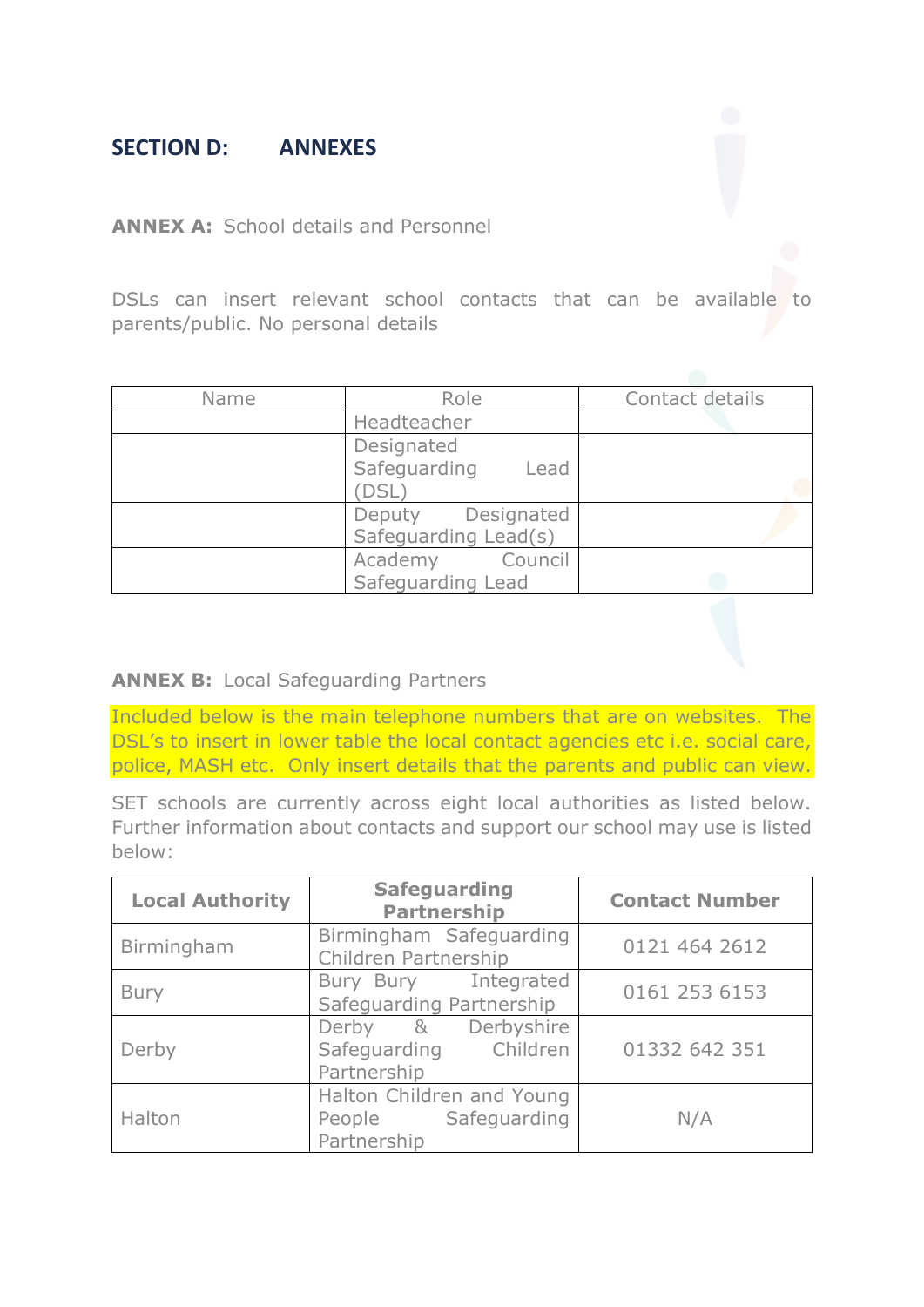| Staffordshire  | Staffordshire Safeguarding<br><b>Board</b>                 | 01785 277 151 |
|----------------|------------------------------------------------------------|---------------|
| Stoke-on-Trent | Stoke-on-Trent<br>Children<br>Safeguarding<br><b>Board</b> | N/A           |
| Wigan          | Safeguarding<br>Wigan<br>Children Board                    | N/A           |
| Wolverhampton  | Wolverhampton<br>Safeguarding Together                     | 01902 550 477 |

Local Agency details and contact information:

| <b>Agency</b> | <b>Details</b> |
|---------------|----------------|
|               |                |
|               |                |
|               |                |
|               |                |
|               |                |
|               |                |

#### **ANNEX C:** Referral Procedures

Insert here any flow charts/relevant information about in-school and external agency reporting and referral systems, e.g. My Concern/CPOMS and referring to social care.

#### **ANNEX D:** Supporting Documents

If any school wishes to include any local or school documents, e.g. body maps charts etc, insert here.